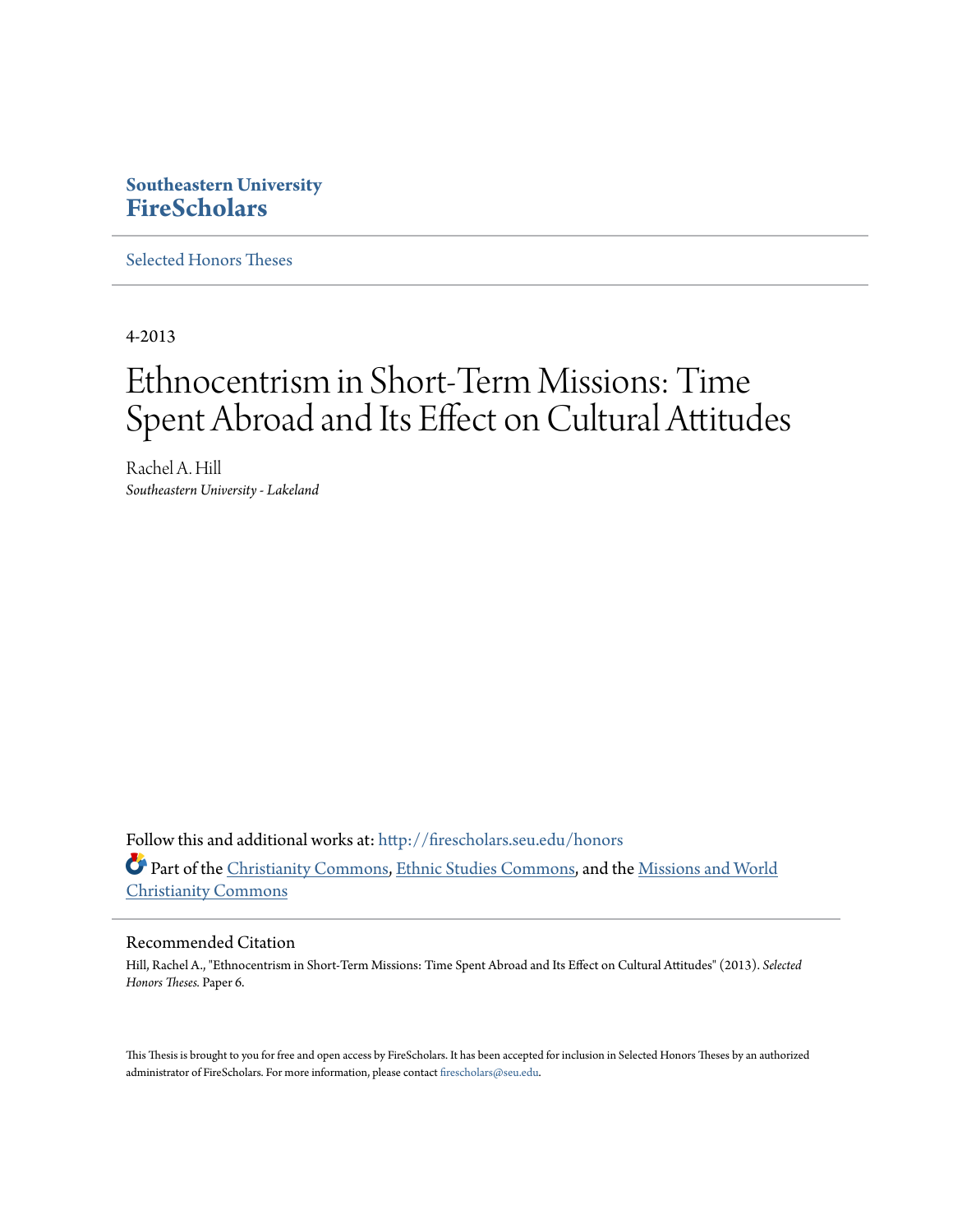Ethnocentrism in Short-Term Missions:

Time Spent Abroad and Its Effect on Cultural Attitudes

Rachel Hill

Southeastern University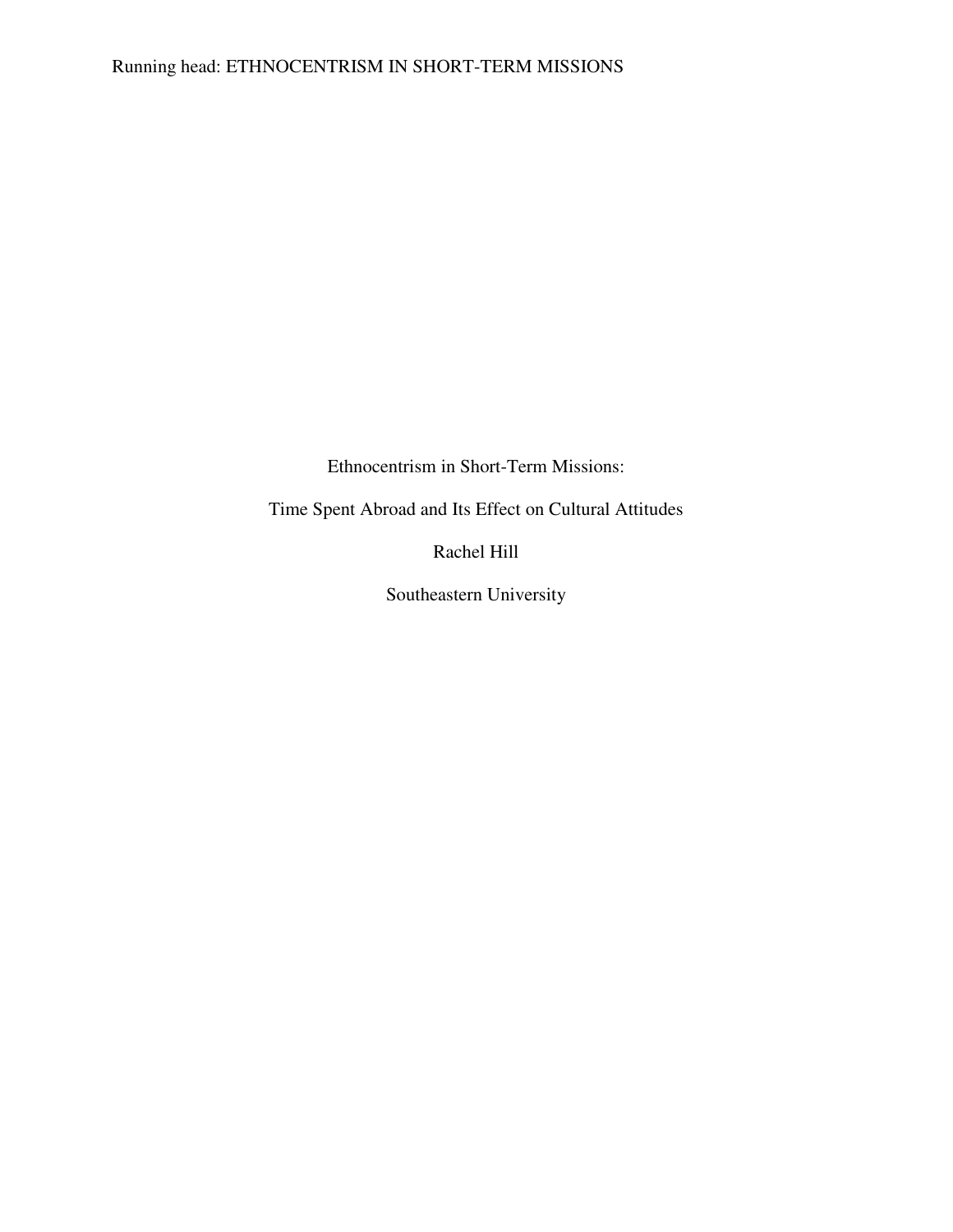### **Acknowledgments**

*I would like to give a special thanks to my thesis advisor, Dr. Rosalind Goodrich, for all her tremendous help, support, advice, and encouragement throughout this process. Thank you Dr. Goodrich for always being there for me as a reference, an advisor, a professor, and a friend. I could never in a million years have done this without you.* 

*I would also like to thank my friend Michael Mutz, Southeastern's Local and International Outreach Coordinator and head of DestiNATIONS. Thank you Michael for your help in sending out my survey to students, and for your wonderful leadership and heart for missions. You are an inspiration to students on this campus, myself included, and I know you care deeply about the topic of this thesis. I cannot think of a better person to lead SEU towards short-term missions done with integrity, effectiveness, and strategy than you.* 

*Special thanks also to my family and my friends, who have put up with my raving, babbling, and occasionally complaining about this thesis process.* 

*Lastly, I would like to thank my school and soon to be Alma Mater, Southeastern University, for all I have learned in these years, and its students and staff, for reading the things I have to say about intercultural ministry. Thank you for taking the time to listen to and take to heart this study and these ideas. I know that God is leading our school in a wonderful direction, and I cannot wait to see what He does through you all in the years to come. For recommended Chapter readings specific to the SEU community, please refer to the Abstract.* 

ii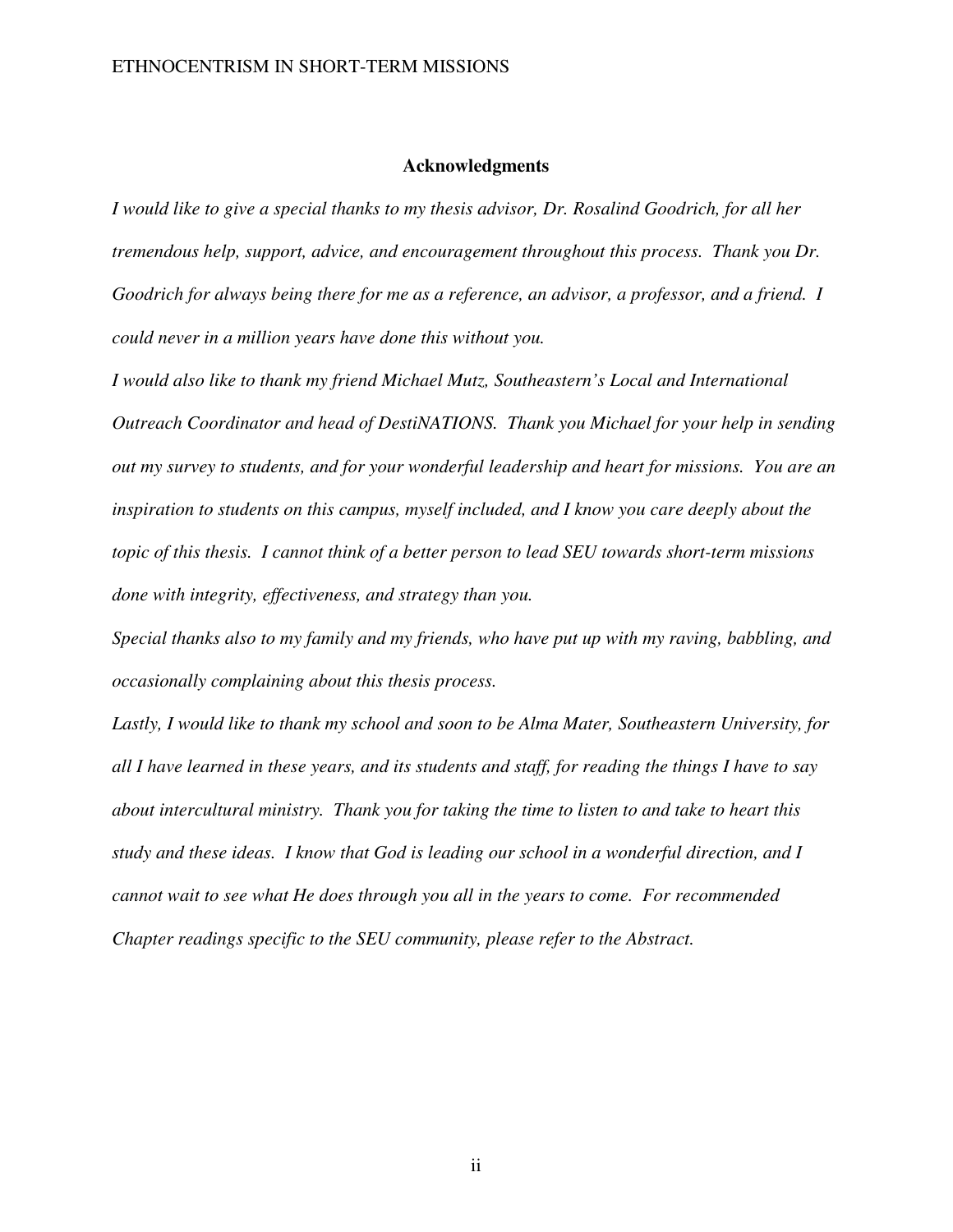#### **Abstract**

This study examines the effects of time spent interacting with people of a different culture on ethnocentrism levels, within the context of intercultural short-term missions (STM). STM is defined as any international altruistic volunteerism lasting 11 months or less, and includes both spreading of Christianity and various poverty alleviation efforts. Data were collected by means of a survey measuring ethnocentrism levels, which was sent to the student body of Southeastern University in Lakeland, Florida. An ANOVA was conducted to analyze a possible relationship between the time spent in intercultural interaction (determined by length of trip) and ethnocentrism levels (determined by survey responses). The relationship between the two variables was not statistically significant, and possible reasons for this are discussed. Suggestions for further research regarding ethnocentrism are presented. Information regarding the dangers of ethnocentrism and a specific application for Southeastern University and its missions program are both discussed in Appendix A. For Southeastern University readers who are unfamiliar with APA format of experimental research, it is recommended to read Chapter One (Introduction), Chapter Two (Literature Review), and Appendix A (Application). *Keywords:* ethnocentrism, short-term missions, volunteer tourism, intercultural ministry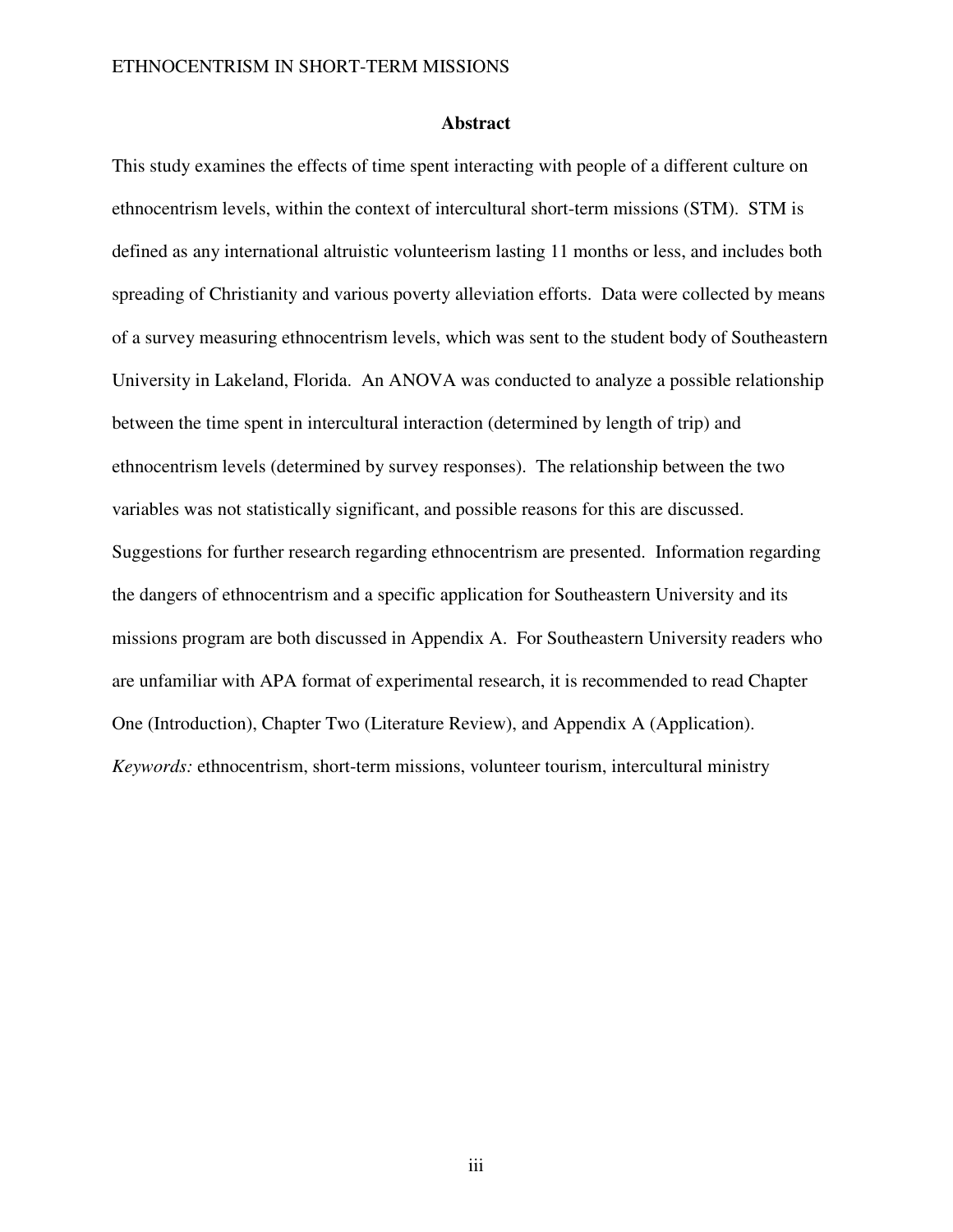# ETHNOCENTRISM IN SHORT-TERM MISSIONS

# TABLE OF CONTENTS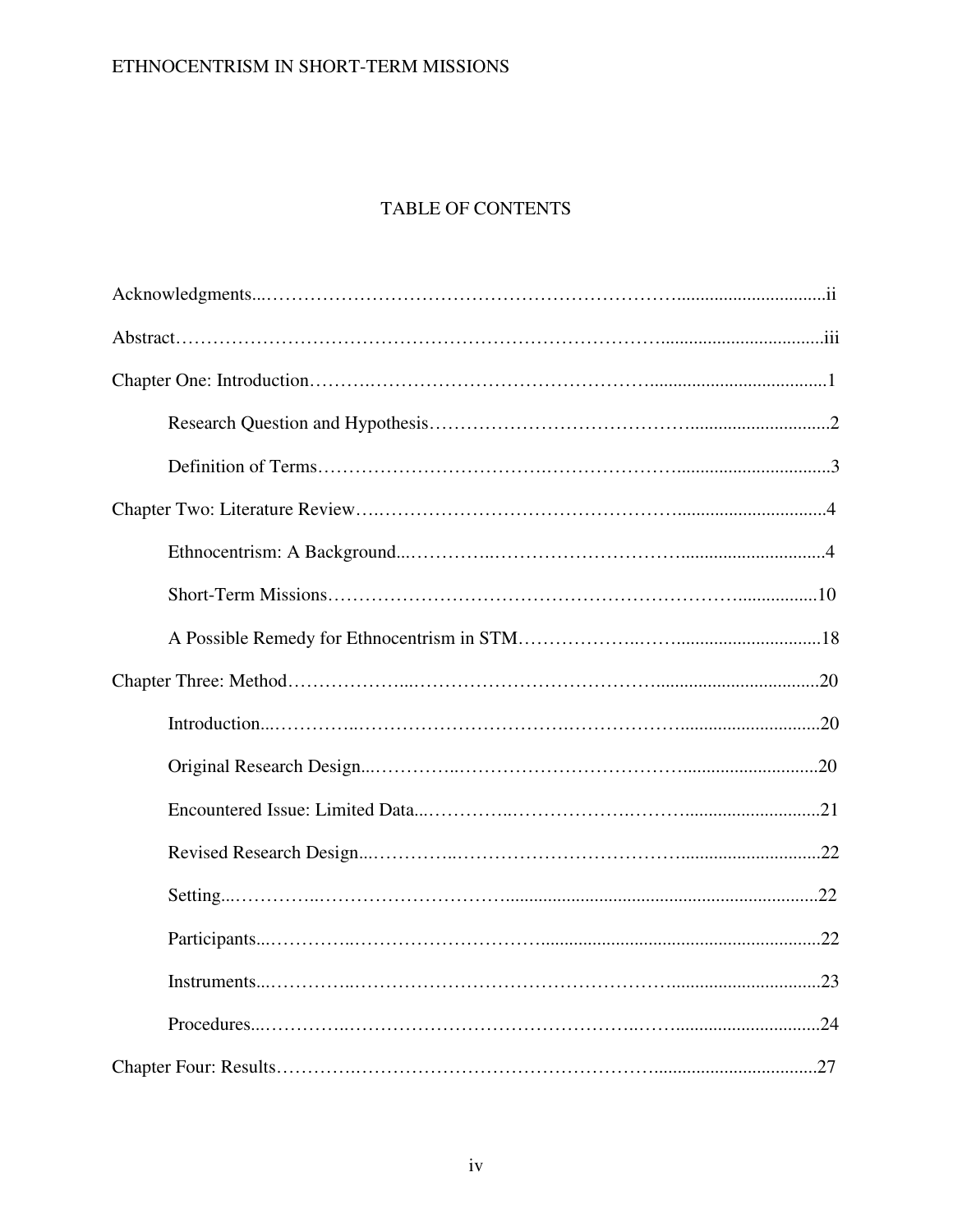# ETHNOCENTRISM IN SHORT-TERM MISSIONS

| .28                                                                                     |
|-----------------------------------------------------------------------------------------|
|                                                                                         |
|                                                                                         |
|                                                                                         |
|                                                                                         |
|                                                                                         |
|                                                                                         |
| Missions at Southeastern University: A Call to Integrity, Effectiveness, and Strategy49 |
|                                                                                         |
|                                                                                         |
|                                                                                         |
|                                                                                         |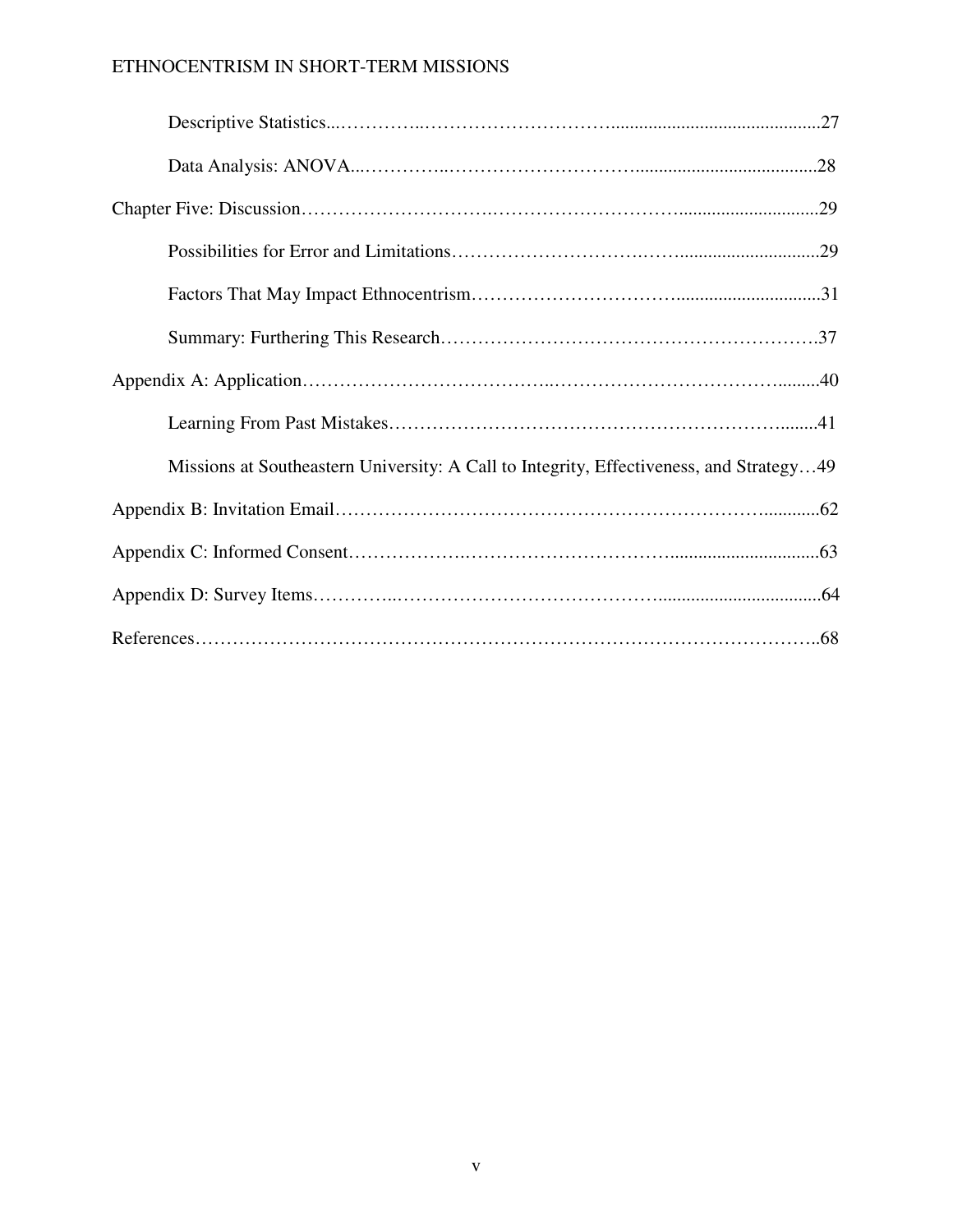#### **Chapter One: Introduction**

Picture a group of American college students that takes a trip to a developing nation for one week to help build a school. Upon their return, they report how poor and desperate the people there are: their small houses have two rooms at most, they have no electricity or running water, their stores have a limited selection and their children walk an hour with no shoes on to get to school every day. Those who hear the stories are shocked and moved. "Those poor people," they say. "We are so blessed to live in America."

 Cultural lenses cover the eyes of every person on earth; every human perceives the world through the schemas developed as a result of living in their specific society. These cognitive complexities of culture determine the way each person perceives foreigners and outsiders. Like the most popular students in the high school "caste system," Americans often seem to think that everyone is watching and wishing they could be like them, when in reality they have a reputation for being egotistical and self-centered. These attitudes are sometimes explicit, but more often they are implicit, subconscious patterns of thought. Even those who desire to help others outside their own culture, like the college students in the opening example, are extremely influenced by these cultural lenses and display preference for their own culture's values and way of life. This concept is best described in the term ethnocentrism.

 Ethnocentrism is often defined as simply favoring the "in-group," or the group that one belongs to, over other outside groups. However, this concept is as complex and multifaceted as the cultures that display it. Ethnocentrism can also be described as the use of one's own culture as a tool to measure and rate all other cultures, and seeing other cultures only through the lenses of one's own cultural worldview.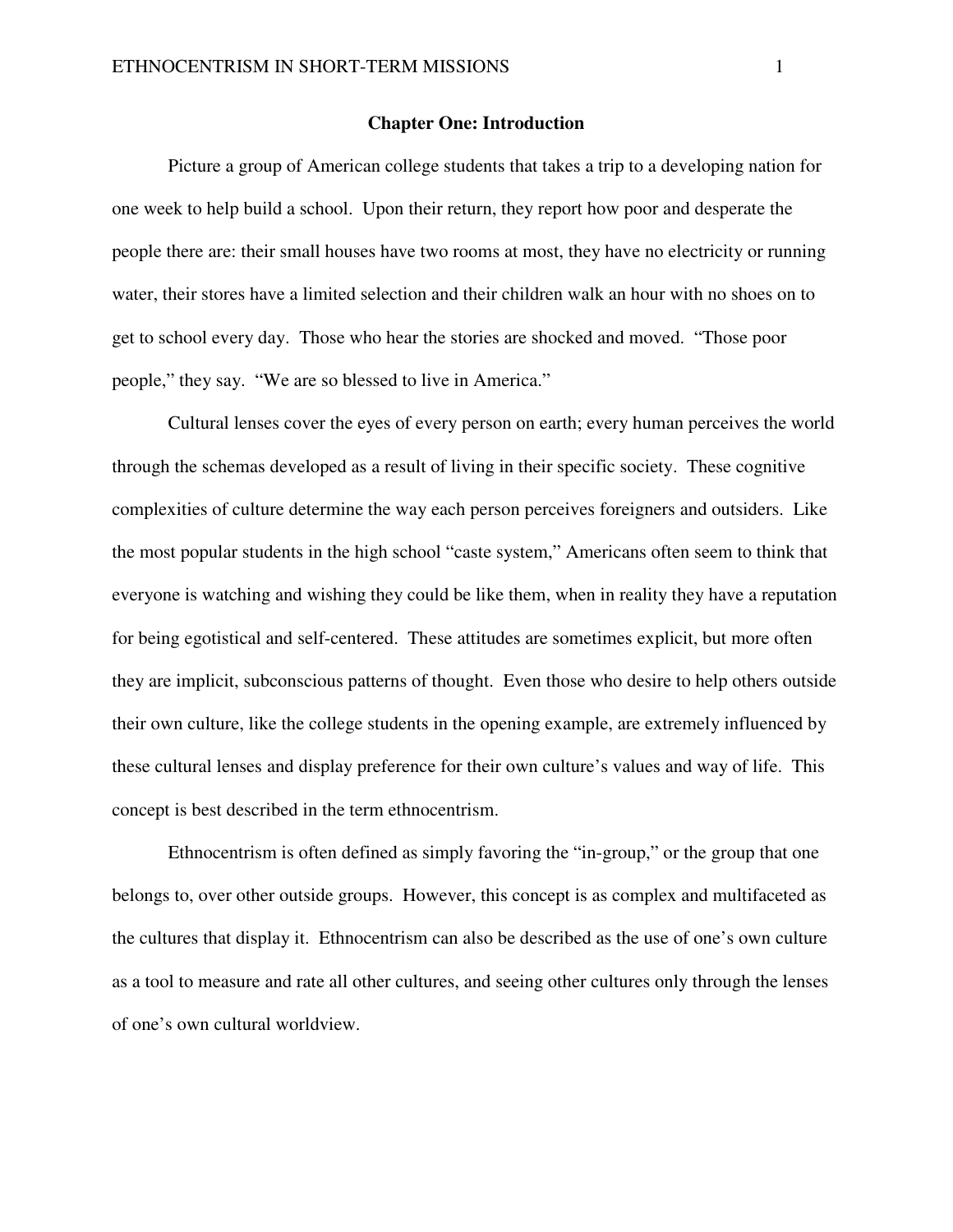In the last ten years a strong trend towards short-term missions, or STM, has emerged within the Christian missions movement. Thousands of teams of Christians, often consisting of young high school or college-aged students, embark on journeys around the world, seeking to spread the Gospel, help alleviate poverty, and bless foreign ministries. While the enormous popularity of short-term missions has many benefits, both "Kingdom" and "earthly," the nature of short-term ministry often creates an ideal environment for ethnocentrism, which can come accompanied by some hazardous cousins, such as paternalism, prejudice, and relative gratification (or RG, which is further discussed in Chapter 2).

It is vital for the church to understand the dangers of ethnocentrism in ministry and research possible ways to lower it. There is a possibility that, in short-term missions, spending greater amounts of time interacting with people from a different cultural background could decrease ethnocentrism (see Chapter 2 for evidence). This project seeks to explore the relationship between interaction with nationals during short-term altruistic overseas travel (short-term mission trips and volunteer tourism in an intercultural context) and measures of ethnocentrism.

#### **Research Question and Hypothesis**

The question that this project seeks to answer or explore follows:

Does the time that STM participants spend interacting with people of a foreign culture during international short-term mission trips impact their ethnocentrism levels? My hypothesis is that the time STM participants spend in cross-cultural interaction will lower ethnocentrism levels; as time spent interacting increases, ethnocentrism will decrease.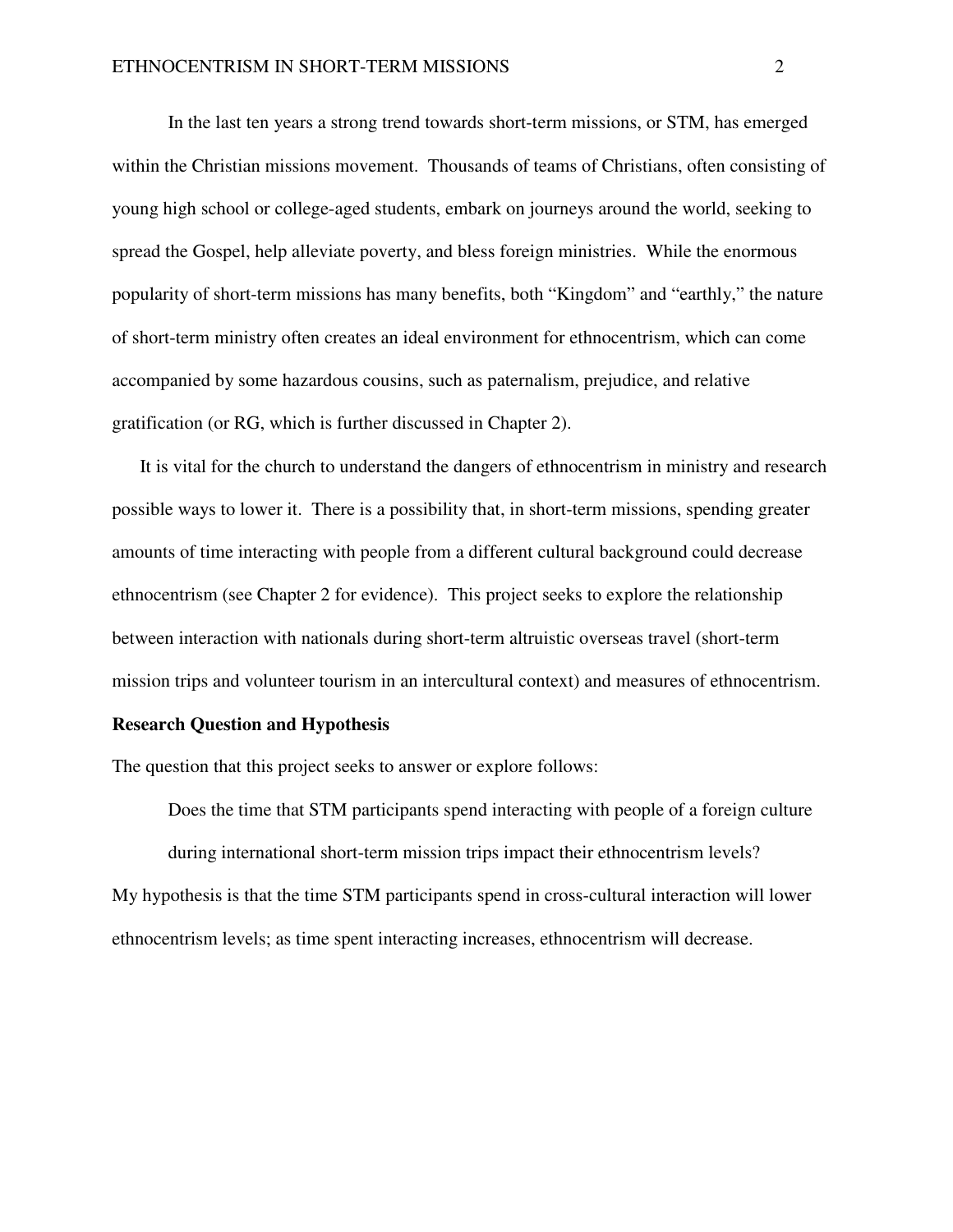# **Definition of Terms**

 For the purpose of this experiment, *ethnocentrism* is defined as the tendency to see one's own culture as favorable, and applying one's own cultural values, practices, and thought to other cultures and evaluating them according to these. *Short-term missions (STM)* is defined as any international altruistic volunteerism lasting 11 months or less, and includes both the spreading of Christianity and poverty alleviation efforts. *Time spent in intercultural interaction* is defined by trip length, since it is likely that the longer an STM participant spends abroad, the more intercultural interaction they will experience.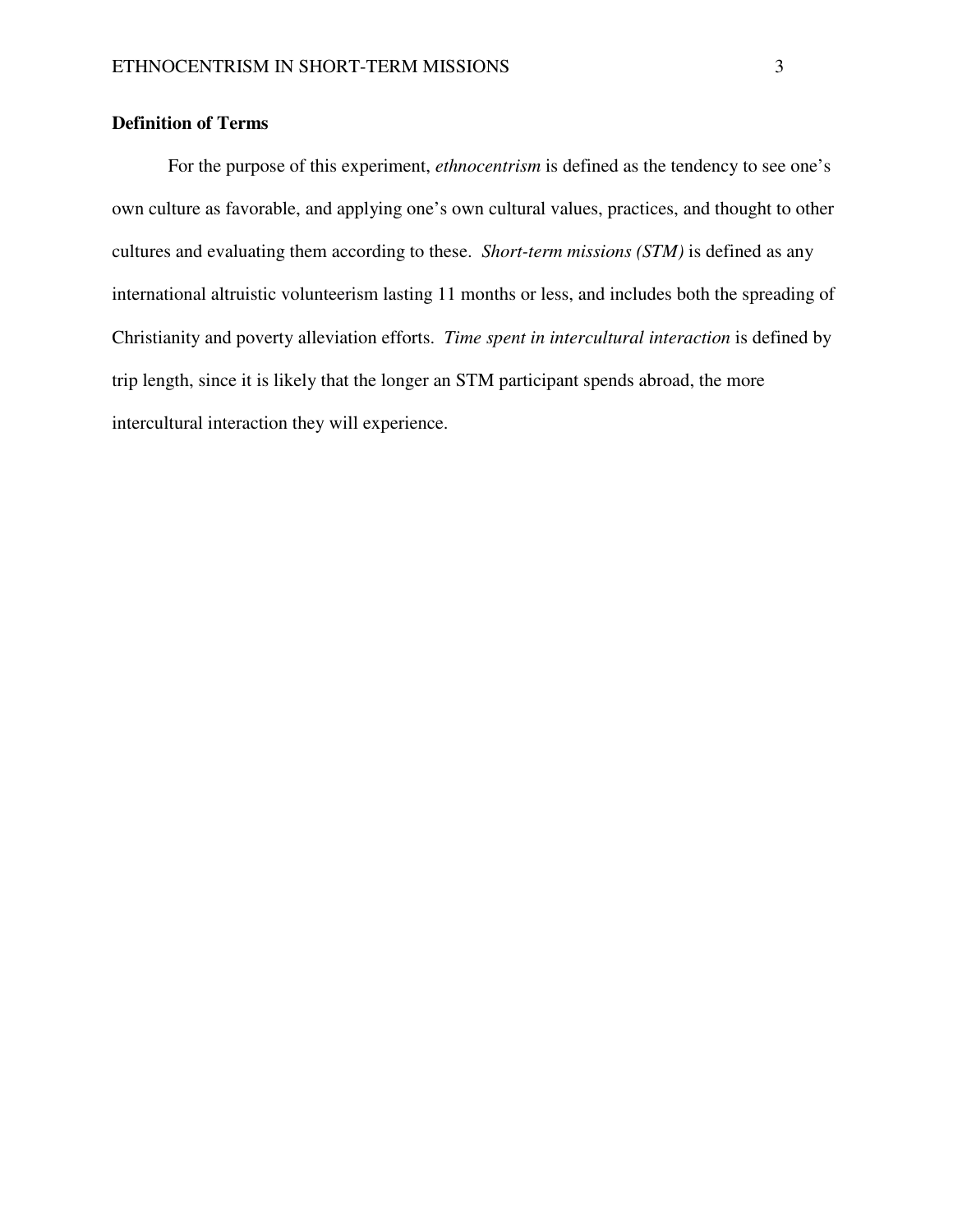#### **Chapter Two: Literature Review**

#### **Ethnocentrism: A Background**

#### **Defining ethnocentrism.**

People tend to show a preference for those from their own culture or ethnic group. Even those who claim to appreciate different cultures in the same way they appreciate their own still demonstrate a certain partiality towards those from the same cultural background. These are the people they understand, and who understand them. Minds are molded to their own culture, and their ideas, claims, and perceptions are products of their specific group. It is said that anthropologist William McGee (1900) was the first to use the term "ethnocentrism" to describe this largely universal phenomenon and Sumner (1906) was the first to define it (Bizumic et al., 2009). Since then, the term has been studied repeatedly using many different measures and has taken on countless definitions; some studies equate the concept simply with favoritism towards ones' own group (in-group favoritism), while others attach hostility towards other cultures (outgroup hostility), racism, prejudice, and other similar concepts (Bizumic et al., 2009). Because of this, it is very difficult to pinpoint an exact or all-encompassing definition of this complex subject, let alone determine its precise origins or prevalence. However, it is possible to sort and somewhat categorize the large number of definitions of ethnocentrism.

Sumner's original definition of ethnocentrism describes a "devotion to the in-group, which carries with it a sense of superiority to any out-group and readiness to defend the interests of the in-group against the out-group" (Bizumic & Duckitt, 2008, p. 437-438). Today a large number of studies have used the core of this definition—in-group favoritism—but have abandoned Sumner's attached concept of hostility towards the out-group. This abandonment was brought about by much empirical research that has shown that favor for the in-group does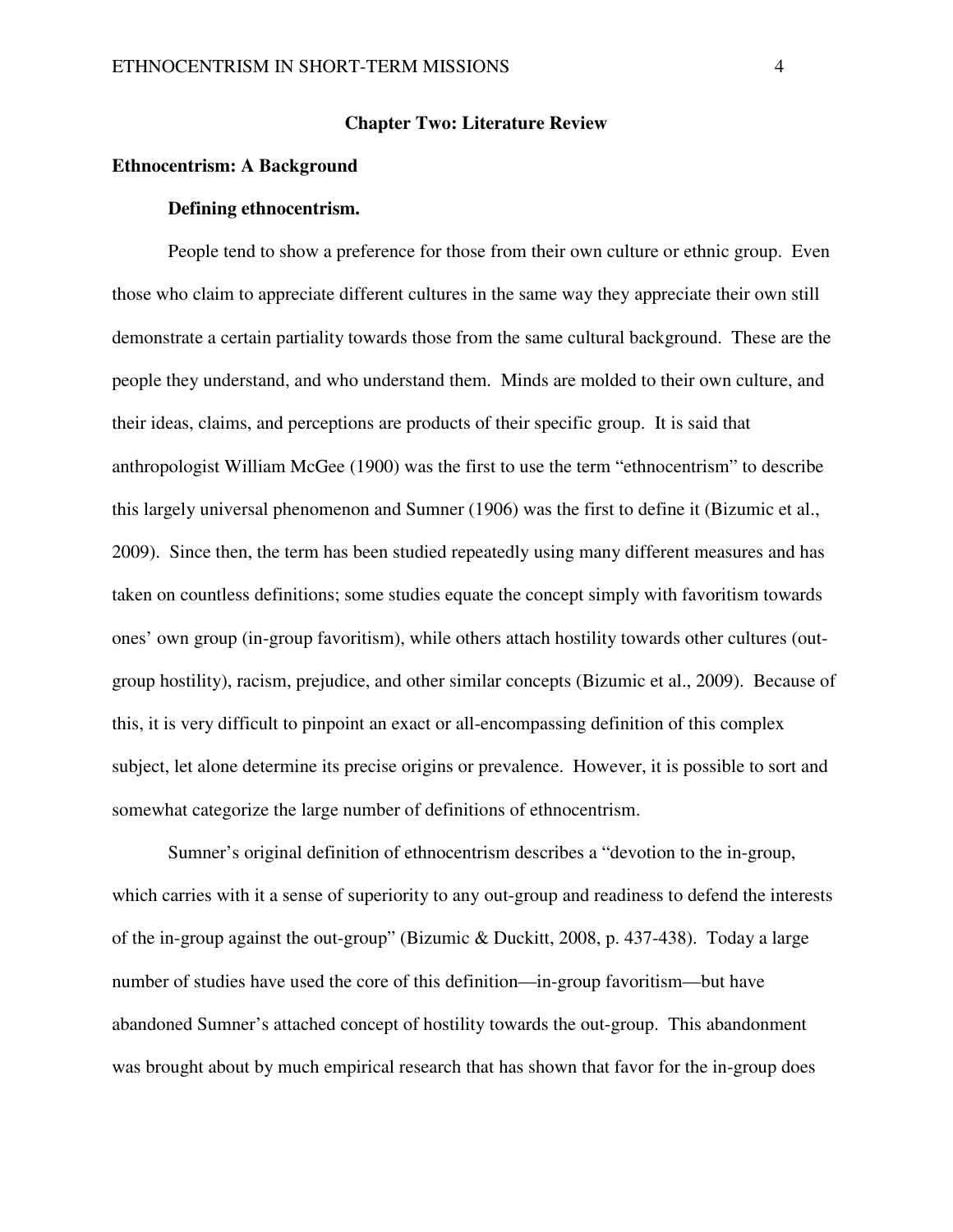not necessitate hostility towards the out-group (Brewer, 2007; Cashdan, 2001). Cashdan (2001) provides the example of an ethnic group that together faces a life-threatening catastrophe, which brings them closer together and fosters loyalty among them. This does not require any development of dislike for an outside group. In fact, if this "in-group favoritism" is equated with ethnocentrism, one could claim that ethnocentrism can actually support high levels of cooperation within groups. From an evolutionary perspective, in-group favoritism can form to address safety, belonging, and survival needs. This favoritism fosters a tight-knit community with strong group cooperation (Hammond  $\&$  Axelrod, 2006). In-group favoritism has been shown through research to be a very normal aspect of group interactions throughout humankind. It does not necessarily stem from selfishness or self-elevation, but more likely from security motives, perceptions, and cognitive frameworks (Brewer, 2007).

Ethnocentrism, although it encompasses in-group favoritism, is not perfectly congruent to the concept. If ethnocentrism were simply favoring the in-group, it would not be seen by sociologists and psychologists as having "adverse effects on harmonious intergroup relations" (Bizumic et al., 2009, p. 872), since research has shown that favor for the in-group and hatred for the out-group are not inseparable. Ethnocentrism is widely regarded in terms of a more detailed definition, which holds that ethnocentrism is the tendency to both see one's own culture as the favorable "center of everything" (Brewer, 2007, p. 729), as well as applying one's cultural values, practices, and thought to other cultures and evaluating them according to these (Brewer, 2007; Friesen, 2004.; Soyombo, 2008). This definition better describes the phenomenon because it incorporates the belief that one's culture is preferable (in-group favoritism), along with the practice of viewing all other cultures narrowly, through one's own cultural lenses. This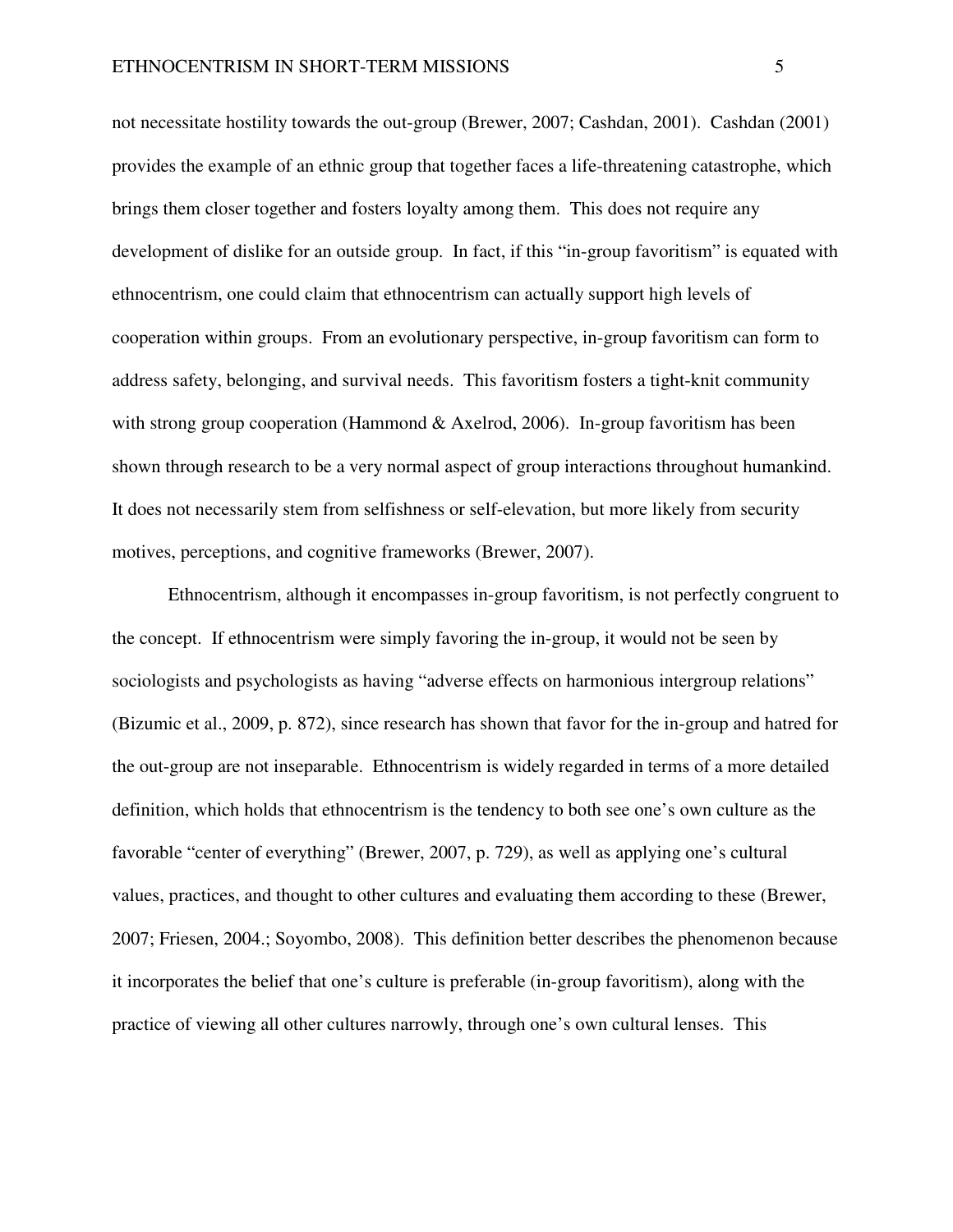preference accompanied by a sort of tunneled worldview, is the notorious "ethnocentrism" that is to blame for so much cultural conflict and misunderstanding (Soyombo, 2008).

A deeper understanding of ethnocentrism can be obtained by examining other terms often confused or equated with it. For instance, ethnocentrism is not, as many may think it is, the equivalent of xenophobia, the fear or hatred of all foreigners (Soyombo, 2008). Ethnocentrism is not necessarily described as the hatred of other cultures; it is more accurately described as the misunderstanding of other cultures. One helpful term to consider, one that is often regarded as the opposite of ethnocentrism, is cultural relativity. This concept holds that because culture is not universal, it is absurd to attempt to explain or assess all cultures using one method of measurement. That is to say, all cultures are relative to their people groups and the societies they spring from, and should be examined in relation to specific conditions. No culture is inherently "good" or "bad," rather they all have certain strengths and weaknesses and must be assessed and understood from an accurate perspective (Soyombo, 2008). Ethnocentrism is, in many respects, the opposite of cultural relativity, in that where cultural relativity assesses each culture with different "tools," so to speak, ethnocentrism uses one cultural frame of reference as a tool and applies it universally.

Clearly the attempt to define ethnocentrism is as complex and intricate as the human relations the term attempts to describe. Now that a basic foundation has been laid for what the concept of ethnocentrism most often entails, this review will examine research regarding those who are ethnocentric.

#### **Complexities of the label "ethnocentrist."**

 It is perhaps not entirely accurate to refer to a specific person as an "ethnocentrist"—it is not as simple as checking a small box 'yes' or 'no' to indicate whether or not someone is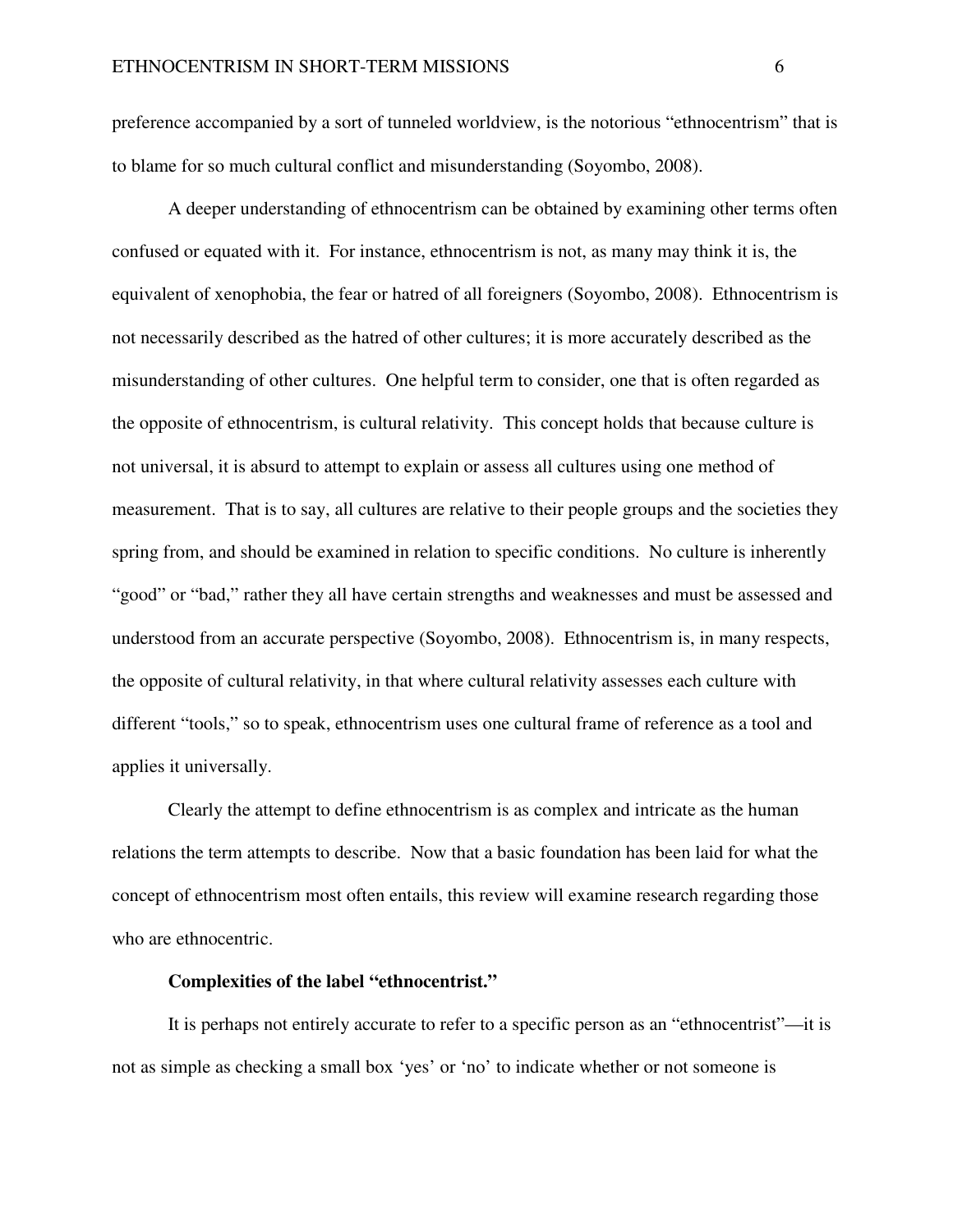ethnocentric. Rather it is a characteristic so generally human in nature that, because every person has grown up in a specific culture or group of cultures and every person therefore has some sort of cultural framework by which to measure all other cultures, every person is more or less situated on the ethnocentrism continuum. Many studies examining ethnocentrism do not so much question what makes someone ethnocentric or not; instead they investigate the conditions under which people are most likely to exhibit ethnocentrism, and what type of people are more likely to score high in ethnocentrism levels. For example, a study conducted by Pratto and Glasford (2008) examines ethnocentrism (in the sense that it is a preference for the in-group) in action among American soldiers in combat in Iraq. They found that when the nations were not competing, the Americans valued Iraqi and American lives equally, but when they were competing, American lives were more valued (Pratto & Glasford, 2008). Also, they found that the number of lives at stake during the fighting mattered less to soldiers if they were enemy lives as opposed to co-nationals (Pratto & Glasford, 2008). This study shows that the situation, in this case war and competition between groups, has an influence on whether or not people demonstrate ethnocentrism.

 It is not only the situation that determines the exhibition of ethnocentrism; the nature of human cognition predisposes every person, even from childhood, to think ethnocentrically (Kinder & Kam, 2009). Studies on cultural perception show that people develop patterns of thought specific to the culture they were brought up in. Sharifan (2003) discusses cultural conceptualization, which is best explained by first defining schematization and categorization, both of which are an individual's way of organizing thoughts about the surrounding world; individuals discard aspects of a concept that do not apply, solidify aspects of a concept that are important, and sort ideas into mental categories. The formation of schemas and categories tend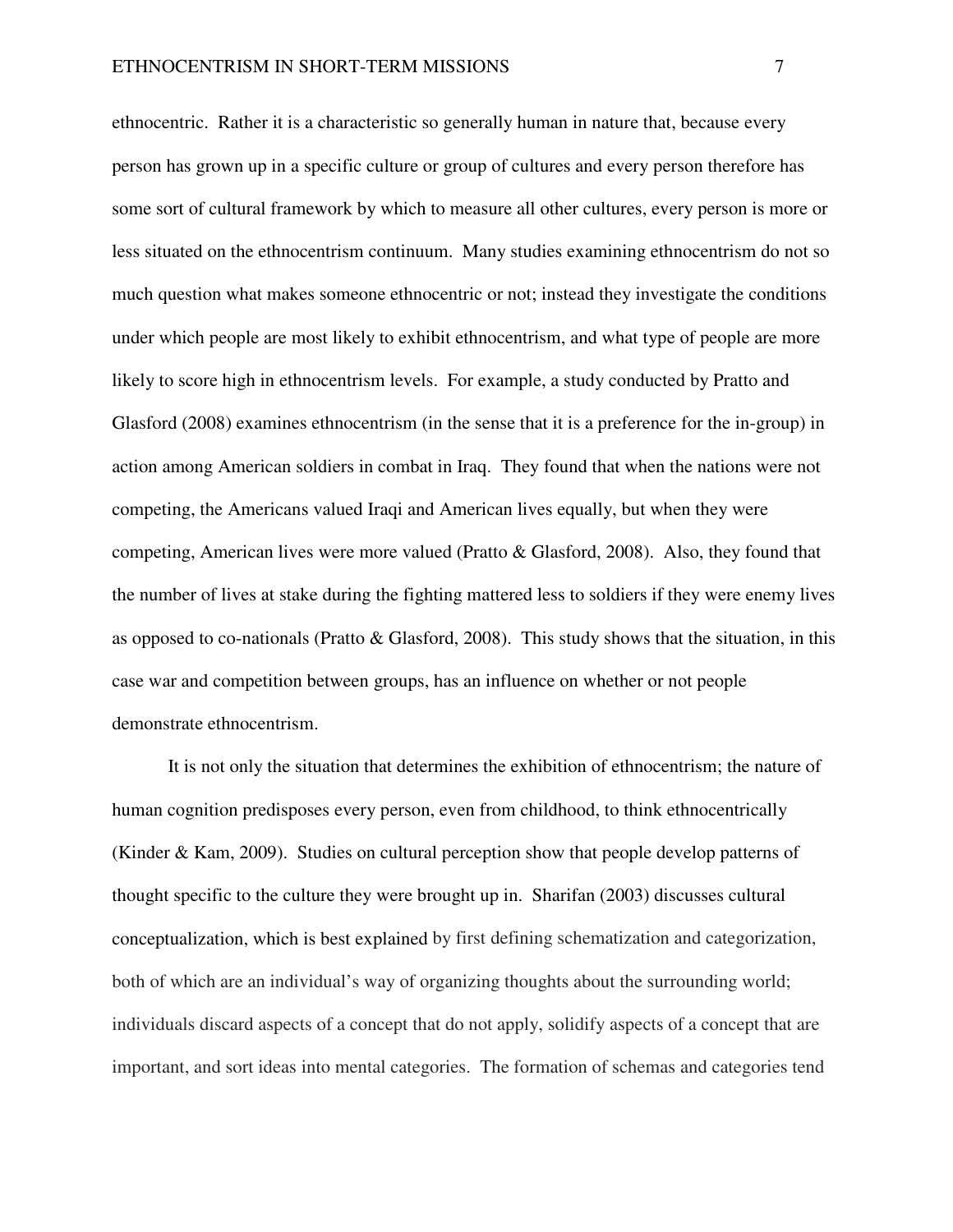to form on an individual level, but largely on a societal level as well, which the author refers to as "cultural schemas" and "cultural categories." These can be described as "patterns of distributed knowledge across the cultural group" (Sharifan, 2003, p. 190). This is the meaning of cultural conceptualization: the combination of cultural schemas and cultural categories. These patterns of thinking across cultural groups apply to everything from funerals to teachers, from ideas of love to perception of emotions (Sharifan, 2003). Cultural conceptualization has a large part to play in ethnocentrism; because people see that their own concepts of the world are also used by all those around them (others in their cultural group), they come to think that every human has these same cultural conceptualizations. This belief can lead to ethnocentrism in the sense that people measure all other cultures by their own cultural concepts. Since all people have specific cultural conceptualizations, it is easy to see why they are predisposed to exhibit ethnocentrism.

#### **Determinants of individual ethnocentrism levels.**

All people have, to some extent, a place on the ethnocentrism continuum, as illustrated above by the studies regarding in-group favoritism, situational factors, and cultural concepts and schemas. As with all continuums, there are some people who have greater ethnocentric tendencies than others, and research has done much to discover what factors influence this.

One early attempt to investigate the personality factors behind ethnocentrism is Theodor Adorno's 1950 book *The Authoritarian Personality* (Adorno et al., 1950; Bizumic & Duckitt, 2008). The book argues that the person with an "authoritarian personality," characterized by traits such as insecurity, rigid conventionalism, cynicism, and preoccupation with power, is likely to be ethnocentric. Empirical evidence has been found to support this claim, but Bizumic and Duckitt write that this explanation of ethnocentrism is not all encompassing (2008). One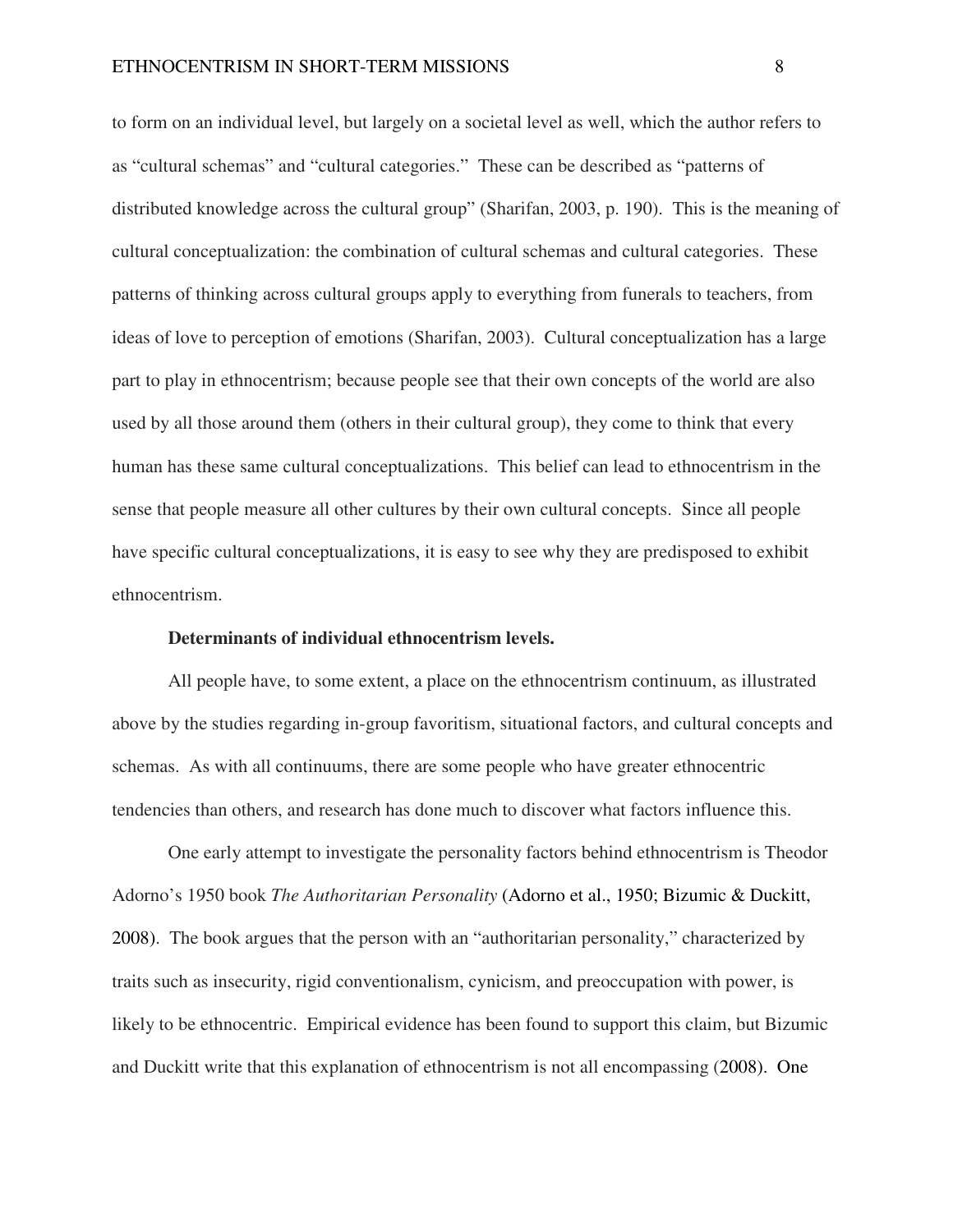shortcoming is that authoritarianism has been found to be more of a group of ideological and social beliefs, rather than a personality type, and because ethnocentrism itself is somewhat of an ideological or social belief, it is inaccurate to explain one belief by another when it appears they are simply correlated. A second shortcoming is that authoritarian personality research regarding ethnocentrism has followed the Sumner definition more strictly, which includes the assumption that in-group favoritism necessitates out-group hostility; this assumption has been shown untrue by numerous studies, as aforementioned (Bizumic & Duckitt, 2008). Nevertheless, studies have indeed shown some relation between authoritarian ideology and personality traits and ethnocentrism.

Another study examines one specific personality trait that Adorno et al. (1950) include as an aspect of authoritarianism: rigidity. Rokeach (1948) conducted research regarding the effects of a generally rigid personality on ethnocentrism. The experiment investigated rigidity by having participants solve a math problem using two groups: those low in ethnocentrism and high in ethnocentrism. That is, Rokeach assessed subjects' ethnocentric tendencies and separated them into two groups (high and low in ethnocentrism). Then, he had them solve math problems designed to expose the subjects' concrete versus abstract thinking. The reason for this is that studies have shown that people who tend to be more rigid think more concretely and less abstractly. One problem had only one complex solution, and the other problem had one complex solution and one direct and simple solution. Subjects that completed the second problem in the complex rather than simple way were considered rigid, and the results showed that people who scored high in ethnocentrism demonstrated this rigidity (Rokeach, 1948). This study shows that ethnocentric people may have a "general rigidity" factor; ethnocentric people are likely to be rigid in every area of life, not just in social issues.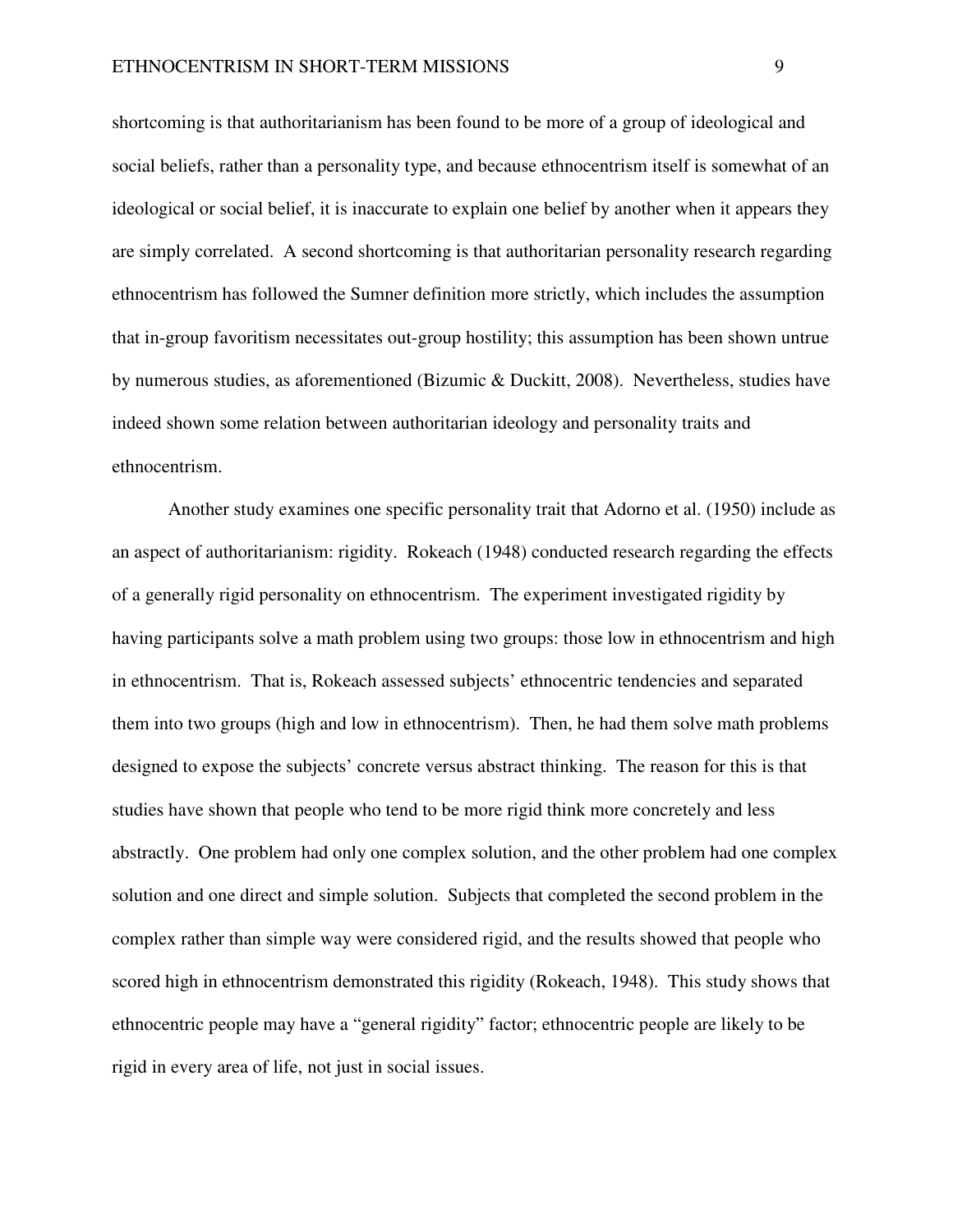An additional study by Pratto et al. examines social dominance orientation (SDO), which is an individual's degree of preference for inequality in social groups (1994) and briefly mentions SDO's possible relation to ethnocentrism. Pratto et al. state that SDO is correlated with "legitimizing myths," or ideologies that promote group inequality and are integrated into society well enough that a wide population of society sees them as "self apparent truths" (1994). This study states that SDO can predict ethnocentrism, which is, in fact, included here as a legitimizing myth. SDO and ethnocentrism seem to be correlated; in other words, people who tend to prefer social inequality among groups (SDO) also seem to rank high in ethnocentrism levels (Pratto et al., 1994).

It is clear, therefore, that average human methods of cognition are not the only explanations for the phenomenon of ethnocentrism—there are certain personality tendencies and individual ideologies (such as authoritarian traits and ideologies, rigidity, and social dominance orientation) that correlate with ethnocentrism.

#### **Short-Term Missions**

#### **STM: a current trend in missions.**

 Western Christianity has seen an extraordinary increase in short-term workers in missions in recent years: in 2003 it was estimated that one million Christians go on short-term missions trips (STMs) every year (Priest et al., 2006). Instead of people devoting their entire careers to cross-cultural efforts of poverty alleviation (whether it is spiritual, mental, or physical alleviation), there has been an increasing trend of participating in missions on a short-term basis; people will fly overseas with a team and stay for a matter of weeks instead of a matter of years. As it has become easier and cheaper to travel farther, and as communication technology has developed (Friesen, 2004.), it has become easier to pack up for a short amount of time and share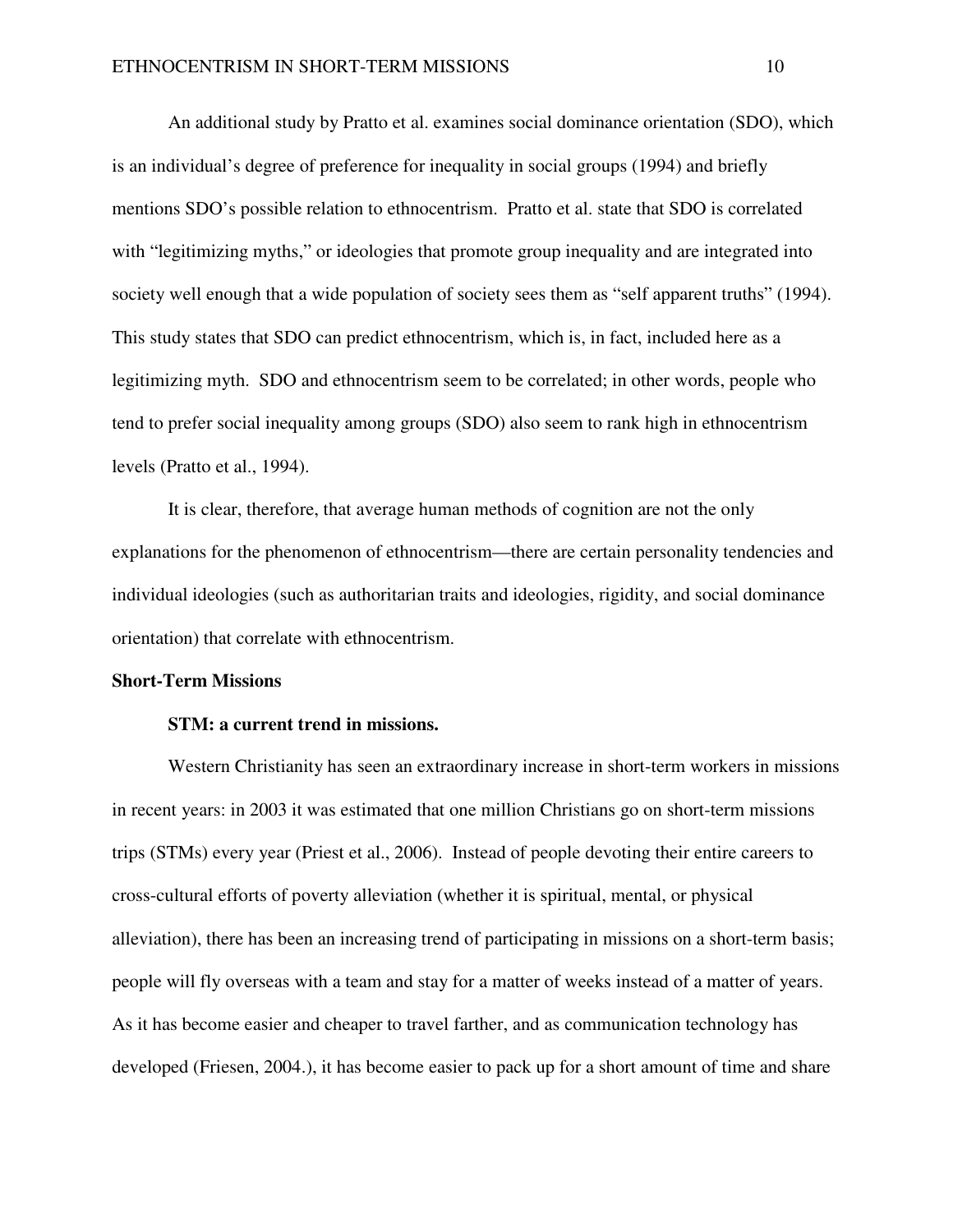the Gospel overseas over a summer, and then return back to a secure job and affluent life in North America.

 The short-term missions movement has allowed the average Western Christian to travel the world and see different culture(s). This type of service work is seen by some as the first step in "dethroning" the narcissist (Jordan, 2011). STM has also allowed participants to be a part of something greater than themselves by spreading the Gospel to those yet unreached, or by helping to alleviate poverty by participating in construction, manual labor, and even teaching. Besides being able to do some good overseas, short-term missionaries who return home after a few weeks can, theoretically, experience a sort of spiritual transformation that can in turn rejuvenate the hearts for cross-cultural ministry in their home churches (Priest et al., 2006).

#### **A note about volunteer tourism.**

The STM trend in Christian missions has a parallel trend in the secular world: volunteer tourism (Raymond & Hall, 2008). Volunteer tourism—travel with the intent to mutually benefit the traveler and the nation or culture travelled to—is essentially STM without the Gospel, and a lot of the discussion surrounding the benefits and hazards of STM also applies to volunteer tourism as well. For the sake of this project, both of these behaviors will be covered under the designation of short-term missions (STM), as they are both altruistic, tend to be intercultural or intergroup, and because STM tends to be all that volunteer tourism is (practical poverty alleviation) and more (spreading of Christianity).

#### **Motivations for intergroup altruism.**

 Much motivation for participating in short-term missions is stirred by a belief in the teachings of Jesus Christ, who, in the Gospel of Matthew chapter 28, verse 19, told his followers to "Therefore go and make disciples of all nations, baptizing them in the name of the Father and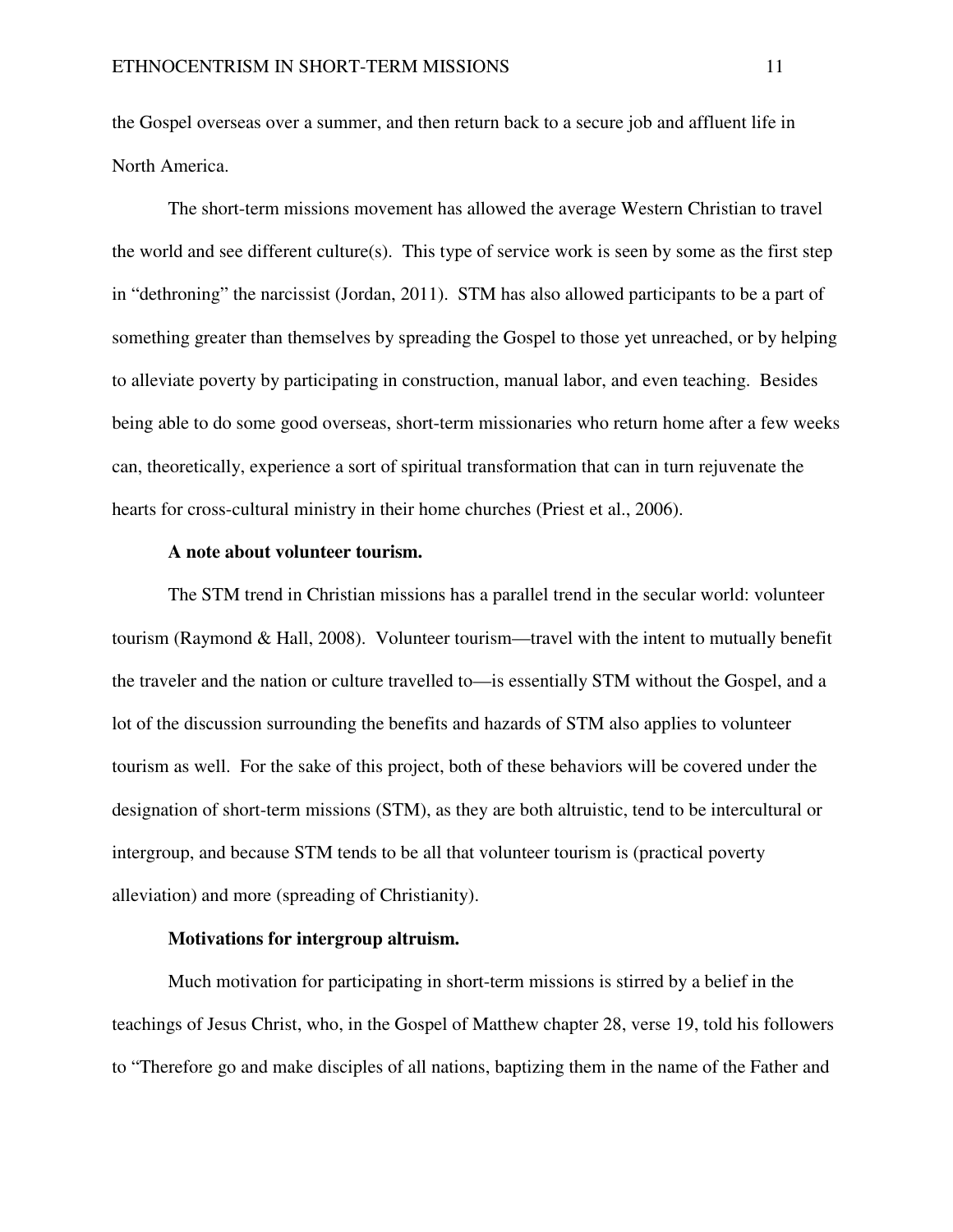of the Son and of the Holy Spirit" (New International Version). Teachings such as this one combined with other spiritual or supernatural experiences within Christianity are a major motivation for missions in general, including short-term missions. While one can reason that a large majority of motivation for Christian missions is traced to the teachings of the Bible, it is important to examine other sources of motivation, since many STMs include secular humanitarian work in addition to proselytizing.

 It is no secret that North America and many other Western cultures enjoy a level of prosperity that the rest of the world does not, and while many Westerners may remain naive to this fact, many others are driven to action. A study by Martin Kreidl organizes views of poverty and wealth in Western and post-communist countries into three different categories. First there is the merited view of poverty, which believes that poverty is brought about directly by an individual's actions, or perhaps lack of action. Next there is the unmerited view, which believes that poverty is the result of external forces outside of the individual's control, and lastly the fatalistic view, which believes that poverty is the inherent result of attributes and properties of the individual themselves (Kreidl, 2000).

Other studies examine the effects of such views of poverty on altruistic behavior or overseas aid. An experiment conducted by Carr and MacLachlan, for instance, looks into the "actor-observer" relationship in poverty; that is, wealthier Australians were considered the observers of poverty and Malawians were considered the actors, since Malawi has more of an issue with poverty than Australia. When the observers (Australians) believed poverty was dispositional (the intrinsic fault of the poor), they would withhold more overseas aid, whereas people who most strongly advocated charity donation tended to make the least amount of dispositional attributions (Carr & MacLachlan, 1998). The researchers also found, interestingly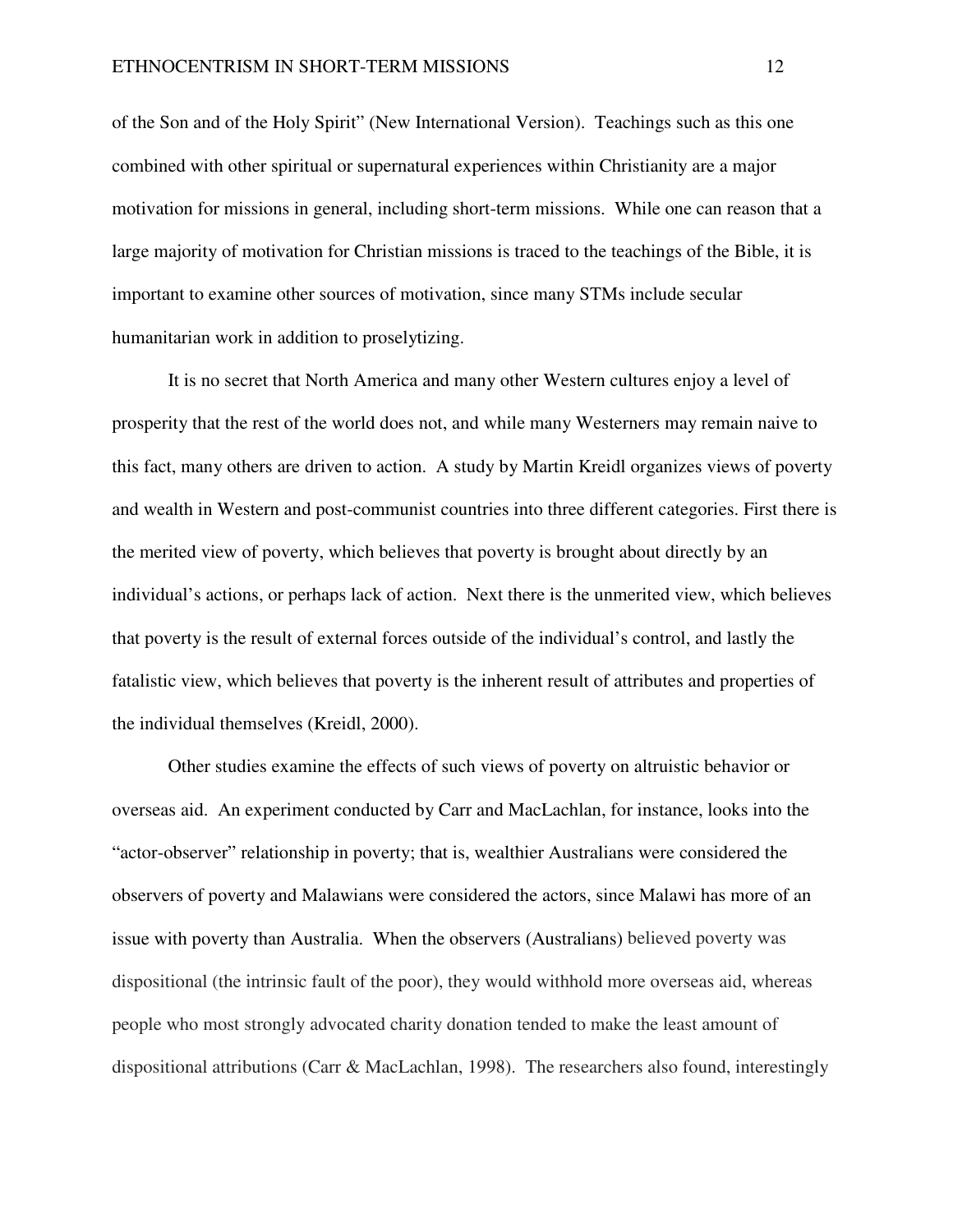enough, that Australians (observers) expressed more belief that poverty was the result of a situation, and Malawians (actors) were more likely to blame it on the poor's disposition. This is a somewhat surprising bias reversal, and is due to complex variables, including specific community beliefs, as well as education levels. Westerners who have received higher education, particularly in social science, tend to blame poverty on the system rather than on the person, whereas Malawians, although they have seen the problems firsthand, have less of an opportunity to receive education where they would develop this point of view (Carr & MacLachlan, 1998).

STM and other humanitarian aid can be motivated by emotional responses to being in an advantaged group. Advantaged groups have different emotional responses to inequality depending on their perception of inequality. When advantaged groups are focused on their own in-group and view the inequality as legitimate, the emotional result is pride, but when they view the inequality as illegitimate, the result is guilt (Harth et al., 2008). When groups are focused on the out-group and view inequality as illegitimate, the emotional result is sympathy (Harth et al., 2008). Because studies such as the 1998 experiment by Carr and MacLachlan, mentioned above, have demonstrated that people who participate in overseas aid (under which STM can be included) tend to see poverty as illegitimate, it is more efficient for the purpose of this literature review to focus on the emotional results of illegitimate views of inequality: guilt and sympathy.

Guilt and sympathy have been shown to be some emotional results of viewing inequality between groups as illegitimate (Harth et al., 2008). These emotions have also been linked to intergroup altruism, or prosocial behavior. Although people living in developed nations are not at fault for the conditions in undeveloped nations, they may still experience "existential guilt," which is guilt over the undeserved advantages that one has over another, and this can motivate individuals to participate in prosocial behavior (Thomas et al., 2009), such as STM. Sympathy is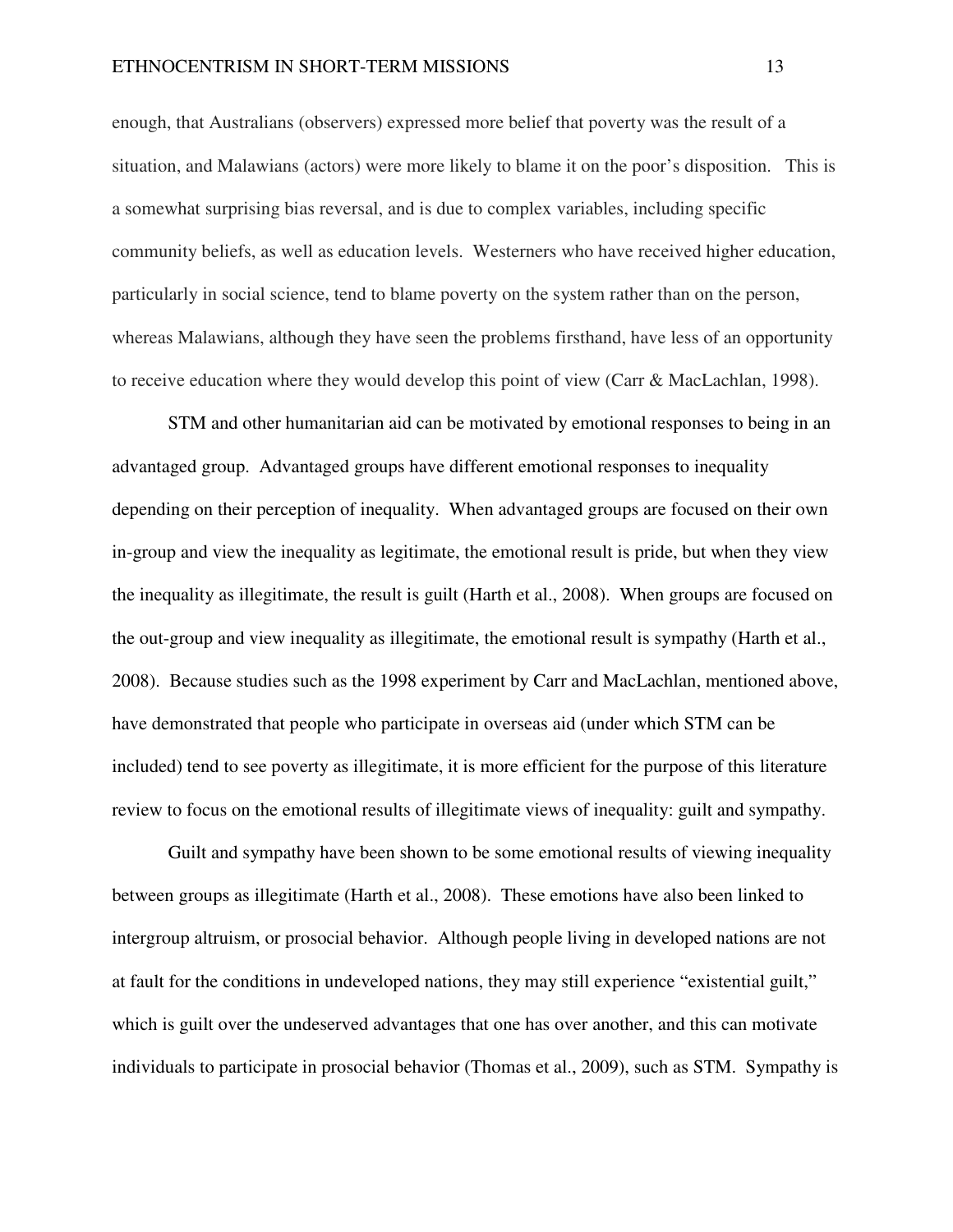not so much related to a sense of blame for another's plight, but rather a desire to alleviate another person's unfortunate situation, and this is yet another emotional experience that drives people to prosocial behaviors (Thomas et al., 2009).

Research shows that inter-group aid, altruism, or prosocial behavior can be linked to certain perceptions of poverty or other group inequalities, as well as certain emotions that result from these perceptions, but research also shows that motivations for such helping behavior are almost never clear-cut. A study by Clary and Snyder examines six common reasons people give for volunteering. With each reason they list a definition and a sample statement or belief: for instance, "values" is defined as "the individual volunteers in order to express or act on important values like humanitarianism," and the example given is, "I feel it is important to help others" (Clary & Snyder, 1999, p. 157). The study examines these motivations and how they surface in volunteers, and they found that multiple motivations are present in most. An interaction of person-based and situational factors is what influences the volunteer, rather than a single and simple personal decision (Clary  $&$  Snyder, 1999). This speaks heavily to the altruism-egoism debate, which concerns whether or not helping behavior can be completely selfless. These findings indicate that most people are motivated by complex factors, rather than pure selfish motives or pure selfless motives.

#### **STM: shortcomings.**

 Short-term missions may be driven by good intentions, but this trend has not always brought the good it intends to bring. STM, when done without proper knowledge or methods may be counterproductive or even harmful (Priest et al., 2006). Teams flying overseas raise thousands of dollars to cover plane tickets, lodging, and other travel costs; in 2006 Americans spent an astonishing \$1,600,000,000 on short-term missions (Corbett & Fikkert, 2009). It is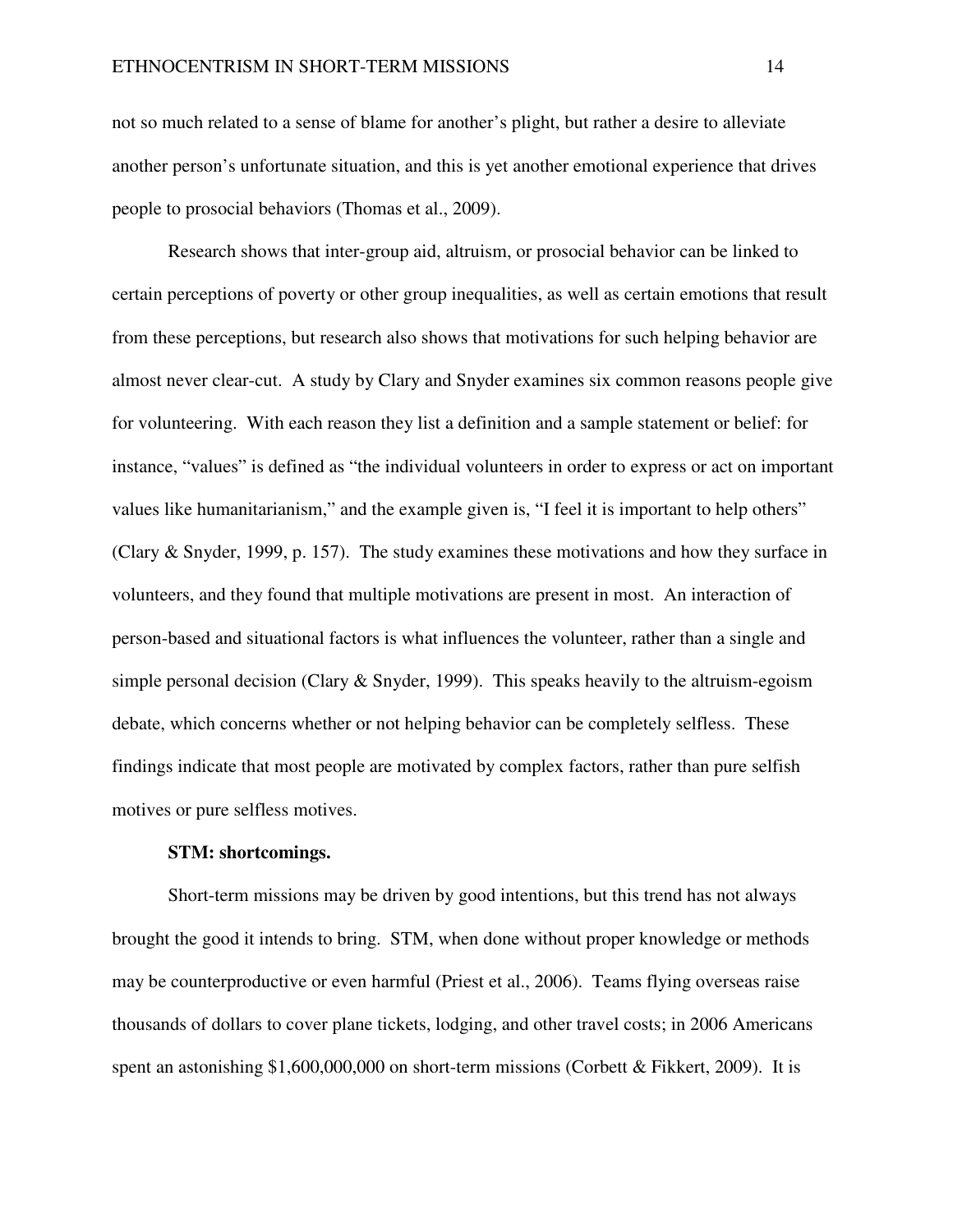often argued that all this money could have done more good if it were just donated, rather than being spent on travel costs for volunteers (Van Engen, 2000). In addition, these volunteers often are unable to do as good a job on service projects (building, remodeling, gardening, and more) as local services could. Hiring locals to do these jobs instead of missions teams would even help to alleviate local poverty—painters, carpenters, and doctors who are in desperate need of employment could feed their families and likely do a better job than missions teams who are minimally trained (Van Engen, 2000). Service projects performed by teams are not the only aspect of STM argued to be a waste of time and money; evangelism by STM teams is sometimes considered ineffective, since the teams do not understand the culture or speak the language, making clear communication of the Gospel extremely difficult (Van Engen, 2000).

It is clear that the positive impact of STM on the host culture is debatable, but this is not the only claimed advantage of these trips: participants supposedly undergo a transformation during these experiences. However, researchers have discovered that these changes may only last for a short time after the trip. Participants' relationship with God, commitment to Christian community, and evangelism habits have been examined before the trip, directly after, and then at a later follow up (Friesen, 2004). The amount all three of these things were practiced went up directly after the trip but by the follow up they were lower than they were at the start (Friesen, 2004). Another positive change claimed to be instigated by STMs is giving to missions, and on first glance research seems to back this. However, a sample demographic of an STM trip shows that 83.5% of the participants are at an age during which discretionary income is rapidly increasing anyway, so increased giving could more likely be attributed to age and income, rather than the direct result of an STM experience (Priest et al., 2006).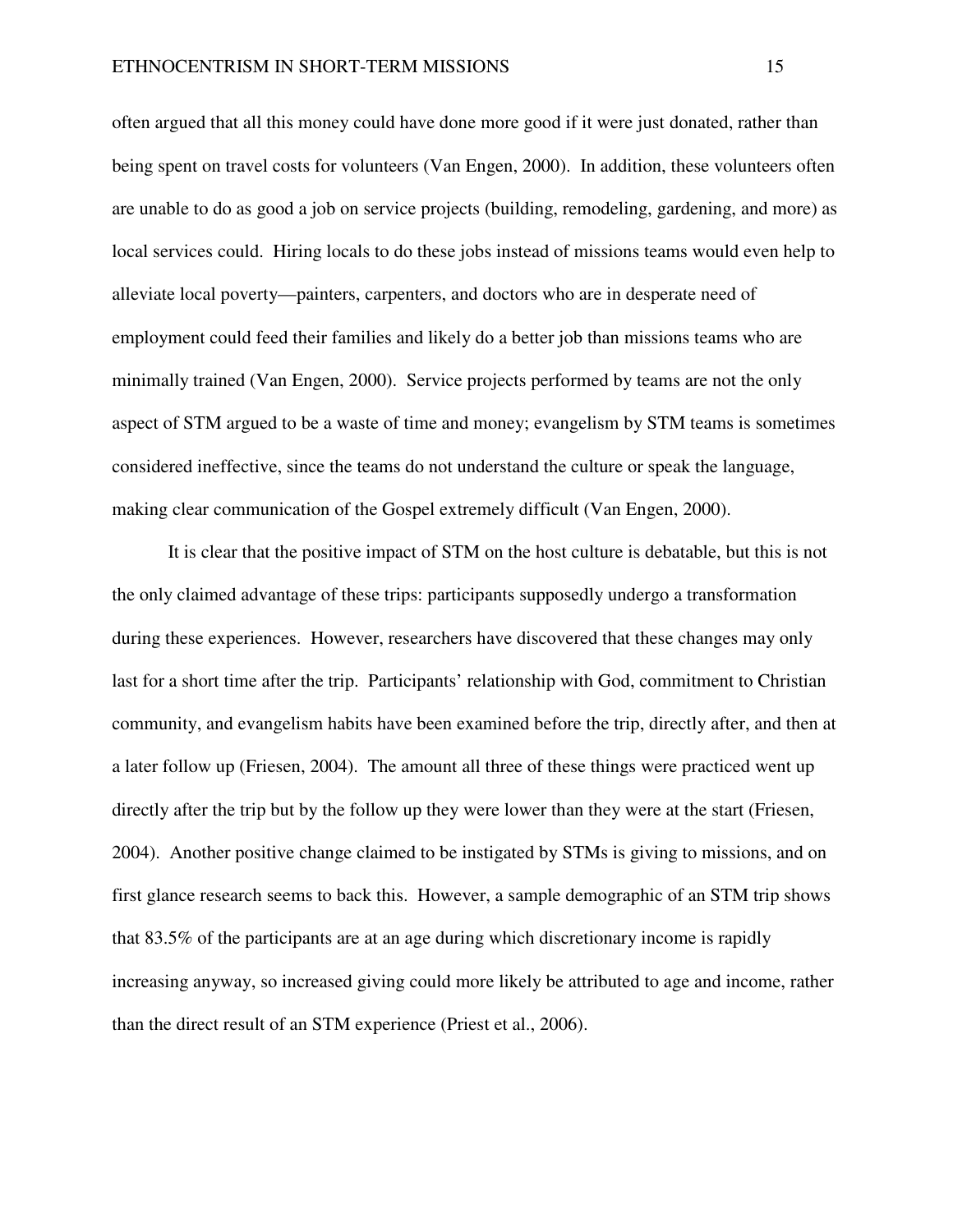An additional detrimental effect of STM pertains to the participant; people who go on STMs may develop wrong conclusions about poverty based on lack of cultural understanding (Raymond & Hall, 2008; Corbett & Fikkert, 2009). One way that a lack of cultural understanding may lead to wrong conclusions about poverty is a misunderstanding of poverty's very definition. According to Bourgignon there are two ways to define poverty: absolute and relative (1999). Absolute poverty is when people have difficulty obtaining essentials for survival. Relative poverty is when people's standard of living is relatively lower than the society they reside in. Having these two definitions often causes controversy and debate in the field of economics, but both are adequate and appropriate for different situations (Bourgignon, 1999). Seeing poverty overseas can alter the perspective of an STM participant, but a lack of understanding the full situation may cause the participant to assign the wrong definition of poverty to the people they meet. People who grow up in prosperous, developed nations may believe the poverty they see is absolute (the people are not getting what they need to survive) when really it is relative (the people are actually able to provide for their survival needs, but are unable to achieve the level of wealth of someone in a developed nation).

 A psychological phenomenon called relative gratification is applicable to this very situation. Relative gratification (RG) is the opposite of relative deprivation (RD), a theory that suggests that people's satisfaction is measured not objectively, but rather by their comparison for others' situation (Guimond & Dambrun, 2002). They feel less satisfied if they feel others are better off than they are. Relative gratification, then, occurs when people feel better off than others and are grateful to be in their own situation rather than the situation of a less fortunate group (Dambrun et al., 2006). Research has linked RD with prejudice in the past, but RG has been understudied (Guimond & Dambrun, 2002), with the exception of the work of S. Guimond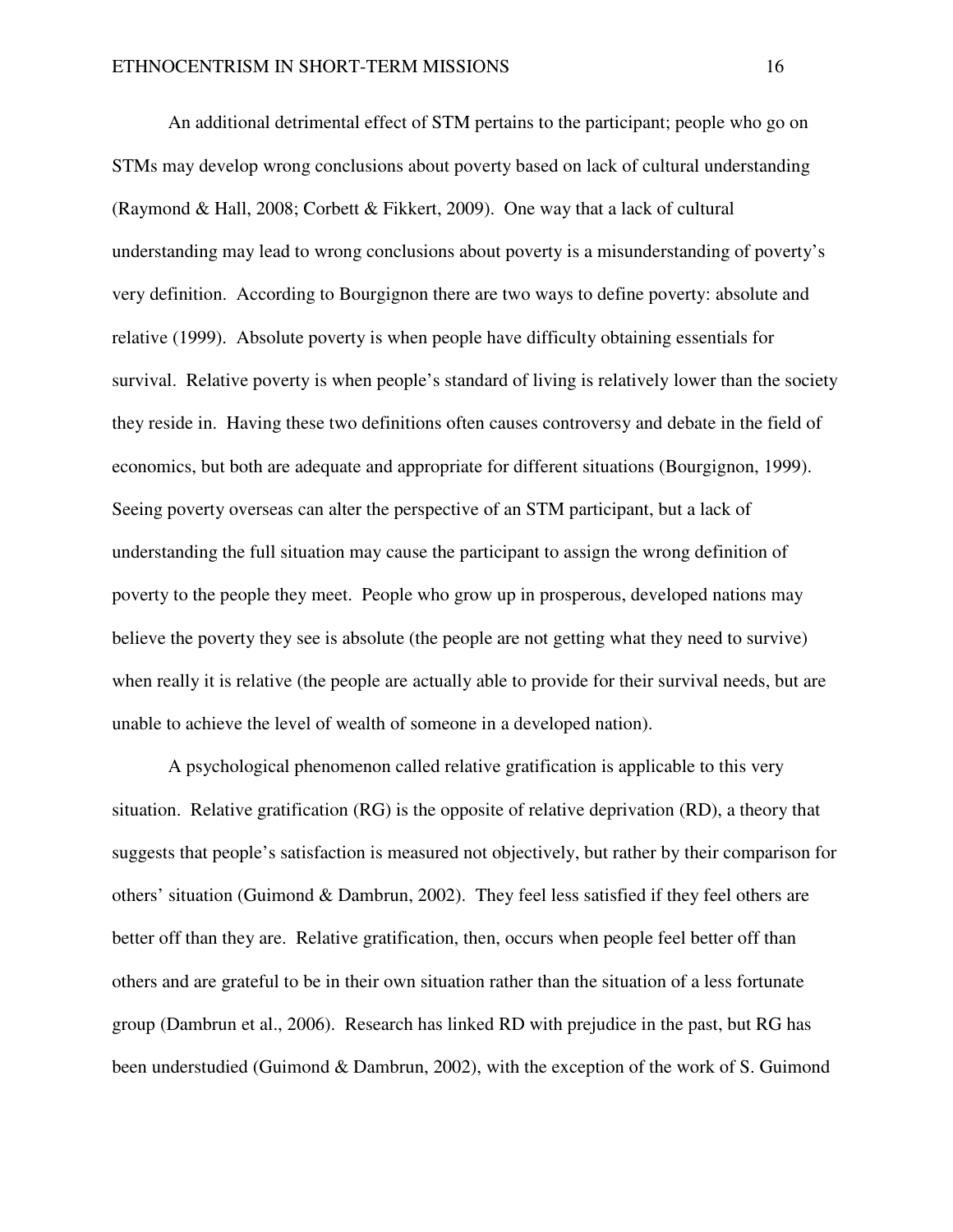and M. Dambrun, which composes a large majority of empirical research on the RG theory. In one experiment, these researchers intended to explore the relation between both RD and RG and prejudice. They did two experiments in which they had groups of students perceive that they had better or worse job opportunities than the other group. They then examined reported feelings of RD and RG and measured amounts of prejudice expressed, and found that RG did in fact correlate with prejudice (Guimond & Dambrun, 2002). Other studies have shown this same result, and it appears that RD and its opposite RG are actually on a V curve in relation to prejudice (Dambrun et al., 2006). It is apparent that this phenomenon of relative gratification can occur in participants of short-term missions, "too often the students return home simply counting the blessing they have of being North Americans having gained little insight into the causes of poverty and what can be done to alleviate them" (VanEngen, 2000, p. 21). As STM participants develop conclusions about poverty based on a very short and limited exposure to it, they are in danger of developing relative gratification and perhaps, then, even prejudice against the very people they are attempting to help.

 STM is often seen as a waste of money that produces no sustainable good, neither in the target nations, nor in the volunteers who participate, who often even develop wrong conclusions about poverty due to their narrow scope of exposure. Questions have also been raised about short-term missions and whether the trips feed ethnocentrism, which is already prevalent in Western societies (Friesen, 2004). STM done with ethnocentrism has been charged with being culturally imperialistic and practicing "benevolent paternalism" (Friesen, 2004). Participants in STM, having little background in intercultural interaction and limited understanding of the host culture will often take on the role of "teacher," even if they have had no formal training in the task at hand. They seem to be acting on some belief that, because they are Western, they are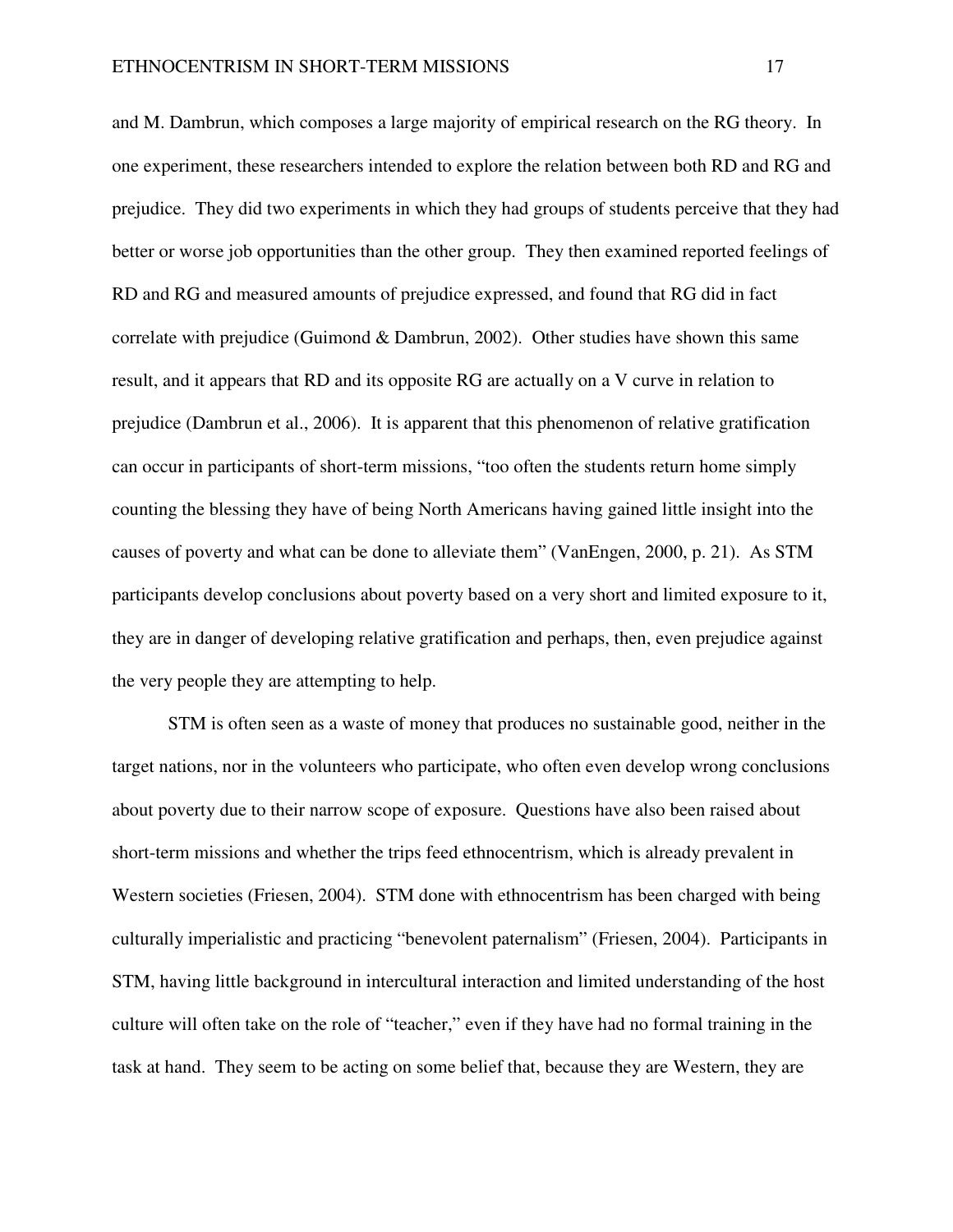somehow culturally superior to the nationals they are serving or even partnering with (Raymond & Hall, 2008; McGavran, 1955; VanEngen, 2000). This ethnocentricity in missions can be extremely harmful to successfully bringing the Gospel to a people group (Brown, 2006; McGavran, 1955), or in effectively alleviating poverty (Corbett & Fikkert, 2009). Missions, both long and short-term, can suffer when missionaries are ethnocentric, because this can lead to syncretism of Western culture and the Gospel. Syncretism comes in two forms: cultural, which is when elements from two cultures mix, and syncretistic worldview, which is the mixing of two worldviews. It is important to avoid both of these because dictating cultural aspects along with faith could hinder the movement of God in a nation. A church that adapts foreign music, dress, language, and other aspects of culture could be seen by non-believers as a "foreign intrusion" or a threat to their culture (Brown, 2006). Clearly, mixing culture with the Gospel can harm ministry, and just as developing a wrong view of poverty can harm attempts to alleviate it, even if the intention is benevolent (Corbett & Fikkert, 2009). Mixing ethnocentrism and STM is dangerous.

#### **A Possible Remedy for Ethnocentrism in STM**

Researchers and experts who comment on the shortcomings of the modern STM movement also write that there are possible preventative measures or "best practices" that can be employed to avoid the negative effects of ethnocentrism in STM (Friesen, 2004). In-depth cultural orientation, training, and debriefing after the trip have been shown to decrease rates of ethnocentrism and help participants maintain more of the positive changes they made on the trip (Priest, 2006; Friesen, 2004).

Another factor that has been suggested as a remedy for ethnocentrism in STM is more field-based cultural learning experience (Priest et al., 2006), that is, more time spent learning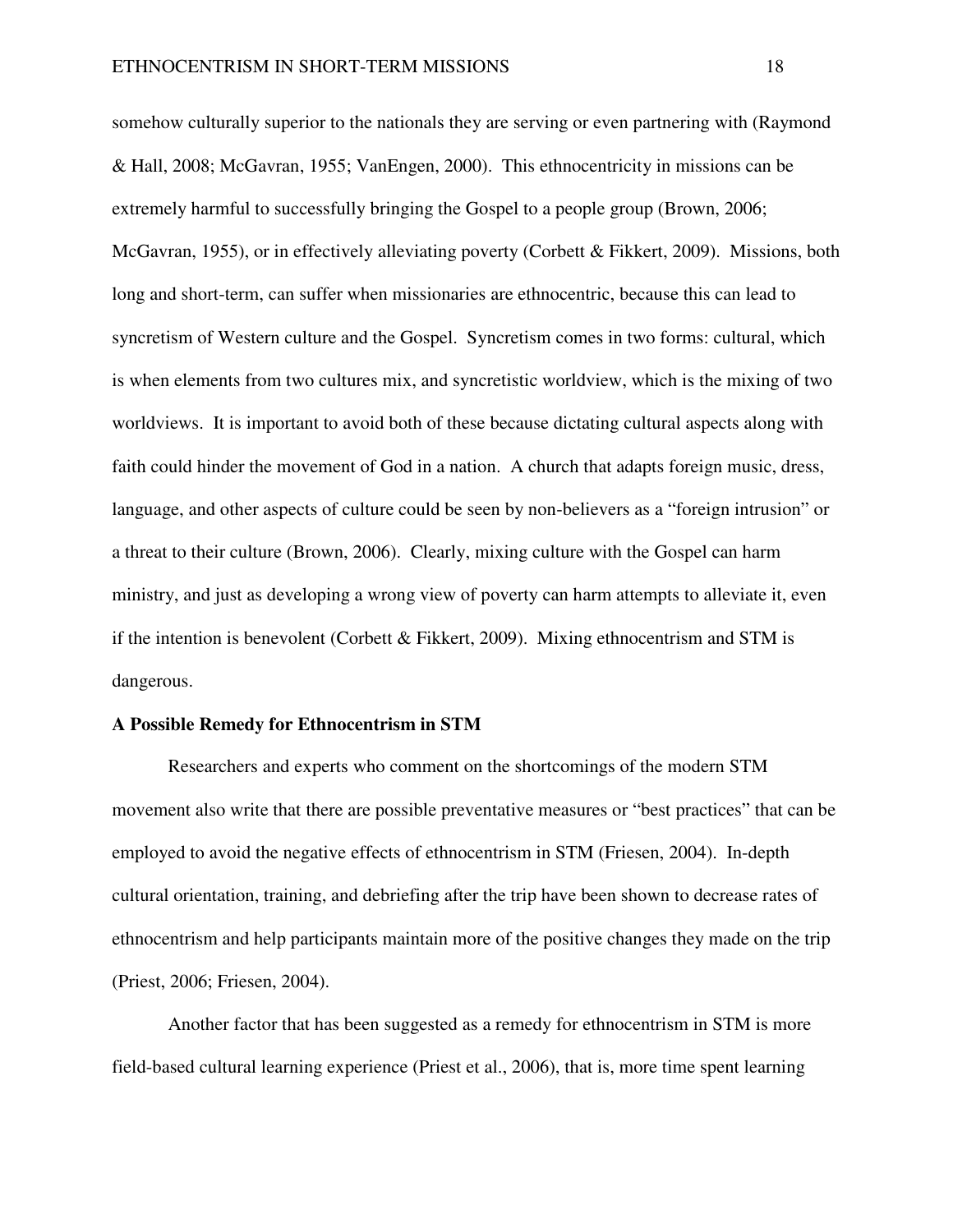directly from nationals. Many experts on the STM phenomenon believe that spending more time interacting directly with nationals may lead to more positive changes in STM, both on the target nation and on participants. They suggest that groups focus on learning from local people and partnering more closely with them, in order to better understand the host culture and develop relationships with them (VanEngen, 2000). Staying with a host family can also help to combat ethnocentrism because this interaction can create friendships and greater racial, cultural, and social understanding (Raymond & Hall, 2008). Studies show that more relationally focused trips induce a longer lasting change in participants; they also show that STM participants who have been multiple times retain more positive changes (they have spent more time interacting with nationals) (Friesen, 2004).

Research conducted by Brewer and Campbell in East Africa examines ethnocentrism and levels of attraction between groups, and found that groups who had more overall contact with each other were more attracted to each other. Even if the interaction was just limited to the history of their two ethnic groups, people were more drawn to those they were familiar with (Brewer & Campbell, 1976). Mere interaction between groups increases attraction and understanding, and reduces ethnocentrism.

My hypothesis, therefore, is that the time STM participants spend in cross-cultural interaction will lower ethnocentrism levels; as time spent interacting increases, ethnocentrism will decrease.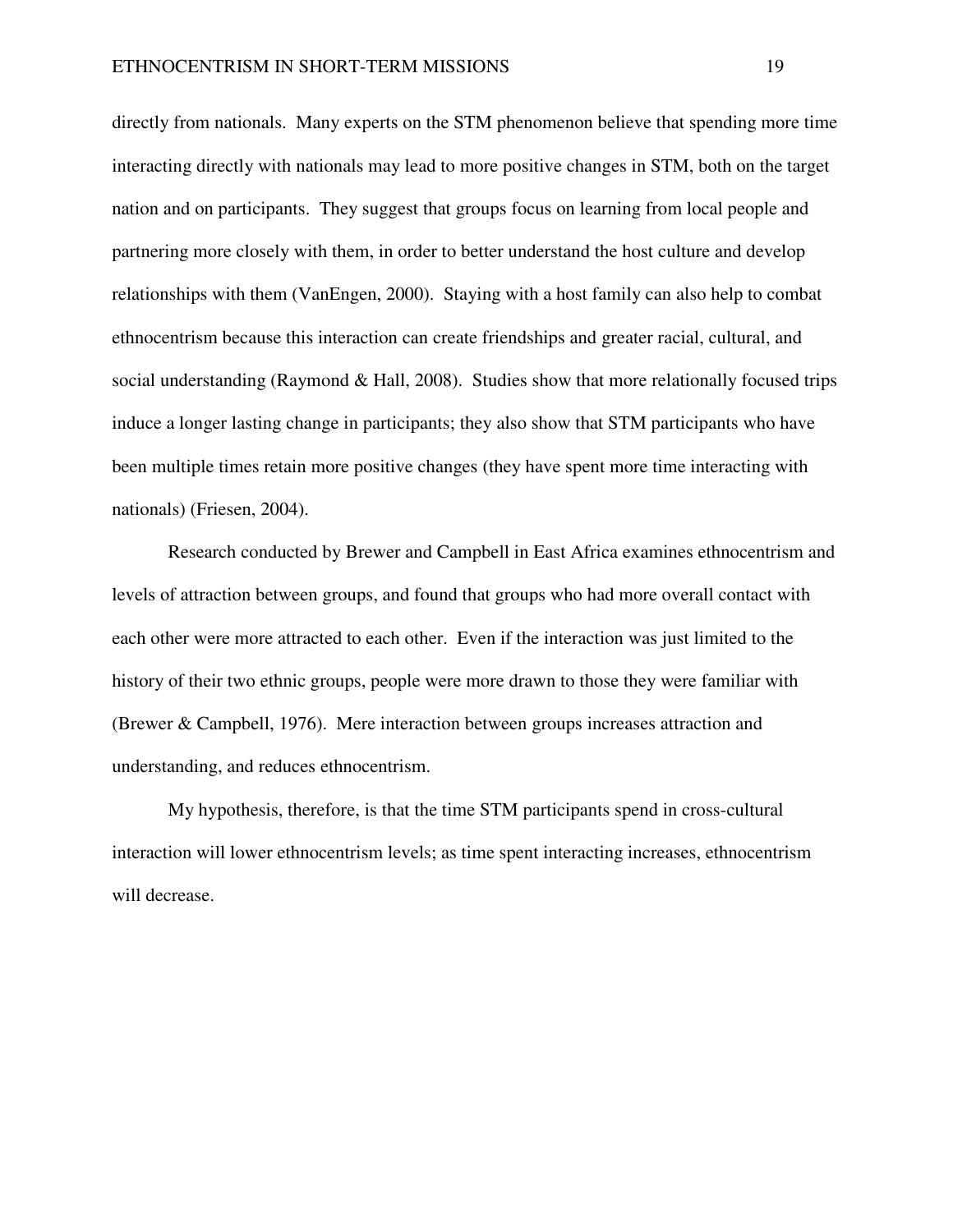#### **Chapter Three: Method**

## **Introduction**

This research project seeks to study the relationship between the time STM participants spend interacting directly with nationals in an intercultural context and their ethnocentrism levels. The study seeks to answer the question: *Does the time that STM participants spend interacting with people of a foreign culture during international short-term mission trips impact their ethnocentrism levels?* The literature suggests that the more time that people spend interacting with people from a different culture, the less ethnocentrism they will demonstrate. I hypothesized that the time STM participants spend in cross-cultural interaction will lower ethnocentrism levels; as time spent interacting increases, ethnocentrism will decrease.

#### **Original Research Design**

 Some minor changes had to be made to the original research method and design after the data collection began, due to a limited number of responses in one of the categories. The original research design follows:

I chose to use a quasi-experimental method in my design for this experiment, as I believed that this is the best choice for this particular study. In this original design, three groups were to be studied. The first group was the control group, which was to consist of students who had never been on an international short-term mission trip (those who have not been exposed to the independent variable of cross-cultural interaction). The second group was Experimental Group 1, or  $EG1_0$ , which was to consist of students who, within the last year, had been on an international short-term mission trip for 3 weeks or fewer (those who have been exposed to the independent variable for a shorter amount of time). The third group was Experimental Group 2, or  $EG2<sub>o</sub>$ , which was to consist of students who, within the last year, had been on an international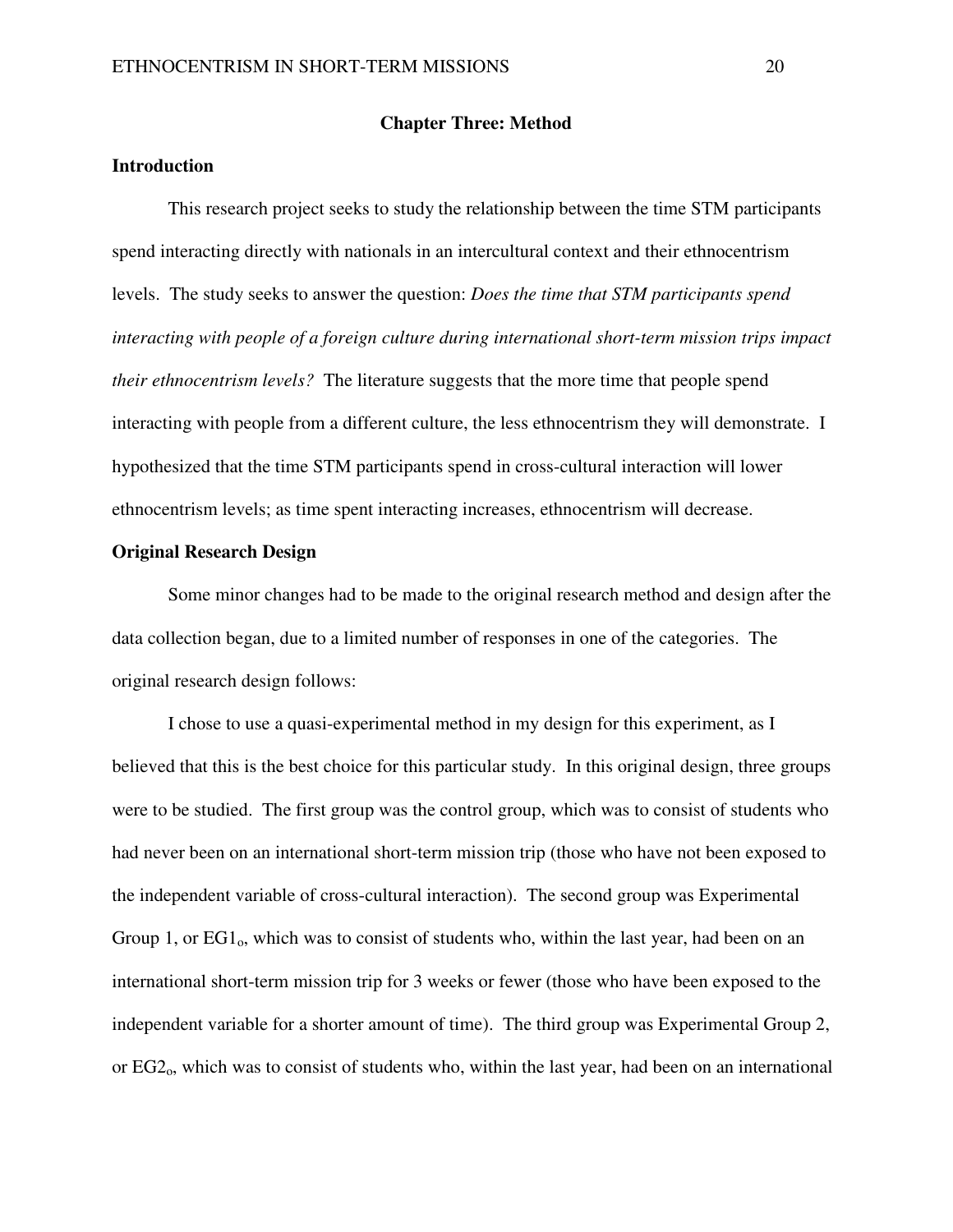short-term mission trip between 3 and 6 weeks (those who have been exposed to the independent variable for a longer amount of time). Breaking the sample into three groups in this way intended to highlight differences between students who had never gone, students who had gone for shorter amounts of time, and students who had gone for longer amounts of time, in hopes of exposing whether or not ethnocentrism was more prominent in those who had gone for a shorter amount of time and less prominent in those who had gone for a longer amount of time.

#### **Encountered Issue: Limited Data**

 After about 75% of the total collected data had come in, a threat to the original design arose. While looking over the data, it became clear that there were a very limited number of responding students who fit the criteria for  $EG2<sub>o</sub>$ . A significant number of students reported participating in STMs longer than 3 weeks, but less than 5 of these were *within the last year*. My original design had specified that in order to fit the criteria to be in either  $EG1_0$  or  $EG2_0$ , students had to have gone on an STM in the past year. Because so few responses were categorized as  $EG2<sub>o</sub>$  and a sufficient number of responses in each group were required for the statistical procedure, I would not be able to adequately address the research question as specified in the original design. In addition, because the research question seeks to investigate whether *longer* STM experiences resulted in decreased ethnocentrism, analyzing the differences between the control group and EG1<sub>0</sub> alone would not answer the same research question; comparing the control group and  $EG1_0$  would simply show whether or not participating in STM in general impacted ethnocentrism, or, if the relationship was of a curvilinear nature (ethnocentrism going up with a little exposure and dropping with longer exposure), this particular comparison would make these details impossible to detect.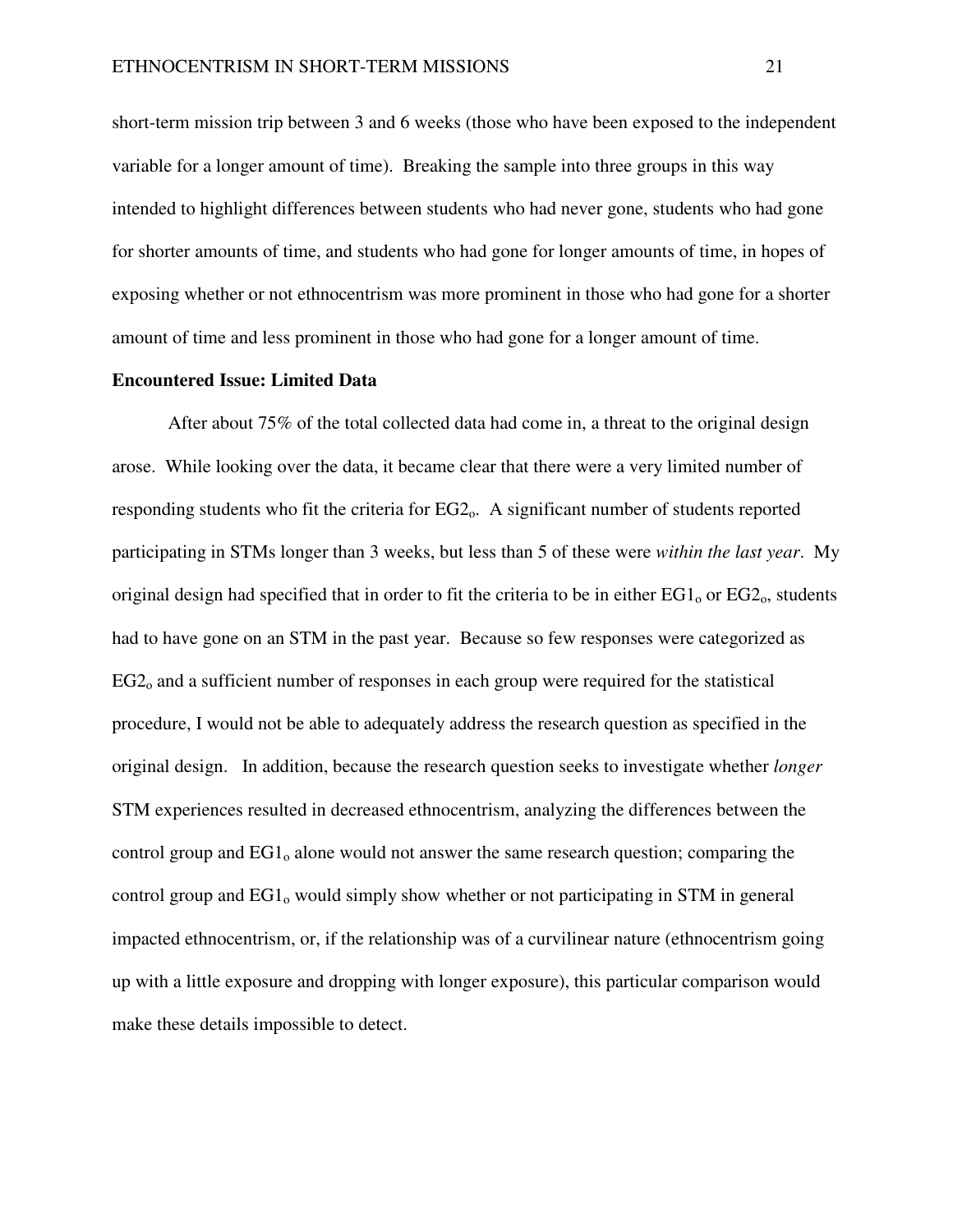#### **Revised Research Design**

In response to this issue, after consultation with research faculty, I decided to change the criteria for each group. The revised research design follows:

In the revised design, four groups are studied. The first group is the control group, which consists of students who have never been on an international short-term mission trip (those who have not been exposed to the independent variable of cross-cultural interaction). The second group is Experimental Group 1, or EG1, which consists of students who have been on an international short-term mission trip for a lifetime total of 2 weeks or fewer. The third group is Experimental Group 2, or EG2, which consists of students who have been on an international short-term mission trip for a lifetime total of over 2 weeks but no more than 4 weeks. The fourth group is Experimental Group 3, or EG3, which consists of students who have been on an international short-term mission trip for a lifetime total of over 4 weeks.

#### **Setting**

The experiment is set at Southeastern University in Lakeland Florida via an invitation email sent out to students.

#### **Participants**

 The population studied is college students at Southeastern University (SEU), a private Assemblies of God University in Lakeland, Florida. Participants in the study were recruited by an email invitation sent to the entire student body of SEU. A copy of this invitation may be found in Appendix B.

The criteria for participants consist of:

-SEU students who have been on at least one international short-term Christian mission trip in a culture different than their own.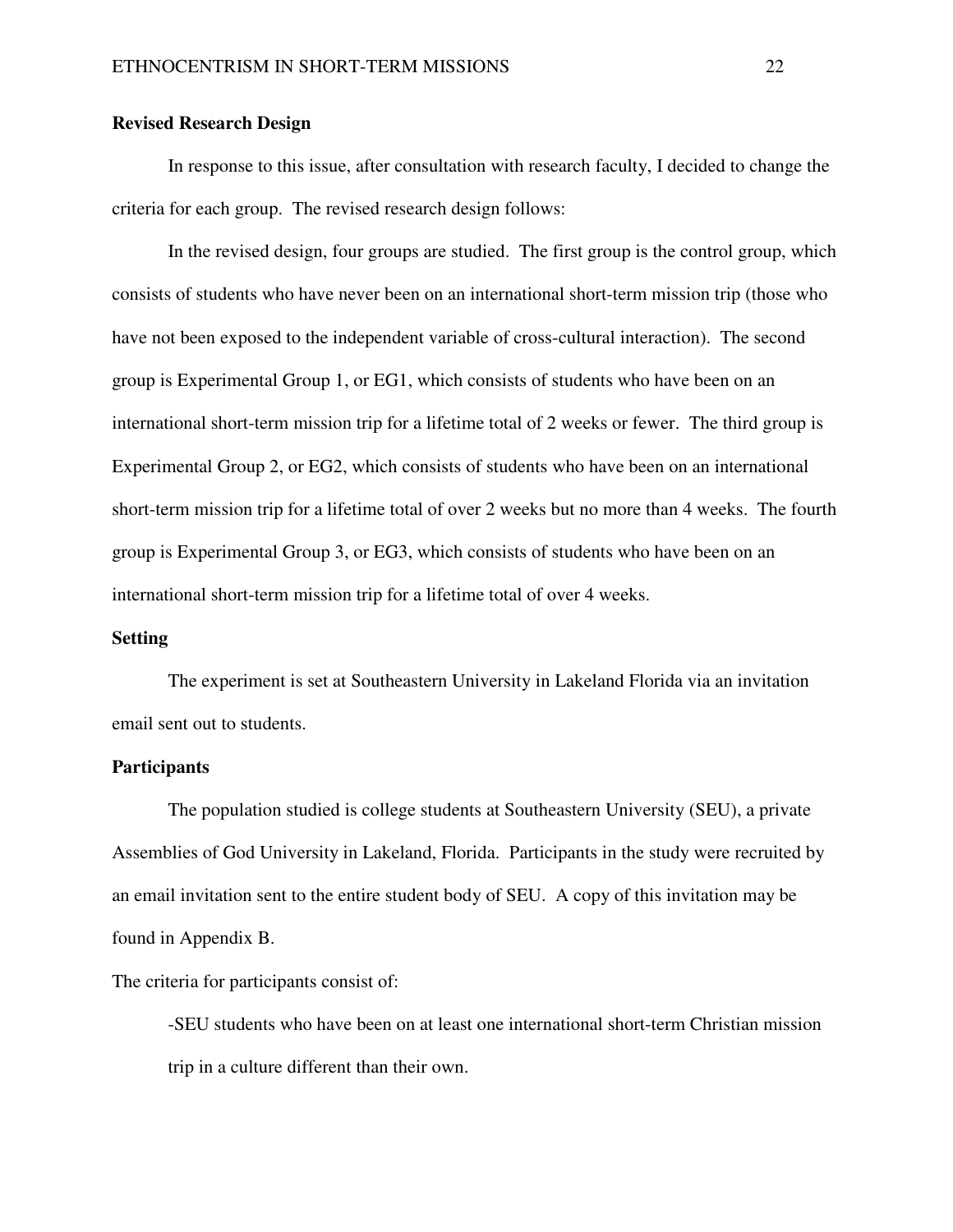OR

-SEU students who have never been on an international short-term Christian mission trip, but have wanted/tried to go in the past or plan on going in the future.

The criteria for volunteers were not listed in the invitation email or the informed consent, in order to avoid discouraging interested participants. Data of participants who did not meet the criteria were discarded in post. I excluded any person who has been on a trip to one location for more than 11 months, as it exceeds the operational definition of "short-term" missions. However, in the case that the participant had been on more than one STM, I added their time spent on each trip to calculate a total number of weeks spent in cross-cultural interaction.

 Southeastern University students were chosen as the target population because they were the population most easily available to the researchers, and because STM is a popular and widely esteemed activity among this population.

#### **Instruments**

 The instrument used to measure ethnocentrism was adapted from a survey developed by Boris Bizumic et. al, for use in their research and subsequent journal article, "A cross-cultural investigation into a reconceptualization of ethnocentrism." Bizumic personally gave me permission to use and adapt his measure for this project. I developed my adaptation by going through Bizumic's survey and adding a few extra items I found relevant according to the literature review, re-wording a few items to make them more applicable to this project, and adding a number of distractor items. These distractor items were related to experiences on the mission field, the impact these experiences had on the participant, and the participant's ideas of the church's role in poverty alleviation. While these items seemed on-topic within the context of the rest of the survey, they were not predictors of ethnocentrism and were weighted as "0" on the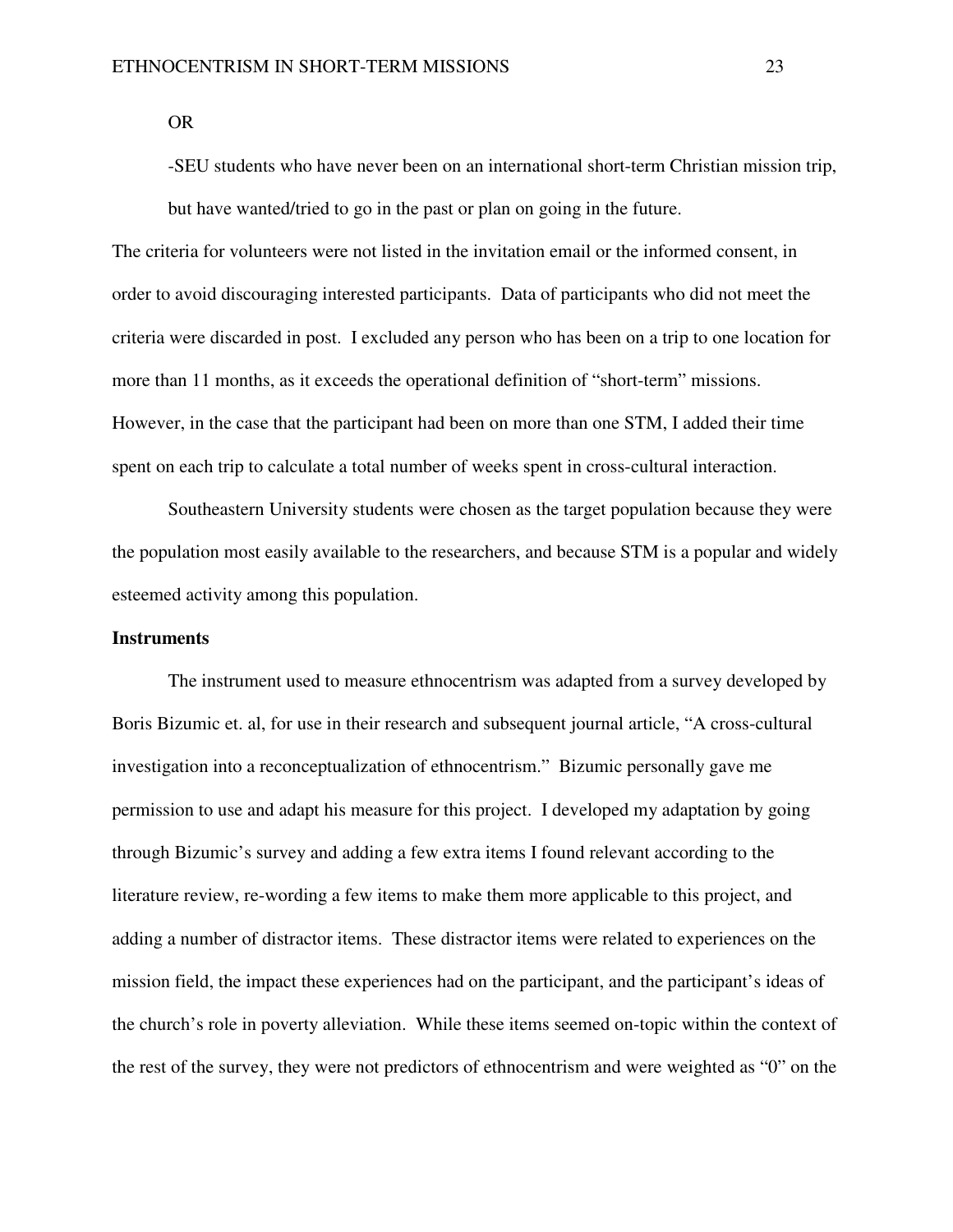survey. I included distractor items so that participants would believe that they were responding in a survey about their worldview in relation to missions, as opposed to ethnocentrism, in order to avoid having participants purposefully answering questions in ways they believed they should be answered.

In addition to these adaptations made to the specific items themselves, I also added questions to help me divide the participants into the control and various experimental groups. Students who answered "I have never been on a short-term mission trip to a different country, but I have attempted to go on a trip in the past" or "I have never been on a short-term mission trip to a different country, but I plan on going in the future" were placed in the control group. Students who answered, "I have been on a short-term mission trip to a different country" were then taken to a page that asked them about where, when, and for how long they went on mission trips. This information helped me sort those participants into the three experimental groups. Responses from students who chose, "I have never been on a short-term mission trip, and I have no interest in participating in one" were removed from the data pool.

A copy of the measure can be found in Appendix D.

#### **Procedures**

#### **Recruitment.**

Participants were recruited using an invitation email sent out through the Academic Affairs office to the students of Southeastern University in Lakeland, Florida. The email did not contain any criteria for participating, but the informed consent at the beginning of the survey stated that by taking the survey, students are certifying that they are a consenting participant, at least 18 years of age, and a Southeastern University student. A reminder email was sent to students through Student Life after 2 weeks.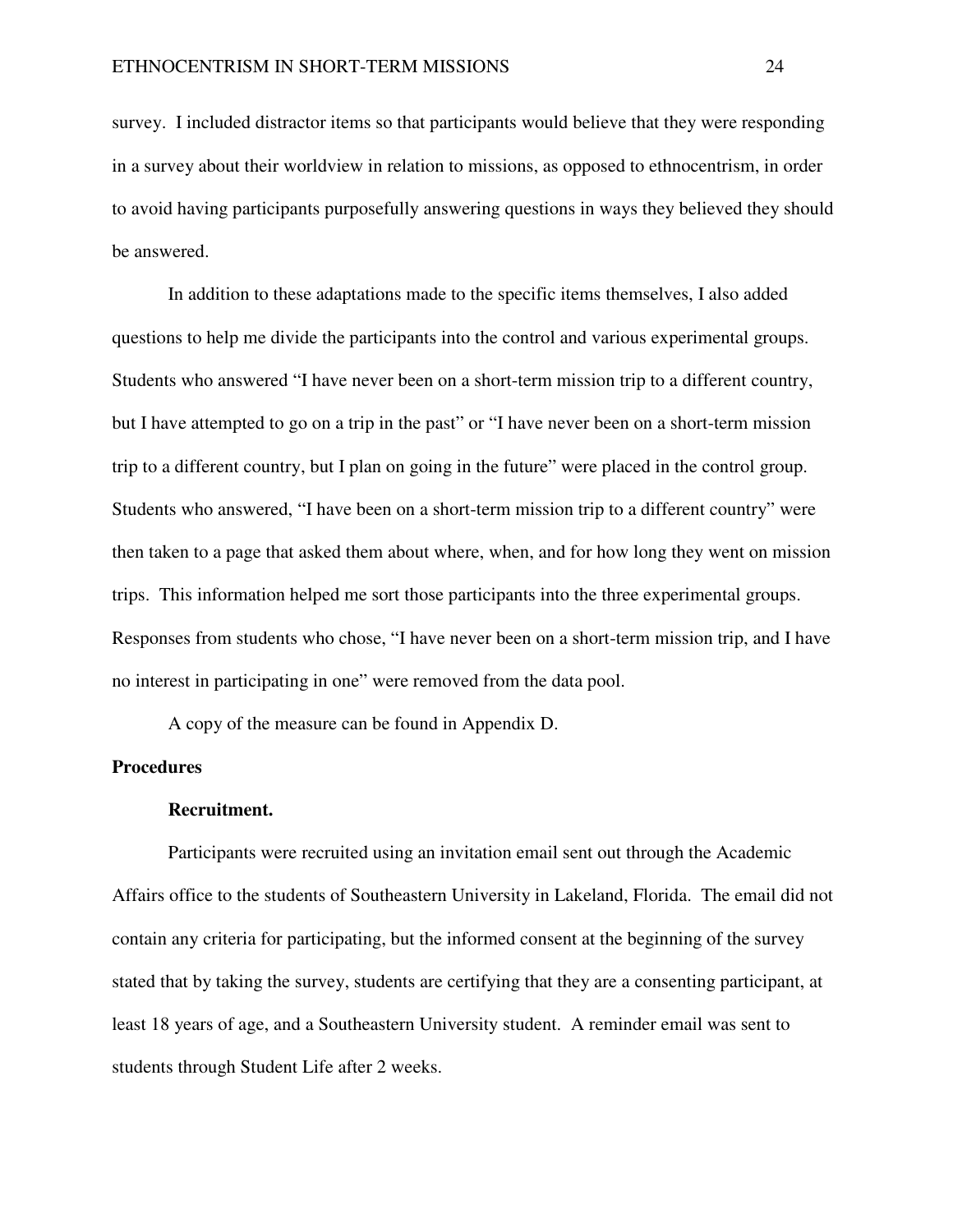#### **Data collection.**

Data was collected using an online survey using Survey Monkey. The survey first had an informed consent page (a copy of which can be found in Appendix C), then a page that gathered information about the participants' past missions experience. Then the survey items (created from a version of Boris Bizumic's ethnocentrism measure and revised with permission) followed, with each item being either an indicator of ethnocentrism (15 items), contrait (13 items), or distractor (15 items). Ethnocentrism items were weighted: Strongly Agree (2), Agree (1), Disagree (-1), Strongly Disagree (-2), and N/A or unsure (0). Contrait items were weighted in reverse. Distractor items were weighted "0" for each possible response. 152 participants began survey responses, and 125 (82%) finished the survey all the way through, and unfinished responses were removed from the data pool.

#### **Data analysis.**

Data was exported to an Excel file and participants were grouped by hand into the control (represented by 0), EG1, EG2, and EG3 groups, based on the cumulative length of time students reported spending on the mission field, and the criteria listed for each group in the "Revised Research Design" section. Unfinished responses were removed; in addition, one response was removed because it was ambiguous regarding how much total time the participant had spent on the field, making it impossible to accurately place the response in an experimental group. Responses to weighted items were added for a raw score for each participant and matched with the corresponding group. Using IBM SPSS Statistics (Statistical Package for the Social Sciences), data was analyzed using an ANOVA (Analysis of Variance).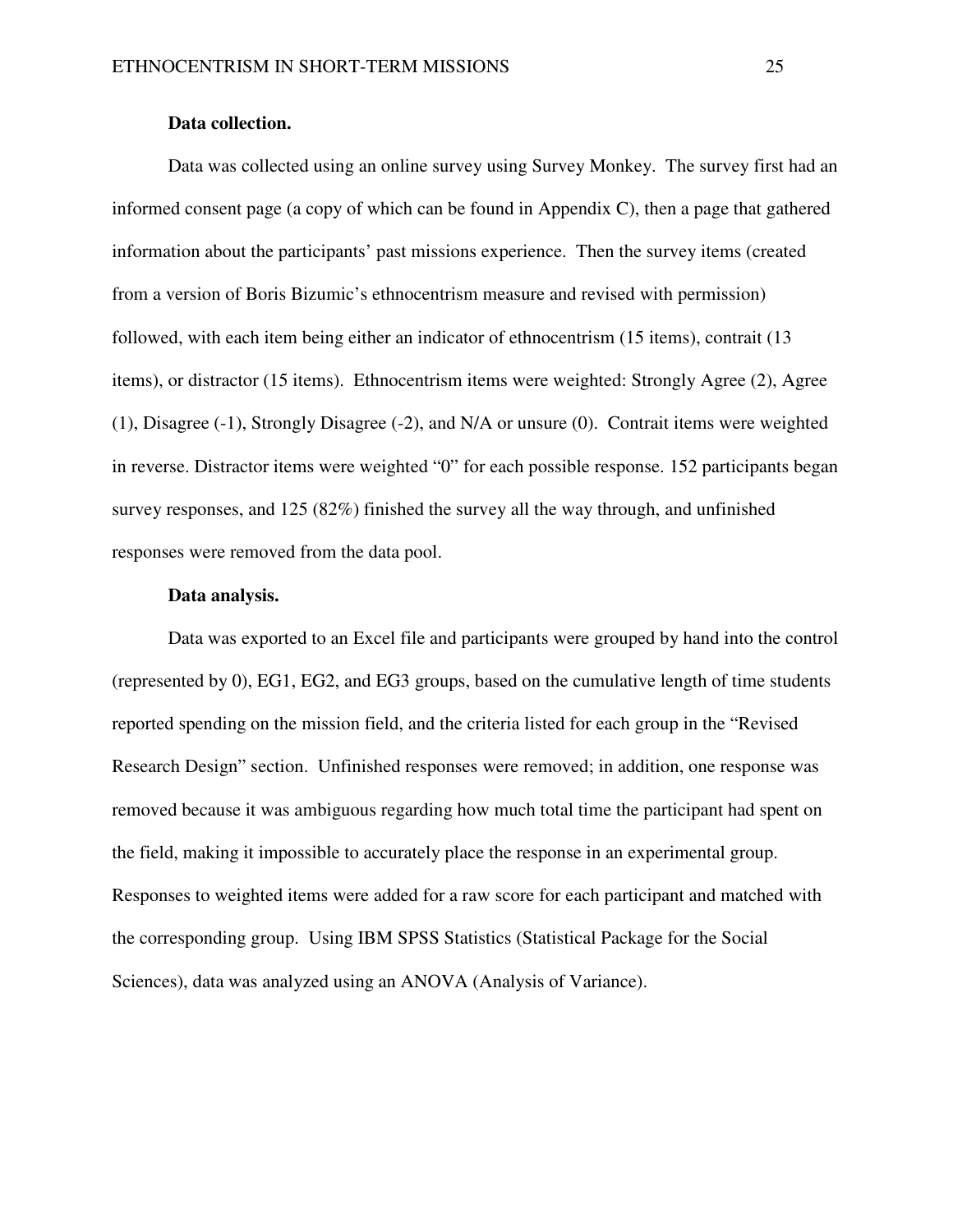#### **Ethical considerations.**

 To assure that experimental ethics were upheld and privacy of the participants was respected, collected data was completely anonymous and responses could not be linked to the individual. Individual responses were never published or presented in any way. Survey participation was completely voluntary, and the informed consent stated that by taking the survey, the participant indicates that they consent to participate, they are at least 18 years of age, and they are a student at Southeastern University.

Deception was not technically used, although information about the true nature of the experiment was withheld; participants were told the experiment was to learn more about how short-term missions trips impact participant worldviews. This is not untrue, although the experiment actually specifically measured ethnocentrism. In the invitation email, students were informed that they could request a copy of the results if they desired. Those who are interested will receive a copy of the final product.

To avoid invasion of students' email inboxes, the invitation email contained a CAN-SPAM statement, which provided students with an option to not receive any additional emails regarding the experiment. No students requested to be removed from the list.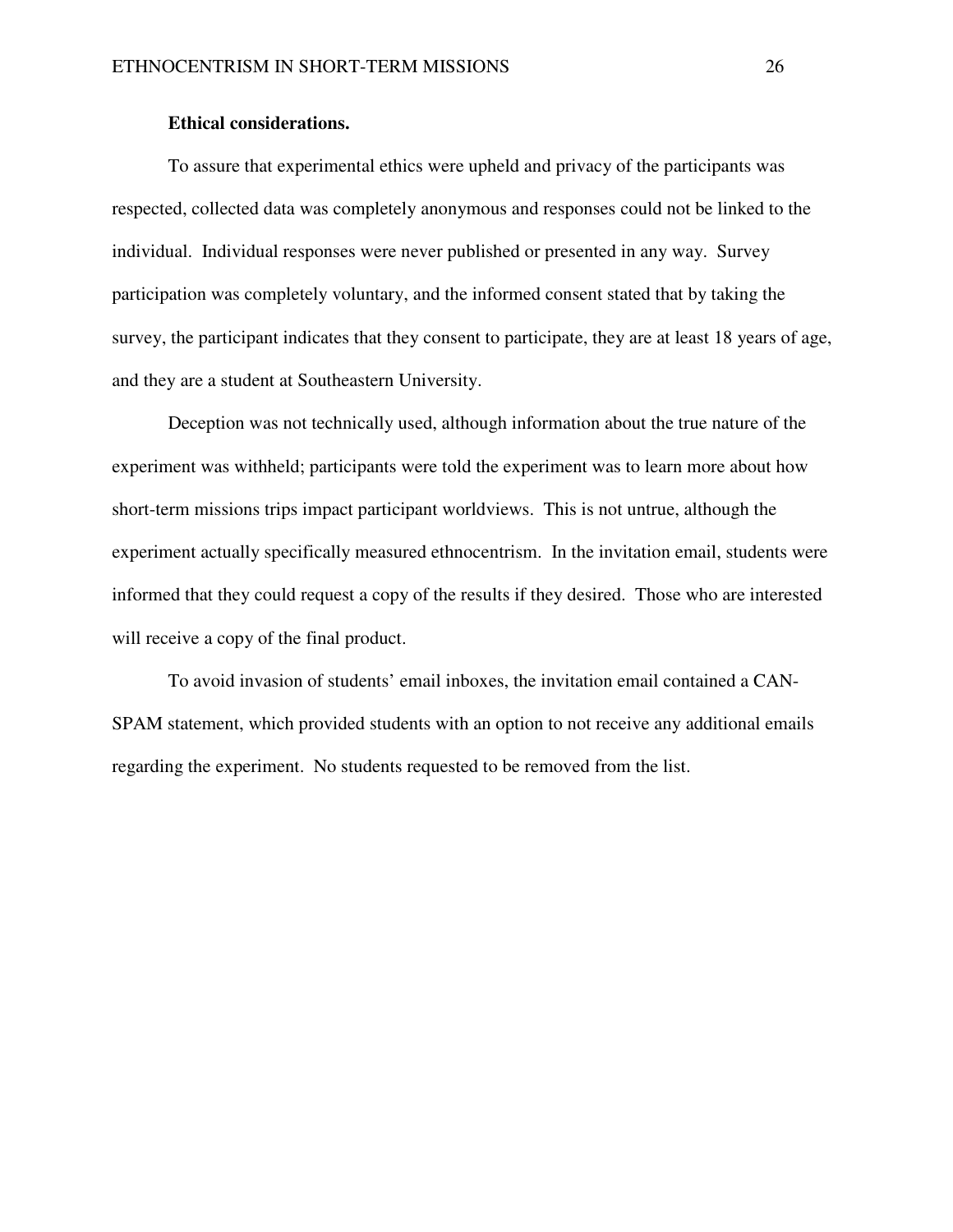#### **Chapter Four: Results**

#### **Descriptive Statistics**

After unfinished and ungrouped responses were removed from the data pool, there were a total of 124 responses to the survey. Because of the design revision (explained in Chapter 3), there were sufficient responses in each of the four groups.

In the control group, "0", in which participants desired to go on a mission trip but had never been on one, there were a total of 42 participants. The mean raw score for Group 0 was - 22.50, and the standard deviation was 9.064.

In EG1, in which participants had been on an international short-term mission trip for a lifetime total of 2 weeks or fewer, there were a total of 40 participants. The mean raw score for EG1 was -22.45, and the standard deviation was 13.334.

In EG2, in which participants had been on an international short-term mission trip for a lifetime total of over 2 weeks but no more than 4 weeks, there were a total of 21 participants. The mean raw score for EG2 was -28.00, and the standard deviation was 11.640.

In EG3, in which participants had been on an international short-term mission trip for a lifetime total of over 4 weeks, there were a total of 21 participants. The mean raw score for EG3 was -26.33, and the standard deviation was 10.214.

For the total sample of 124 responses, the mean raw score was -24.06 and the standard deviation was 11.312.

 An "ideal," a non-ethnocentric response would yield a raw score of -56. So, the group EG2 had the least ethnocentric response (closest to the "ideal") at a mean of raw scores of -28. The group with the most ethnocentric mean of raw scores was EG1, at -22.45.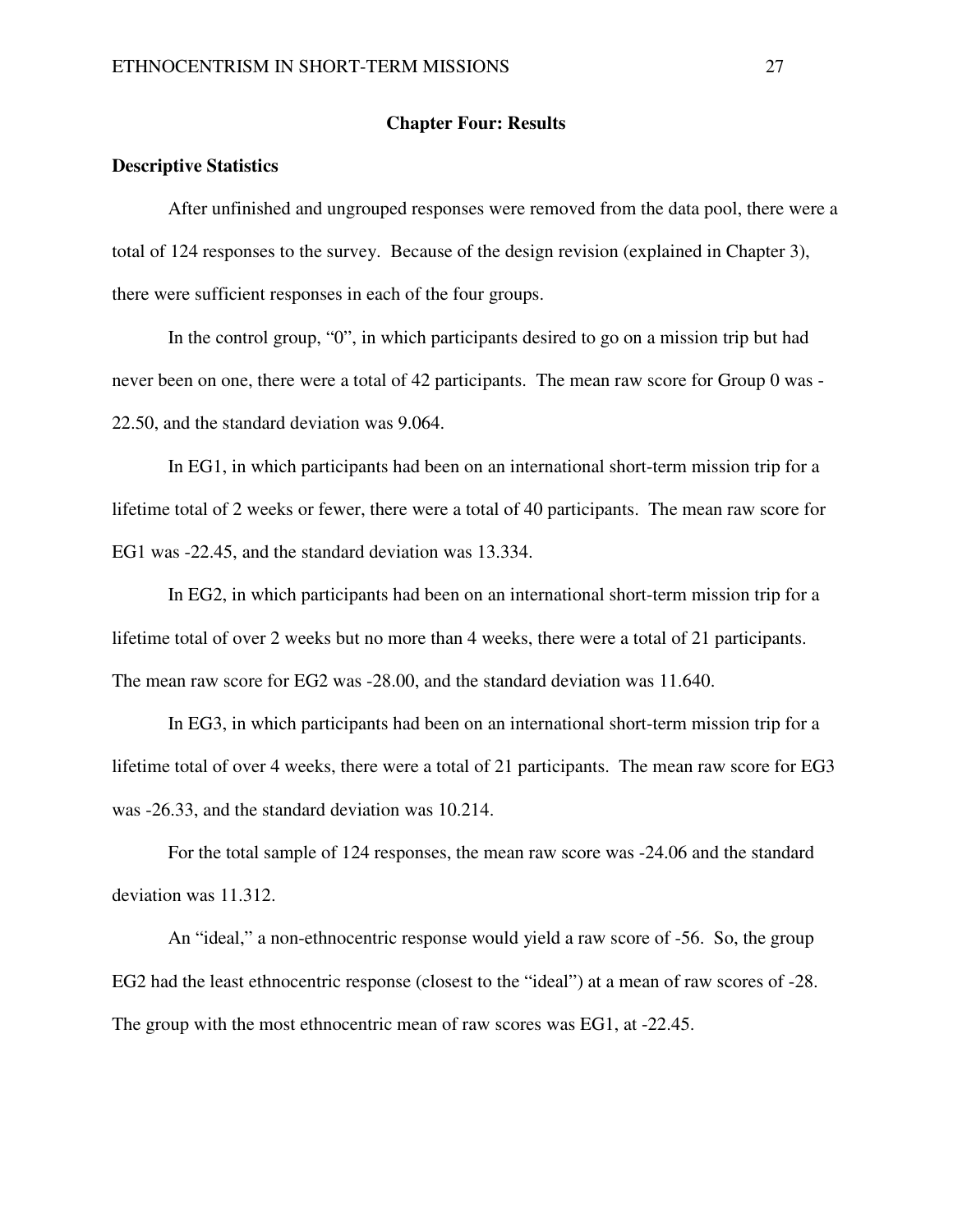## **Data Analysis: ANOVA**

 The data were analyzed using an ANOVA (analysis of variance). The type of statistical test was an F test. The analysis compared the means of the four groups and examined the variance between the bell curves compared with the variance within each curve (variance between treatments/variance within treatments).

The ANOVA produced a test statistic of  $F=1.697$  (df between groups=3, df within groups=120). These results were not statistically significant; the p value (sig) was 0.171 (p>0.05), whereas ideally it would be .05 or less (p<0.05). In other words, there is a 17.1% chance that these results would have surfaced by chance, and in the field of experimental psychology, results are considered significant only if there is less than 5% chance that results occurred by chance. The hypothesis was not upheld.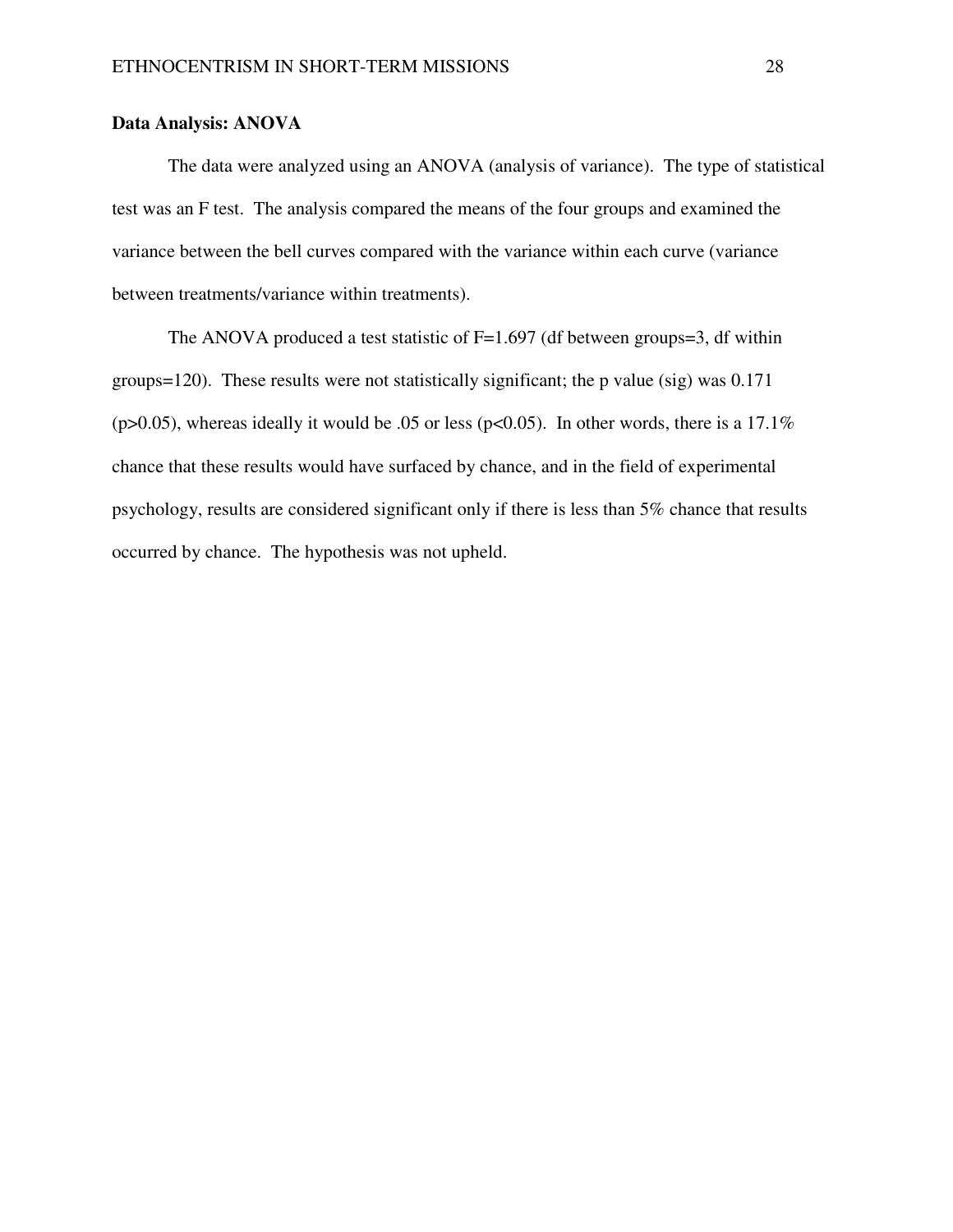#### **Chapter Five: Discussion**

## **Possibilities for Error and Limitations**

My hypothesis was that time spent interacting directly with nationals would negatively impact ethnocentrism in participants—as time spent on a trip went up, ethnocentrism would go down. The results of this experiment did not reveal such a trend. The means of the raw scores of EG2 and EG3, those who spent more time overseas, were overall less ethnocentric than those of EG1 and the control group, but these results were not statistically significant enough to have not happened by chance.

 There are a number of factors in this experiment that may have had an effect on the outcome, possibly preventing this experiment from finding accurate results. Firstly, the experiment design may have not been sufficiently sensitive to detect certain information, which in turn may have affected the data. The survey was set up to gather information from participants regarding their most recent mission trip. However, because of the issues surrounding my original design (see Chapter 3 for details), I decided to group participants according to their lifetime total of intercultural missions experience, rather by their experiences within the last year. There was nothing on the survey that said to report only the most recent trip, but there was also no instruction to report every trip that participants had ever been on. Because the decision to alter the method of grouping participants was made after responses were collected, the survey did not specifically instruct participants to report their total lifetime experience in missions. Therefore, there is a possibility that a few participants reported only a portion of their total missions experience. From the appearance of the responses, most participants reported their total experience, but some participants who only reported one trip may have been on others, but reported one trip because it was most recent. The survey did not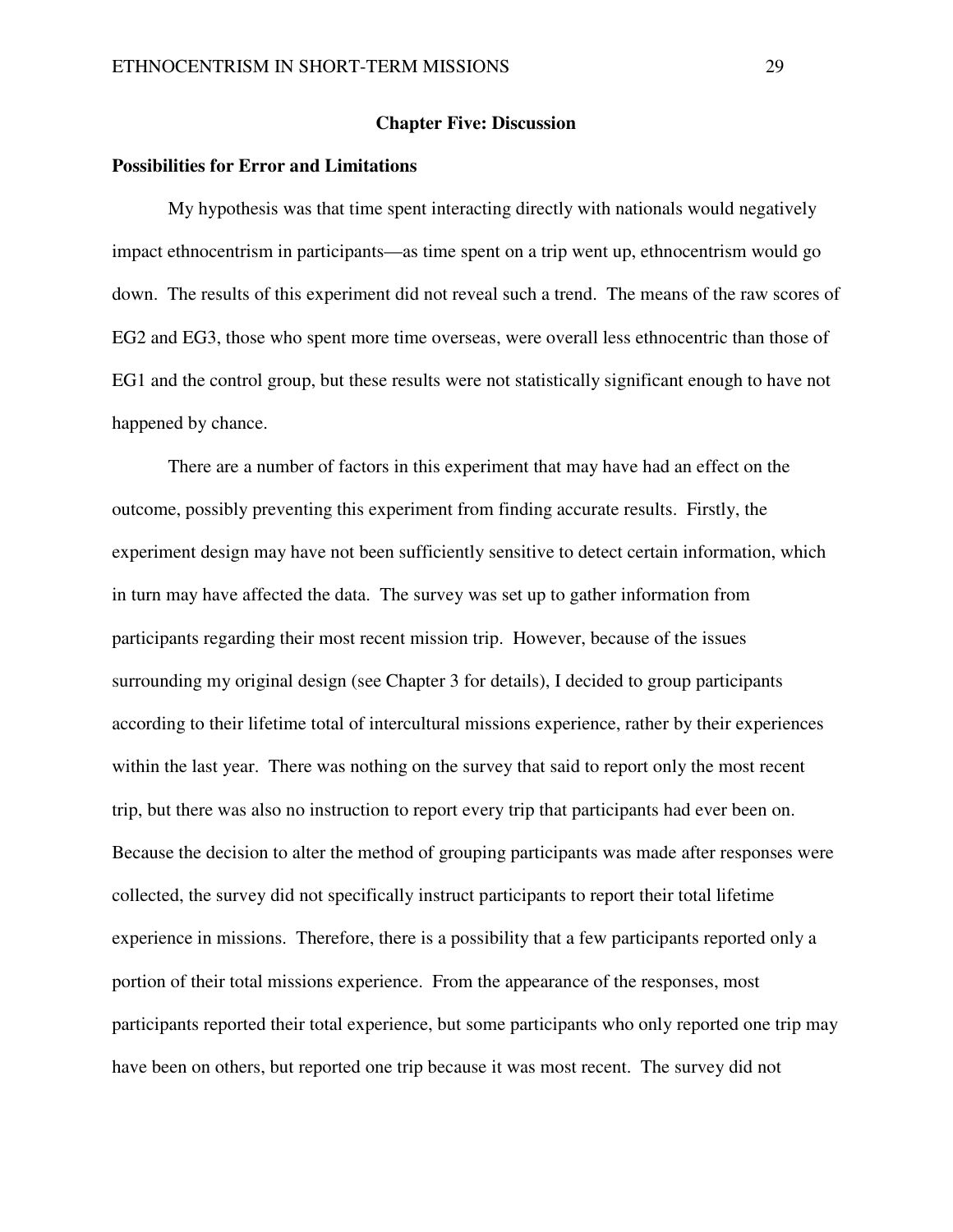instruct participants either way. The lack of responses I had that met the criteria for my original EG2 (3-6 weeks within the last year) caused a limitation that left me with no reasonable option but to alter the criteria for EG1, 2, and 3. Perhaps repeating the experiment using a larger sample with a greater response rate, so that the original EG2 could be used, would yield different results. Another way to solve this is to repeat the experiment using the revised design, but using clear instructions in order to ensure that participants accurately reported their entire intercultural experience history accurately.

 Another limitation that this experiment may have arises from the assumptions of the variable term "time spent." Originally, I would have liked to have missions participants keep a log of time they spent interacting directly with people of a different culture during their trip. This would have ensured a more accurate measure of how much time was actually spent interacting interculturally. Because I was limited on time, resources, money, and willing participants, I was unable to conduct the experiment in this manner. Instead, I reasoned that the longer the STM lasted, the more time the participant likely spent interacting with nationals. This is a reasonable assumption; however, there is a definite possibility of inaccuracy, since not all STMs are "created equal."

Hypothetically speaking, for instance, one person may have been on STMs for a total of 3.9 weeks, which would place them in EG2, and another person may have been on STMs for a total of 4.1 weeks, which would place them in EG3. Based on the report of trip length, I assumed that the person who went for 3.9 weeks (meeting EG2 criteria) spent less time interacting with nationals than did the person who went for 4.1 weeks (meeting EG3 criteria). There is a possibility, however, that the person in EG2 obtained a greater number of intercultural interaction hours than the person in EG3, due to specific trip factors. One of these factors may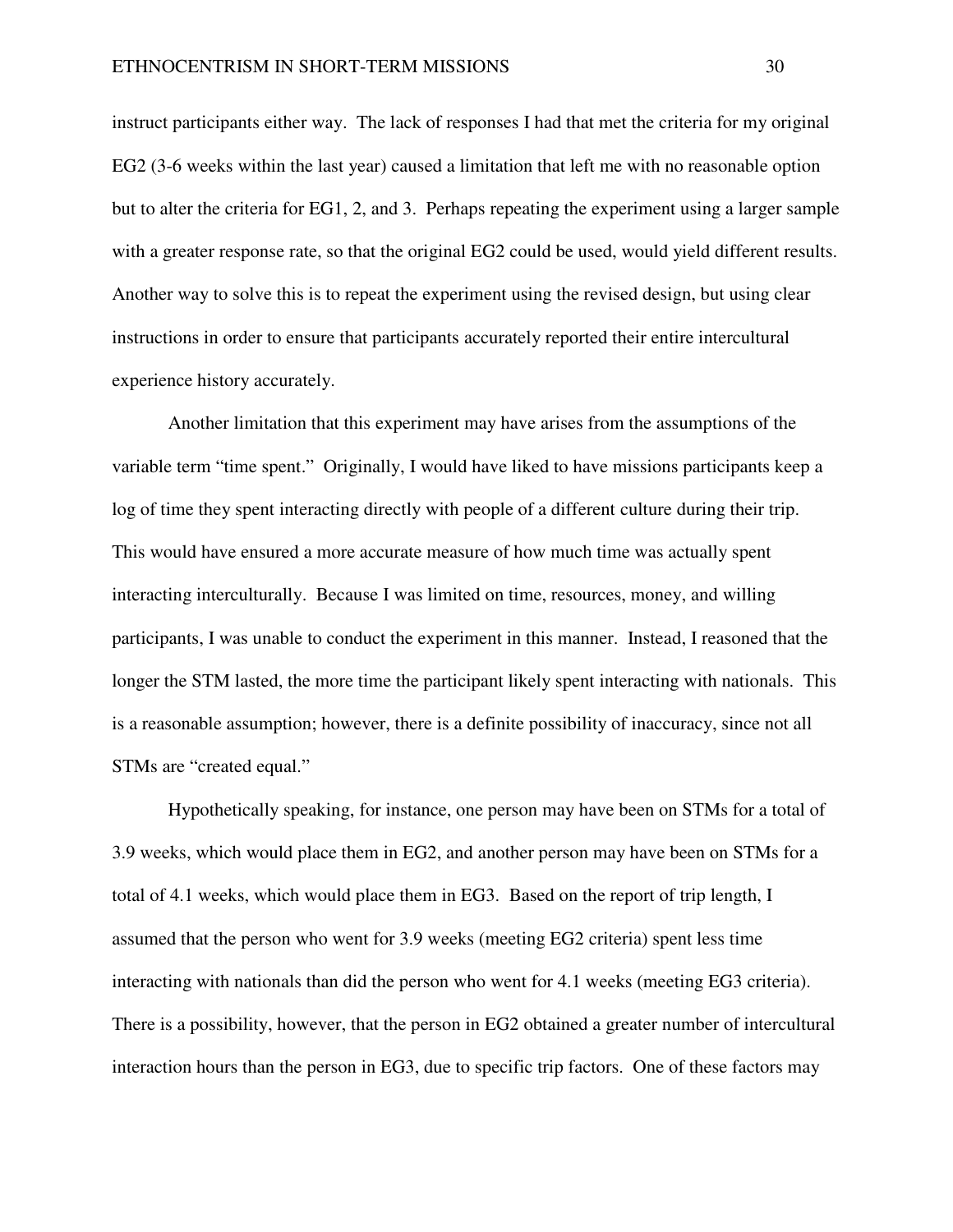include "free days." Many STMs include "free days," on which missionaries spend time touring the country with their American team, and some trips naturally have more free days than others. Because the survey did not ask participants to report how many free days they had, nor did it ask for an estimated number of hours of intercultural interaction, it is possible that the person in EG2 had more overall hours of intercultural interaction than did the person in EG3. In addition to free day factors, other variables may influence the actual number of hours spent. For example, imagine a team stays in Western-style hotel, whereas another team stays with a number of national host families. If these two teams stay in country for 3 weeks each, they will certainly not have the same amount of intercultural interaction; the team staying with the host families will be likely to accumulate more hours than the team staying in the hotel. In this way, longer trips may be deceiving—they may allow for fewer hours of interaction with nationals than shorter trips, simply due to trip specifics. For this study, I had limited access to detailed information about trip specifics and exact data concerning the number of hours spent in intercultural interaction. It would not be unfruitful to conduct a similar study using a different way of measuring "time spent interacting directly with nationals."

# **Factors That May Impact Ethnocentrism**

 This experiment is inconclusive in regards to trip length impacting ethnocentrism levels in STM participants. The study did not yield a statistically significant relationship between the two. However, this certainly does not indicate that ethnocentrism and time spend overseas are unrelated. In addition, many factors other than trip length and time spent interacting with nationals are likely to impact ethnocentrism. When considering factors that could decrease ethnocentrism in STM, it is important to consider and investigate these factors as well.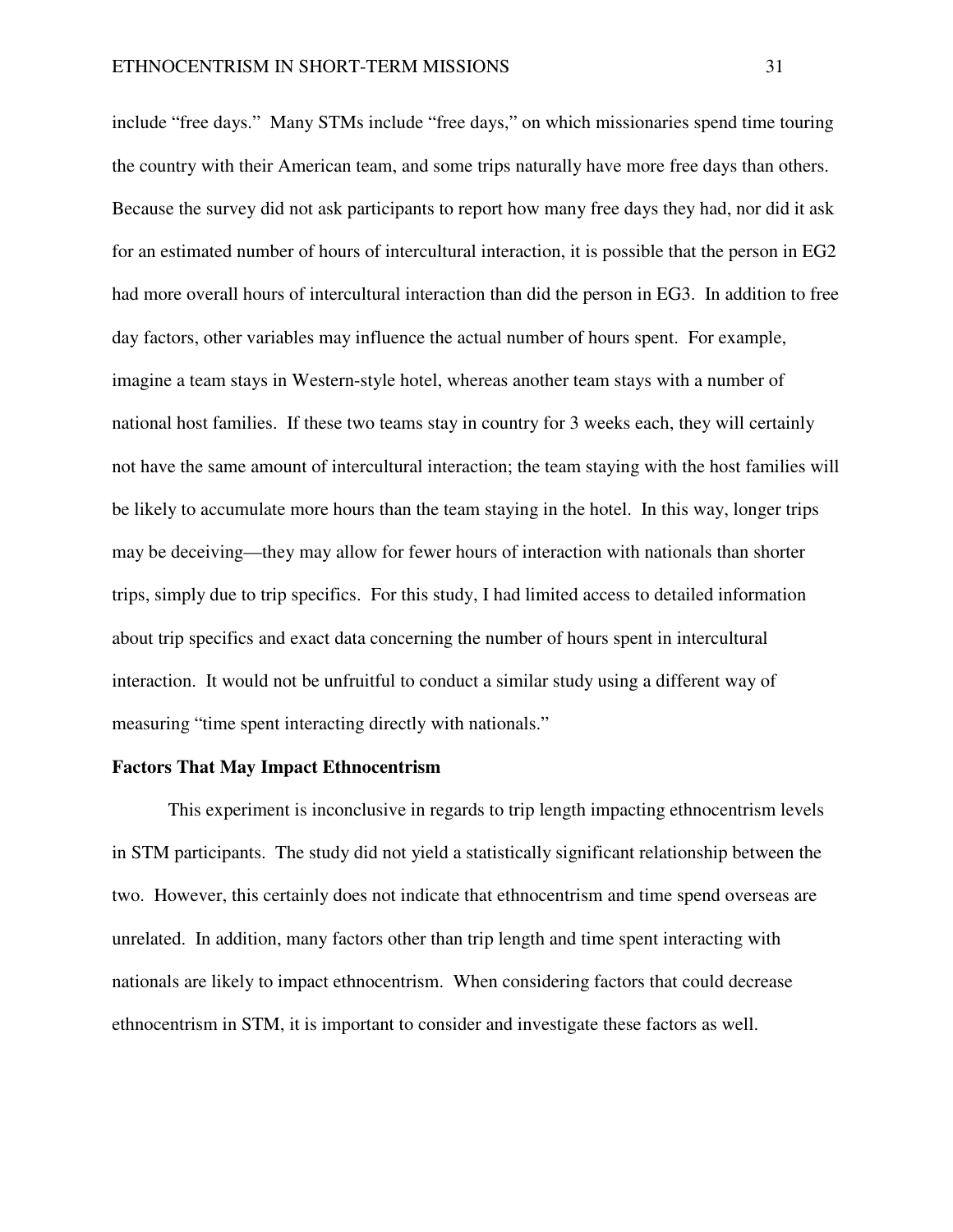# **Specific amount of time spent.**

 The length of STM trips does not necessarily convey the accurate number of hours spent in intercultural interaction. Some trips may last for a longer amount of time, but may contain fewer hours of intercultural interaction than shorter trips, due to specific trip factors. These factors may include room and board situations, hours spent doing ministry per day, the type of ministry, the size of the team, the number of free days, and the way in which free time is spent.

Issues of room and board were discussed in the previous section; many STM living situations allow for more intercultural interaction than others. Also, some teams may spend only 2 or 3 hours per day doing ministry among nationals, whereas others may spend 8 or more hours per day. In addition, some teams may participate in service projects such as building, painting, gardening, or cleaning with other members of their missions team; these service forms of ministry often do not include as much intercultural interaction as other forms of ministry, such as Bible studies, English teaching, door to door evangelism and prayer ministry, or children's programs. The size of the STM team is also a factor that may influence "time spent." Larger teams often spend less one-on-one time with nationals because there are so many social relationships developing within the American team, which can become a priority over or a distraction from developing intercultural relationships. Smaller teams tend to build stronger and more personal relationships with nationals. The concept of "free days" was also previously discussed. Some STMs may take more free days than others, as some tourism sites are further from the site of ministry and require more travel, or because some nations have more tourist attractions than others. The more free days a trip has, the less time the team is likely to spend in intercultural interaction. Regarding free time, there are many varying ways STM teams spend free time after a day of ministry. Some may spend this time socializing only with their team,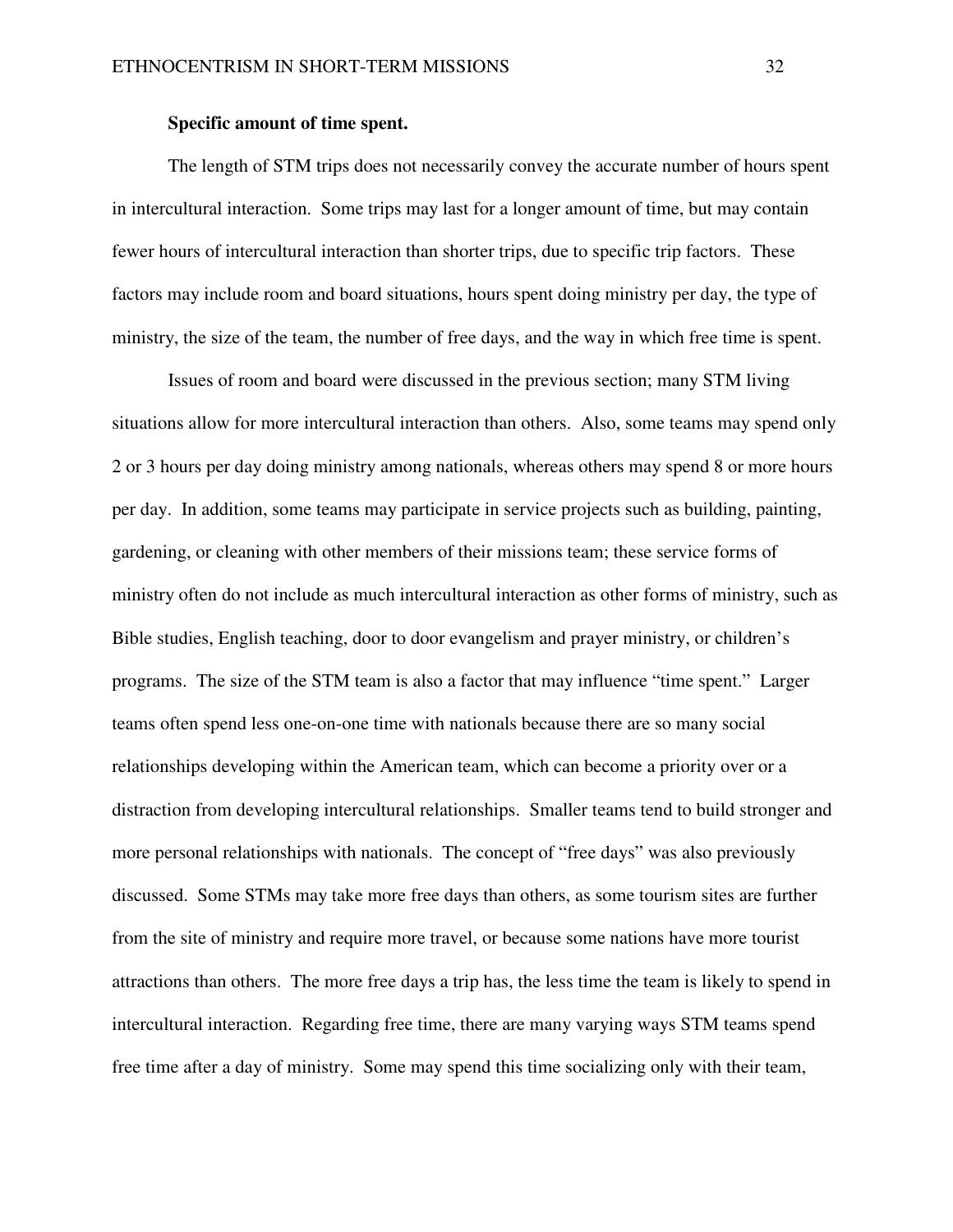while others might spend this time playing with national children or socializing with national ministry partners or translators. All of these variables (and more) have an influence on the total number of hours spent interacting with people of a different culture, and cannot be measured by simply examining trip length.

In addition to these factors regarding time spent on the mission field, this study only examined short-term missions experiences lasting less than 11 months. There is a possibility that a decreasing trend in ethnocentrism could be seen as a result of longer-term missions (over 11 months). Additional studies are necessary to investigate these specifics.

#### **Quality of time spent.**

 One variable that may influence ethnocentrism levels in STM participants is the fact that not all "time spent" is of equal value. Depending on the type of ministry, STM participants on one team may spend their time with nationals in very different ways from other STM teams. Simply being in the presence of people of a different culture may not have the same influence on participants' perspectives as spending higher quality time with them. For instance, many teams may spend time playing games with children, hugging the younger ones, playing hand games with older ones, and organizing sports. Many times these children do not speak English, and so communication is limited. Oftentimes, even when the games are fun and even when a true connection is made between the missionaries and children, missionaries leave without even knowing the names of the children they were interacting with. This situation poses a stark difference from a team who organizes a program for children whom they see every day, utilizing translators, learning the children's names, and building relationships. It seems likely that the second situation would provide higher quality time, and may possibly have a different impact on ethnocentrism than the first situation. Language barriers and quality of the time spend with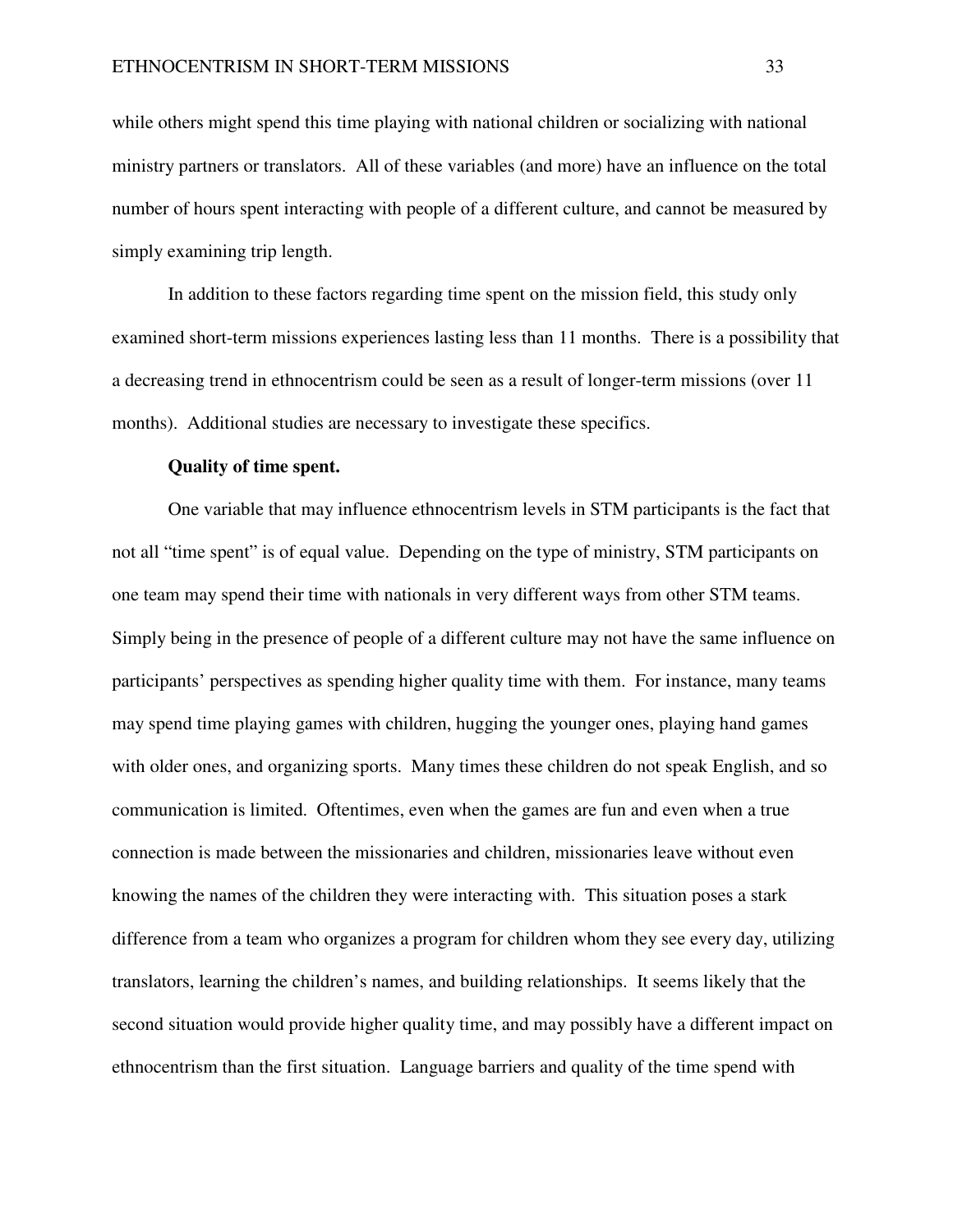nationals would be an important variable to investigate. When communication is limited due to language barriers, there is only so much new and fresh cultural understanding that can arise. Because ethnocentrism is a factor that is found in connection with misunderstanding and false assumption, socializing with people sans language barrier would no doubt lead to a higher level of understanding and therefore a possible lowering of ethnocentrism, as opposed to the alternative of language-blocked communication, which may not lead to the same increased understanding. Additional studies examining how the quality of the time spent with nationals impacts ethnocentrism would be beneficial.

# **Pre-existing attitudes.**

 Participants' pre-existing attitudes toward other cultures and motivations for participating in STM may have an influence on the measured ethnocentrism levels. STM participants may begin their missions experience with ethnocentrism levels that are higher or lower due to preexisting attitudes that result from past experiences and personal background. In addition, motivation for joining an STM team may be an influencing factor, and reasons for participating in any volunteer work vary greatly from person to person. Studies on the motivations for volunteering have revealed that people rarely volunteer (or participate in STMs) purely out of altruistic motivation. More often, there exists a combination of selfish and selfless factors in volunteering (Clary & Snyder, 1999). The particular combination of motivations for each individual will vary, which indicates that this motivation-combination may have an impact on ethnocentrism levels. For more information on motivations for volunteering, see the "Motivations for Intergroup Altruism" section on page 11. These variables—pre-existing attitudes and motivations for volunteering—may have influenced the measured ethnocentrism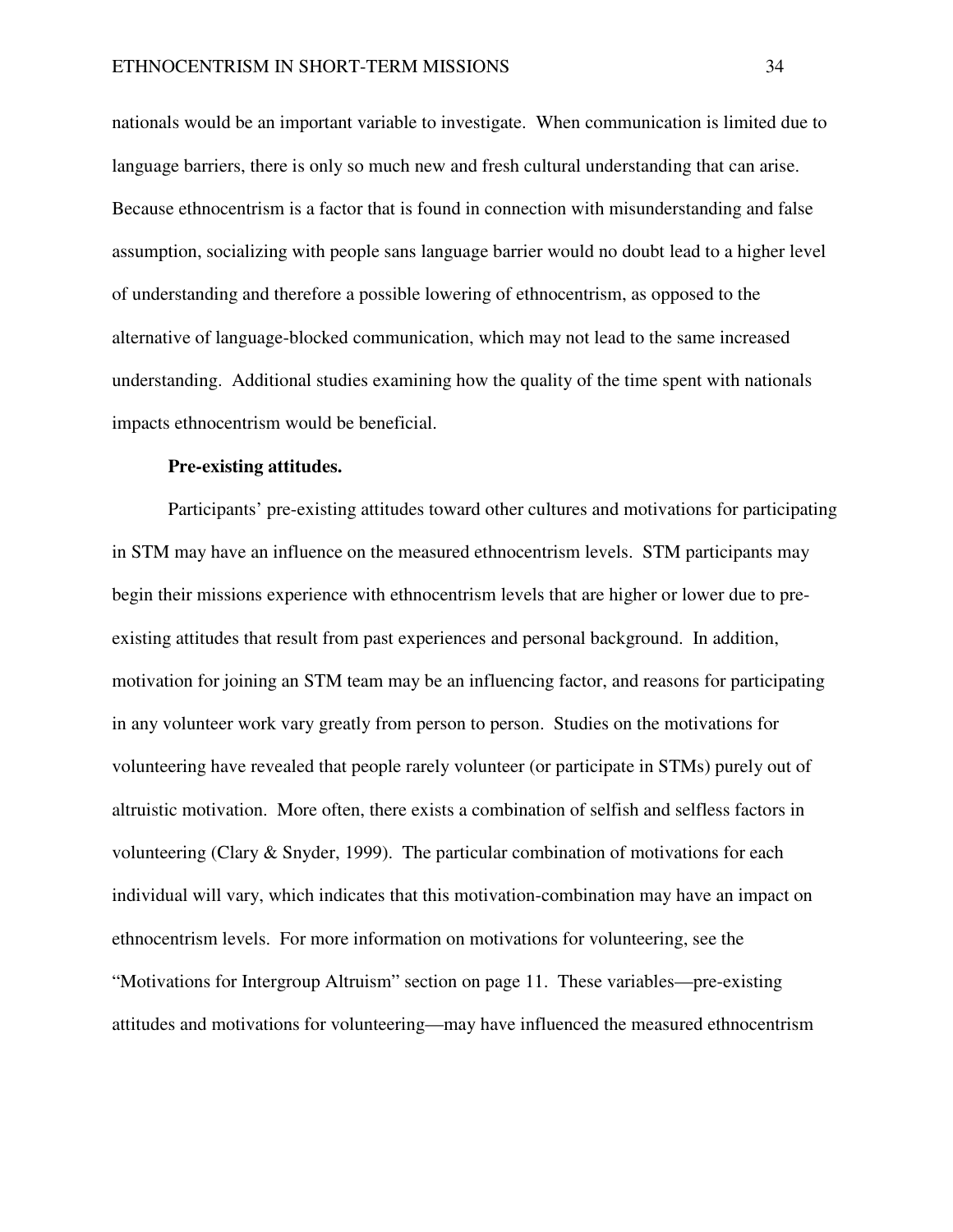levels of participants in this study. Likewise, studies regarding these factors and their resulting influence on ethnocentrism levels may yield significant results.

# **Personality factors.**

 As discussed in Chapter 2, personality traits have been empirically shown to have an impact on ethnocentrism. People who are categorized as having "authoritarian personalities," particularly the trait of "rigidity" tend to be more ethnocentric than others who do not display these traits (Adorno et al., 1950; Rokeach, 1948). Social Dominance Orientation (SDO) in personality is also a possible predictor of ethnocentrism (Pratto et al., 1994). Although personality is not completely to blame for the existence of ethnocentrism, it has been shown to be an influencing factor. Individual STM participants' personalities are likely to play a part in creating the overall ethnocentrism score of the individual. Because of this, it would not be wise to ignore the variable of personality while analyzing results of any study regarding ethnocentrism. Conducting a study regarding STM participant personalities and how they may correlate with ethnocentrism levels may be fruitful.

# **Team attitudes and culture.**

 Each STM team is composed of individuals who are brought together for some common purposes, but one STM team will look very different from another. Leaders of STM trips often foster a certain "team culture" among their participants. This team culture may encompass many things, from the purposes the team agrees to work towards, to the type of interaction that is encouraged or not encouraged among team members, to strategies for ministry. Because different STM teams will naturally create different team cultures, some cultures may promote ethnocentric attitudes more than others. This ethnocentrism-within-team-culture might be instigated or perpetuated by the either leader of the group, the organization sponsoring the trip,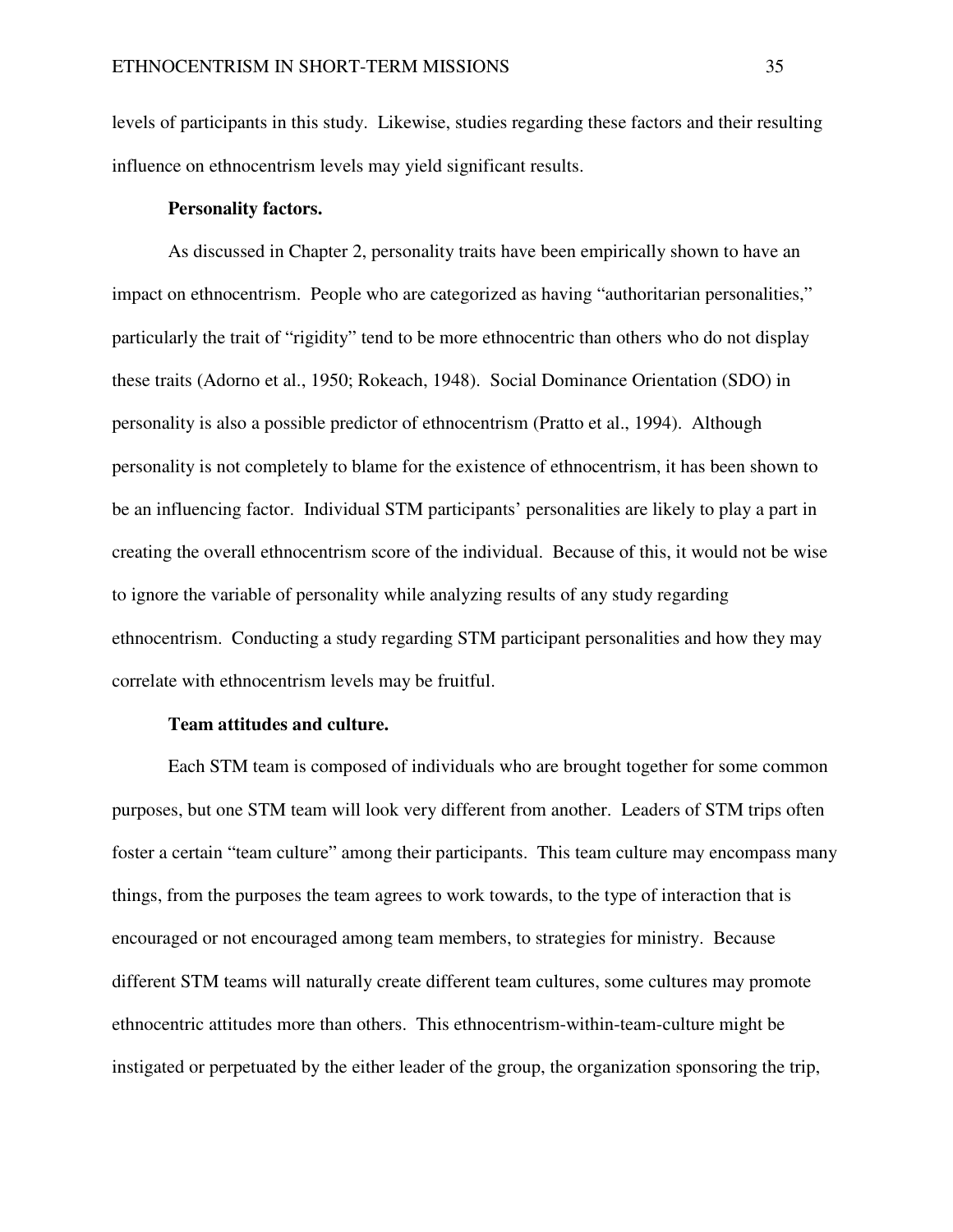or the attitudes of the individuals themselves. Studies regarding ethnocentric attitudes within STM team cultures would be likely to yield important results. The team culture variable may have certainly impacted the ethnocentrism of participants in this study as well.

# **Location visited.**

 The location the STM team visits may also be a variable when looking at ethnocentrism. Teams that work in countries or cultures that are similar to their cultural background (for instance, American teams working in Canada, Ireland, or the UK) may experience fewer challenges to their worldview. Naturally, Canada, Ireland and the UK have cultural aspects that differ greatly from the United States, but these differences are arguably fewer and less impactful than the differences between the United States and an Eastern country like India. Students in this study who visited cultures that were radically different from their own may have different ethnocentrism levels than those who visited cultures that are more similar to their own. Further research regarding this variable would be worthwhile.

### **Training and debriefing.**

 Training and debriefing are important tools in STM. Many teams undergo intensive, multi-day cultural and ministry training before embarking on a trip overseas, while others have a meager 2-hour session to brief them on cultural taboos and ministry tools. Cultural and ministry training no doubt have a significant impact on ethnocentrism as well. If participants were taught to think critically about their own culture perceptions and social constructions, perhaps they would be more likely to experience a lowering of ethnocentrism over the course of their expedition. In addition, quality pre-trip training helps STM participants to more effectively deal with culture shock they experience upon entering the field, and helps them avoid making mistakes as a result of this culture stock. Some STM programs offer training like this, while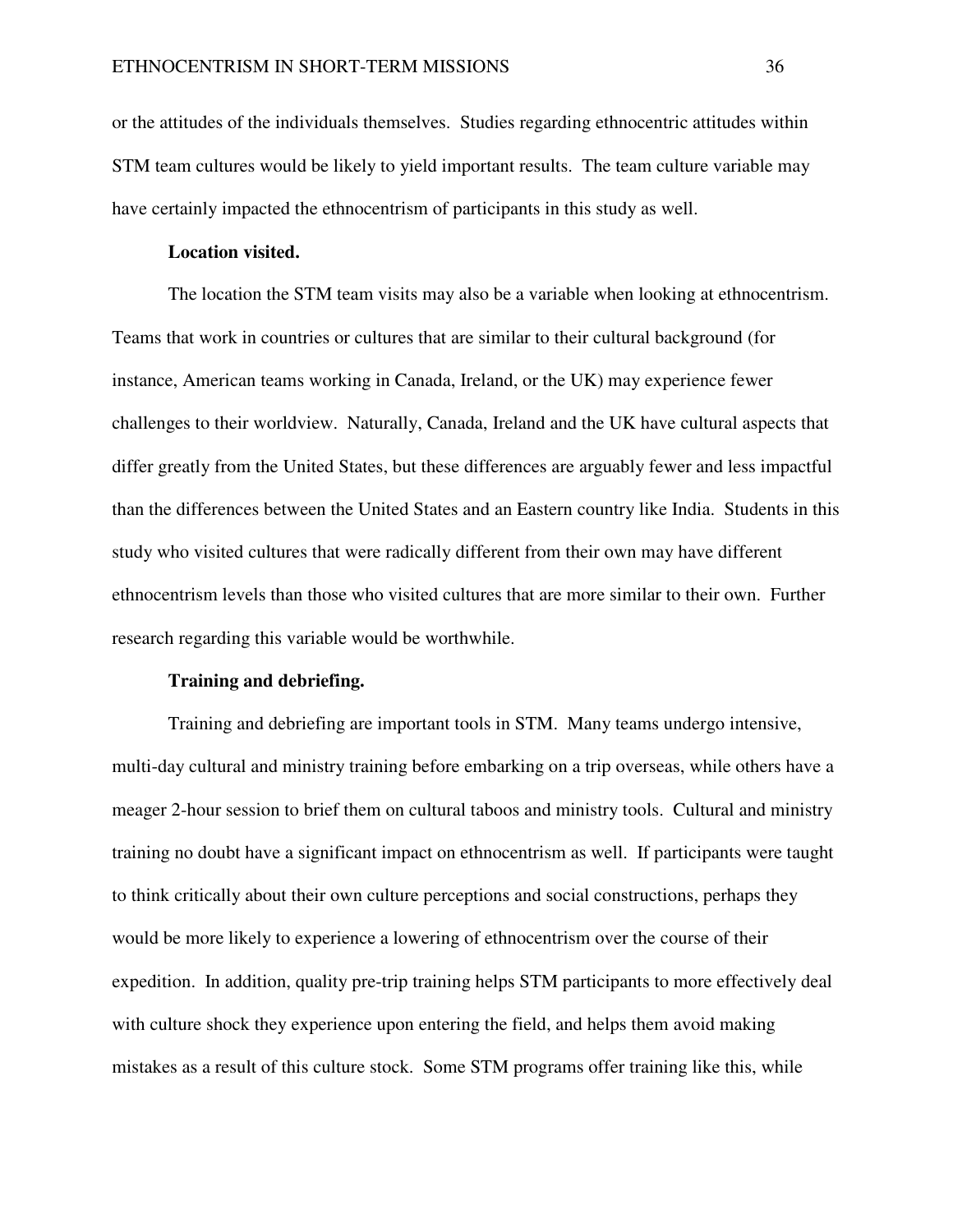others offer the minimum. Certainly the depth of training that the participants in this study received may have been a variable that affected their ethnocentrism levels, and this particular experiment did not include a mechanism to assess this.

 Debriefing, another important STM concept, helps teams to process what they have seen around the world, and to take the things they learned about ministry and apply them to their everyday lives at home. Spiritual benefits set aside, debriefing has the potential to play an important part in preventing ethnocentric ideas from solidifying post-trip. Many individuals' reactions to the poverty they see overseas is limited to a feeling of gratefulness that they do not have as little as the poor people they saw on their trip. Participants may go through life with a stronger sense of gratefulness and resistance to taking blessings for granted, but this attitude can turn sour when it turns to Relative Gratification (RG), a mental practice that has been shown to positively correlate with prejudice. Proper debriefing could help participants to process the poverty they saw in a healthier, less ethnocentric manner, which could help prevent development of RG. For more on the dangers of RG and various studies regarding the concept, see Chapter 2.

 Training and debriefing are both strong variables that may have affected ethnocentrism levels in the participants. Further study regarding training and debriefing and how much they impact ethnocentrism, as well as how they can be used effectively to prevent or lower ethnocentrism, would be beneficial.

# **Summary: Furthering This Research**

 This specific study did not yield significant results, and this could be due to limitations on the study, the complexity of ethnocentrism as a concept, or a combination of both. There is a possibility that the length of the trip really does not have any impact on ethnocentrism, but because previous studies do indicate that time spent interacting with the out-group helps to lower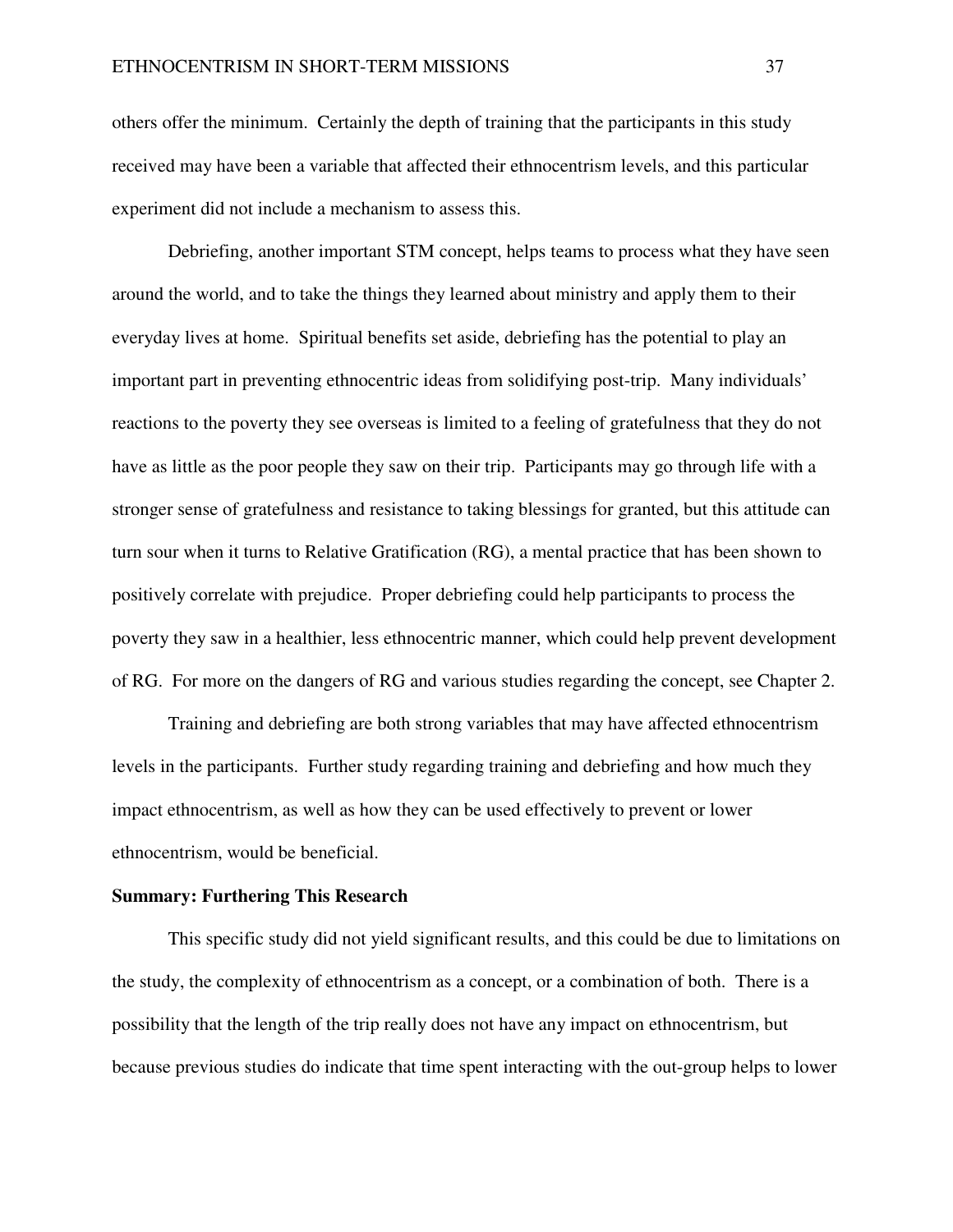ethnocentrism (see Chapter 2), this conclusion should not be drawn until this study has been repeated or modified. This discussion has covered both the limitations of this study and the complexity of ethnocentrism and the variables that may influence it. It has also described possibilities of replicating or expanding upon this study. In summary, here is a list of ideas for research that could effectively replicate or expand on this research:

- Repeat this study, but ensure that participants are reporting the full extent of their missions experience.
- Repeat this study, but instead of using a survey, have participants record the exact number of hours spent interacting (to get a more accurate "time spent" variable, instead of simply "trip length").
- Conduct a study that examines variables such as room and board specifics, size of team, and number of free days and how these things affect "time spent."
- Conduct a study that examines the quality of the "time spent"—i.e. severity of language barriers, the type of interaction, or the depth of the intercultural relationships—and how this may or may not affect ethnocentrism.
- Conduct a study that examines pre-existing attitudes, how they impact ethnocentrism, and how they may or may not change as a result of STM.
- Conduct a study that examines motivation for participating in STM and if this correlates with ethnocentrism levels.
- Conduct a study regarding different STM participant personalities and how they may correlate with ethnocentrism levels.
- Conduct a study that examines team culture and how ethnocentrism may be perpetuated through team attitudes and attitudes of team leaders.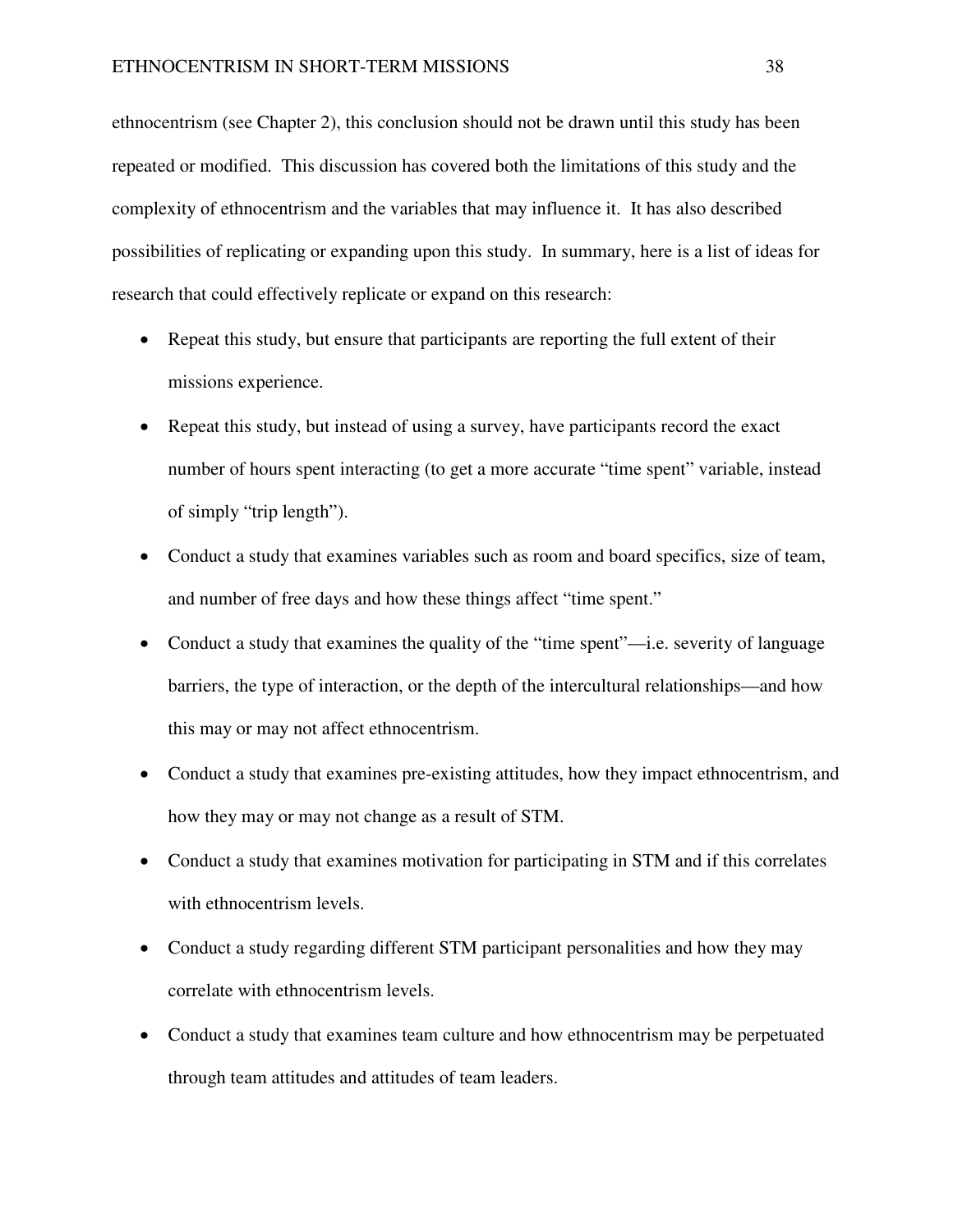- Conduct a study that examines whether locations visited on an STM (radically different culture versus similar culture) have different effects on ethnocentrism.
- Conduct a study regarding training and debriefing and how much they impact ethnocentrism, as well as how they can be used effectively to prevent or lower ethnocentrism.

Replicating and expanding upon this study is vital because ethnocentrism can be harmful when combined with ministry, and it is important to know how to lower ethnocentrism levels when conducting short-term missions and poverty alleviation efforts. This study has demonstrated that simply going on longer short-term trips does not necessarily positively impact ethnocentrism in participants. It seems there are many more factors involved.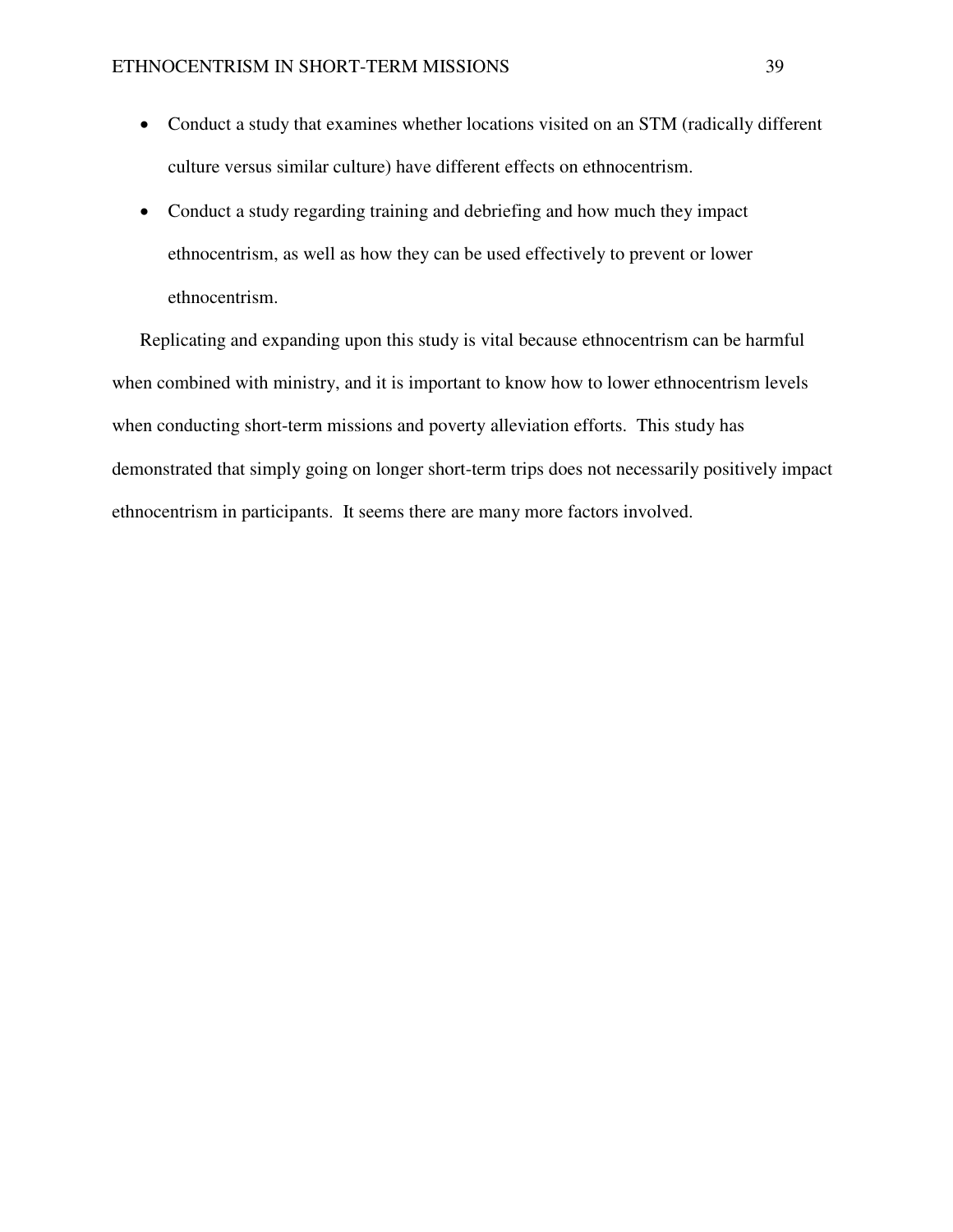#### **Appendix A: Application**

# **The Limit of Good Intentions: The Need to Lower Ethnocentrism for Effective Ministry**

 Short-term missions (STM) have exploded in popularity within the Western Christian church movement, and the phenomenon is here to stay. Many positive outcomes may result from STM when they are conducted strategically and wisely, but likewise there are many hazards to unwise conduct in STM. It is very possible that the people behind STM will not only hurt the people they want to help, but also hurt themselves. One obvious factor is the millions of dollars American church members spend on STMs—an astonishing \$1,600,000,000 in 2006 alone (Corbett & Fikkert, 2009). If this money is used unwisely in STM, then the church is wasting precious resources, despite our calling to good stewardship. However, there are other ways in which ethnocentrism in STM can hurt participants as well as the target ministries.

 In their book *When Helping Hurts*, Steve Corbett and Brian Fikkert discuss very real issues with the West's poverty alleviation tactics, which often fail due to a misunderstanding of what poverty really is. The monetarily blessed people of the world tend to define poverty as a simple lack of materials. The poor around the world do not see their predicament in this way. They express feelings of uselessness to society, helplessness to change their situation, a loss of meaning, and social despair. Poverty reaches far beyond just a lack of material wealth—it permeates every area of life, creating poverty of spiritual intimacy, poverty of being, poverty of community, and poverty of stewardship (Corbett & Fikkert, 2009). Each of these categories may result in material lack, but this lack is just a symptom, not the underlying disease. Unfortunately, many Western poverty alleviation efforts are propelled by this misdiagnosis, and they begin to treat the wrong disease. They are using their own cultural understanding to measure and evaluate situations in other cultures: the very definition of ethnocentrism.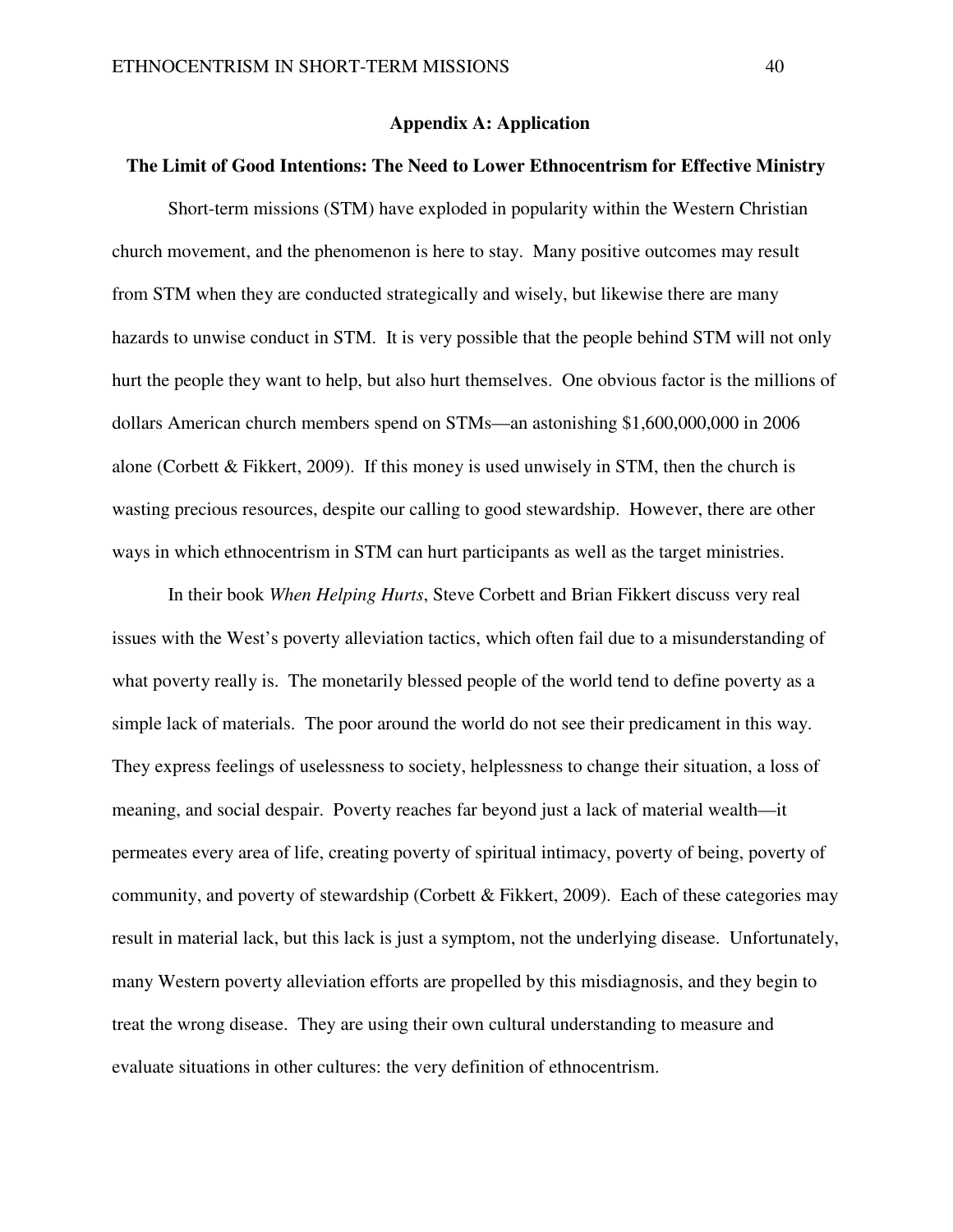Paternalism, an attitude that sometimes accompanies ethnocentrism, is important to avoid in both missions and general humanitarian aid. This is vital for effective outcomes. This avoidance of paternalism is defined by Corbett and Fikkert as not doing things for people that they can do for themselves. There are many types of paternalism that are often seen in crosscultural ministry, and one of these is labor paternalism, which is seen extremely frequently in shorter STMs. Corbett and Fikkert give this example of labor paternalism:

"I remember going on a spring break mission trip…I will never forget the sick feeling I had as I stood on a ladder painting a house while the young, able-bodied men living in the house sat on the front porch and watched. I did so much harm that day. Yes, the house got painted, but in the process I undermined these people's calling to be stewards of their own time and talents. It might have been better if I stayed home for spring break, rather than to have gone and done harm" (Corbett & Fikkert, 2009).

When we go on STMs and do for people what they could do themselves, we diminish their own sense of usefulness, worth, and competency, thus worsening their poverty (by the true definition), thus doing harm to them and to ourselves, and wasting our time, money, and resources. When we bring outside material goods to the poor, we take business away from the shopkeeper down the street who is also trying to dig himself and his family out of poverty. So then, are we really helping the community, or are we further destroying hope?

#### **Learning From Past Mistakes**

 Understanding the true definition of poverty is just one of many ways to begin to avoid ethnocentrism in STM and poverty alleviation. Learning from the mistakes of past ministries is another important way to avoid repeating the same mistakes in current situations.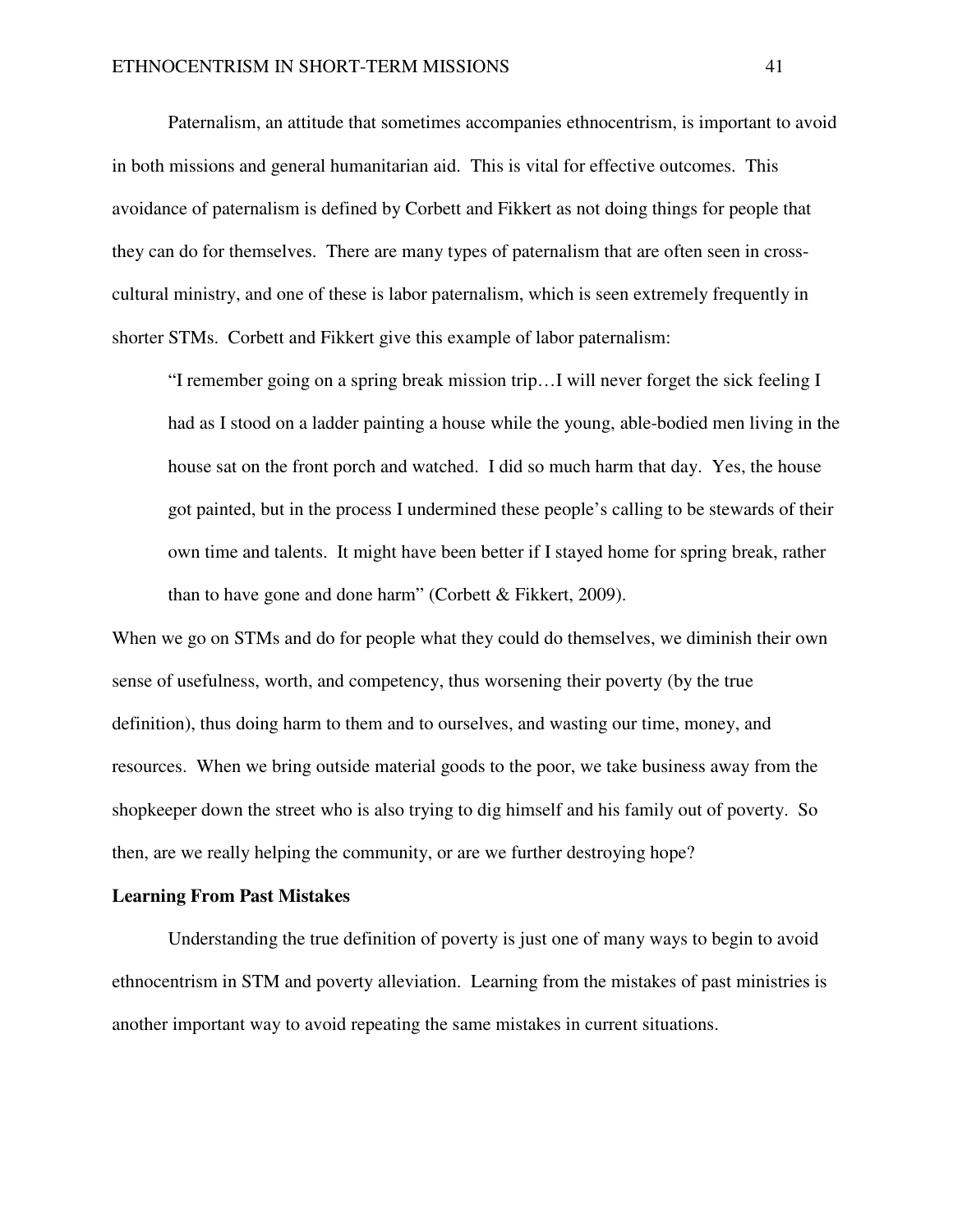# **The Azusa Street Revival.**

Ethnocentrism can take a fruitful ministry started with good intentions and cause it to lose its effectiveness, or not reach its full desired effect. One example of this can be seen in one of American Christianity's most paramount revivals, the Azusa Street Revival. William Joseph Seymour was the pastor of the Azusa Street Mission of Los Angeles, California, and the revival made its so-called "public debut" on April 18, 1906 (Robeck, 2006). Seymour was the son of African American slaves, hailing originally from southern Louisiana. The historical context of the Azusa Street Revival was one still very much soaked in racism; it began during the era of segregation, a mere forty-one years after the last shot of the Civil War was fired. At first, however, racism did not seem to show its face at the revival: "the rich and the poor, the young and the old, the black and the white, male and female" all gathered together to seek the presence of God (Robeck, 2006). People of all races, "blacks, whites, Hispanics, Native Americans, and Asians" were all touched at the revival (Woodley 2001). The multi-ethnic, multi-racial nature of Azusa Street gave the revival strength and credibility. However, if this was God's way of giving the American church a chance to "lift the curse of racism and ethnocentrism from our land" (Woodley, 2001), then the church missed it. Some of the clergy involved, such as Charles Fox Parham, did not support mixing of races at Azusa Street. Leaders like Parham and others were the cause of division in the Azusa Street Mission, and this damaged the unity and freedom experienced during the revival. Many factors contributed to the "cooling of the fire" on Azusa Street, but many believe that ethnocentrism and racism were major contributors (Woodley, 2001). The Azusa Street Revival was, despite these issues, successful and it birthed the American Pentecostal movement, but it was negatively affected by ethnocentric attitudes of a few who were not comfortable with a mixed-race atmosphere. The Pentecostal movement may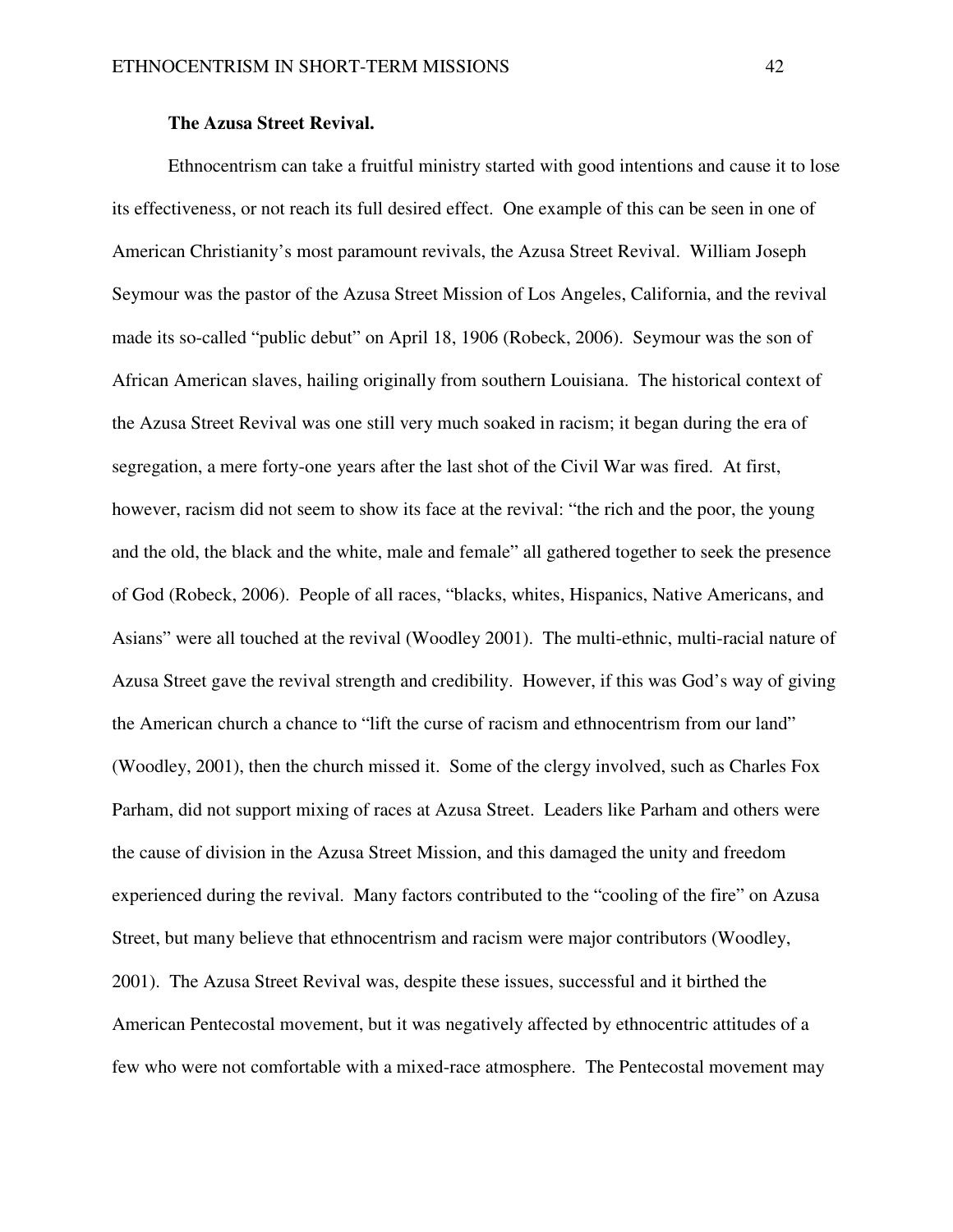have begun with racial and cultural unity, but it did not stay that way for long. If it had, even more good would no doubt have been accomplished by that unity.

 While the Azusa Street Revival may have lost effectiveness due to ethnocentrism, other ministries may not reach their desired effect. Many times ethnocentrism can hold back wellintentioned efforts, weakening what, in theory, was a strong cause. Trying to solve a problem ethnocentrically is like trying to attack an enemy from only one angle; the attack may work in some ways, but it is not likely to be fully successful.

### **Kony 2012.**

 On March 5, 2012, an American non-governmental organization called Invisible Children Inc. launched a social media movement that spread rapidly across the globe, reaching over 100 million hits in just six days (Mayeda, 2012). The movement, known as "Kony 2012," began as a 30-minute Internet film, which went viral within two days after the campaign was launched. The purpose of Kony 2012, as well as Invisible Children, is to raise awareness about, and ideally end the violent conflicts in central Africa and Uganda caused by a rebel group known as the Lord's Resistance Army (LRA). Invisible Children desires to see freedom for child soldiers and safety for civilians tormented by the LRA in central Africa, and the purpose of the Kony 2012 campaign is to make Joseph Kony, the leader of the LRA, "a household name." Anyone who has been involved in activism and human rights movements of any kind will know that awareness is one of the most powerful tools in ending atrocities…or is it?

 The Kony 2012 video is extremely well made, emotionally stirring, and strategically filmed. The talent of those involved in the film-making is undeniable—images of hurting children and mutilated faces are carefully and tastefully placed, the conflict is explained in a simple and straightforward manner, and footage of creator Jason Russell and his young son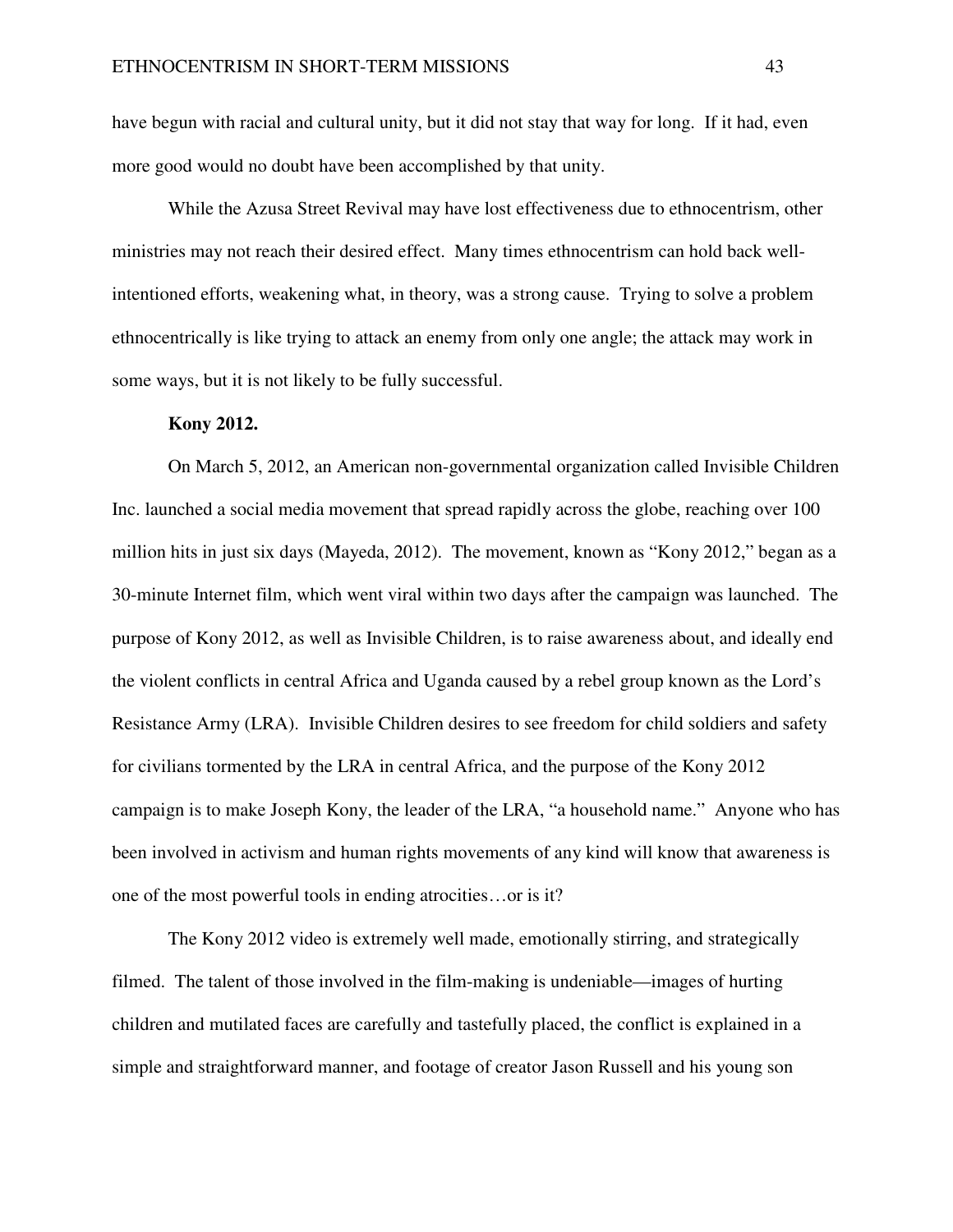Gavin is dispersed throughout, creating a personal appeal to Americans that says, "this little American boy is just like these little African boys. If you care about your American children, should you not care about children in Uganda?" Young Gavin expresses a "clear" understanding that Joseph Kony is evil, and he must be stopped. If the evil of the LRA is so obvious to Gavin, it ought to be obvious to "Kony" viewers as well. The film calls upon these viewers to "make Kony famous," and to spread his name across the nation in order to stir up interest to stop the LRA and free the child soldiers. The emotional appeal of the film is pure genius. Invisible Children did all the right things to stir up American emotions—they used popular songs, personal appeals, good humor, cute kids, and horrific images. But if anything is to change in Uganda, it must be remembered that human rights issues are not just about emotions, and they are certainly not just about Americans.

 Only a few weeks after "Kony 2012" was released on the Internet, civilians in northern Uganda had still not seen the film. A screening was organized in a town called Lira, and many Ugandans came to see what all the commotion was about. As they watched, they responded at first with puzzlement. The film began with information about technology and social media, and the personal stories of the Russell family; Ugandans were not sure, at first, what the film was even about. Soon enough the film revealed its purpose, and the Ugandans were even more confused. Joseph Kony had not been active in northern Uganda for five or six years now. Soon their puzzlement turned to anger. The crowd began to throw stones at the screen, yelling, and then dispersed. Reporter Malcolm Webb comments, "Kony 2012 may be the most watched video on YouTube this year, but it clearly doesn't resonate with many of the people it claims it's meant to help" (Webb, 2012).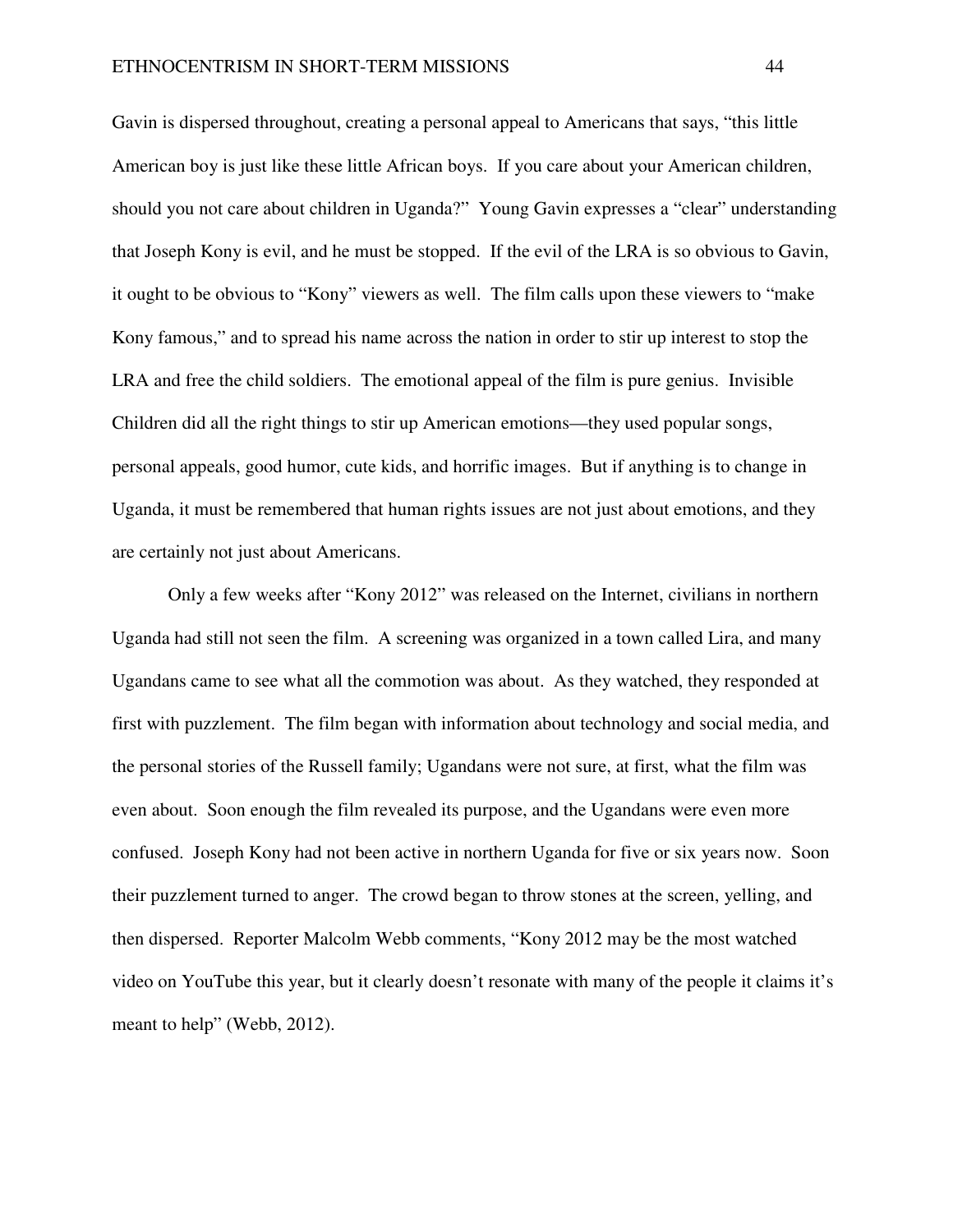Many Americans may be shocked and confused at this reaction from Ugandan people. The West has heard their cries, they are ready and willing to help, and they will "stop at nothing" as they fight to end the war, so why are Ugandans angry? Americans react this way because Kony 2012 was made for them; it was made by Westerners, who created it to appeal to and stir up Westerners. The film was made for a Ugandan cause, but it was not made for Ugandans. "[Kony 2012] does not open with content focusing on Ugandans. Instead, the video opens with roughly four minutes of life from an overwhelmingly Caucasian point of view. And although the video reframes focus from time to time, presenting Ugandan voices, it maintains a strong western perspective," writes David Mayeda (2012). Jason Russell and Invisible Children are good people who care genuinely about Africa and the struggles that people are facing there. Russell undoubtedly knows a lot about the LRA, since he has devoted his life to fighting their evils. However, no matter how pure and good the filmmakers' intentions are, and no matter how emotional Americans get after viewing Kony 2012, the campaign is riddled with ethnocentrism.

 The purpose of Kony 2012 was to raise awareness about child soldiers, the LRA, and the wars in central Africa, and it most certainly did in the sense that Kony has indeed become a household name and a known villain. However, the campaign had "simultaneous success and failure…in raising awareness" (Wilkerson, 2012), due to the fact that it only presented one side of the conflict in Uganda—the American side. The Kony 2012 video stirred thousands of Americans to action, bringing attention to the issue and directing action towards central Africa, but saying that it truly raised awareness may be a stretch of the truth. The war in Uganda which has already moved to Central African Republic, Sudan, and Democratic Republic of the Congo—has been raging for years. A war raging for years means that many of the child victims of the LRA, who are presented as "the good guys" in the film, have grown up, and they have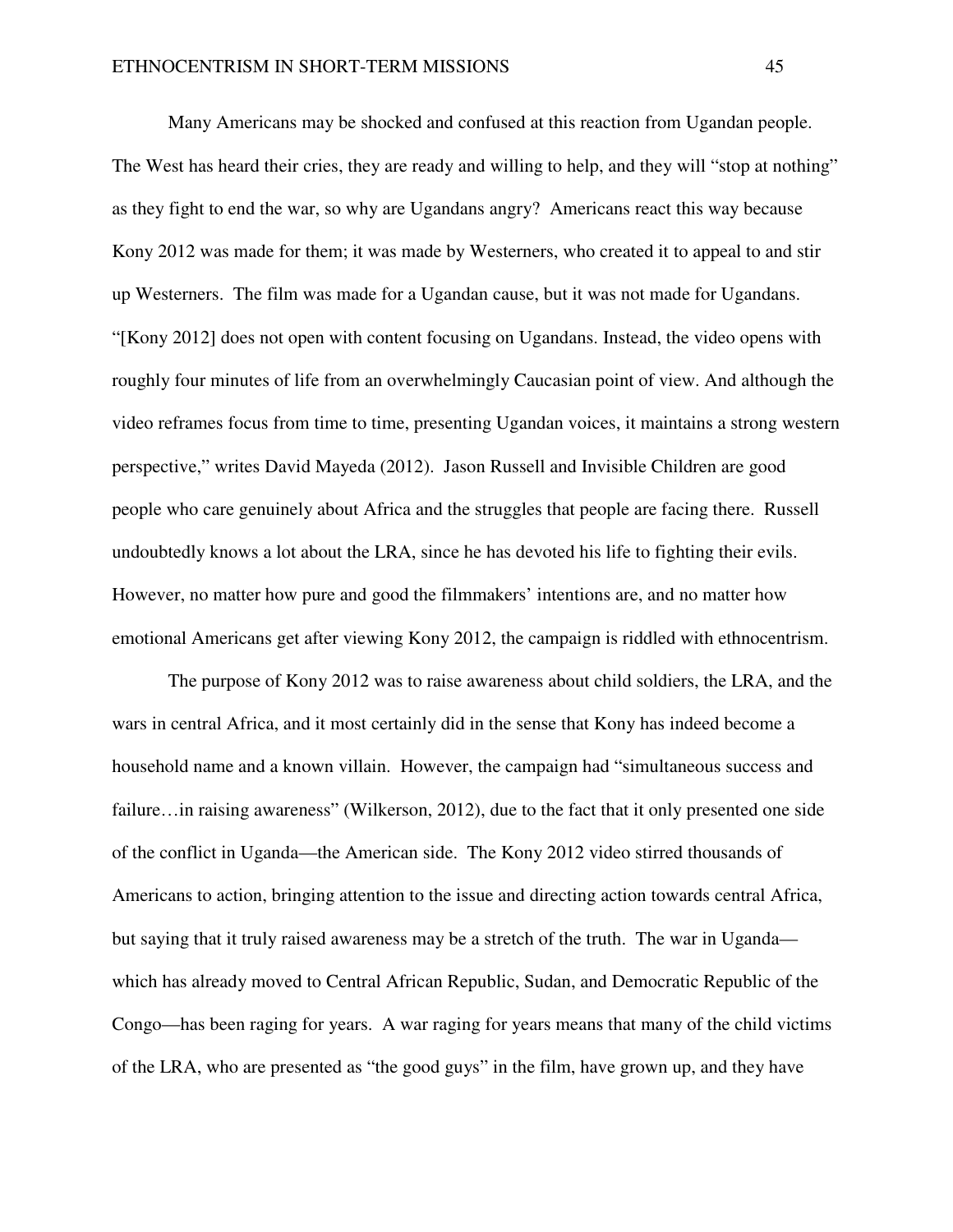now become the bad guys. Kony 2012 fails to draw attention to this complexity. Sending kidnapped children home is not the "finish line" of this cause. The kidnapped children have grown up, and they are the new LRA, and are now kidnapping other children to become soldiers. A war raging for years also means that the Ugandan government has been active in their efforts to stop the violence for over 25 years (Wilkerson, 2012), and has not simply been sitting back and crying, hoping for a hero to come in and save the day. They have been working diligently, using extensive knowledge and expertise from their own context—as opposed to a foreign one to stop the LRA. But Kony 2012 implies that Ugandan expertise is not good enough, and that Uganda needs a hero, "and who are the heroes? The 'white knights' with all their privilege coming in to save the day are westerners" (Mayeda, 2012).

Despite a truly noble cause, and an undoubtedly strategic game plan, Invisible Children presented a helpless Africa in Kony 2012. Rosebell Kagumire is a blogger from Uganda. A few days after Kony 2012's release, she posted a video blog on YouTube discussing her personal response to the video. Hearing from Kagumire is perhaps one of the clearest looks a Westerner can take into the minds of those Ugandans who threw stones during the showing of the film in Lira that day. She points out the complexities behind the conflict involving the LRA: "The war was more than just an evil man killing children. The war is much more complex than just one man called Joseph Kony" (Kagumire, 2012). The LRA has moved on to other, lesser known nations such as Central African Republic, which the film does not mention, sacrificing accuracy in order to avoid distraction from their pitch (Wilkerson, 2012). In fact, the LRA has not been active in Uganda in years, and the situation has greatly improved there (Kagumire, 2012); the Kony 2012 film came about 5 or 6 years too late, but admitting this in the film would have distracted from the sense of urgency that the filmmakers attempted, and succeeded, to create.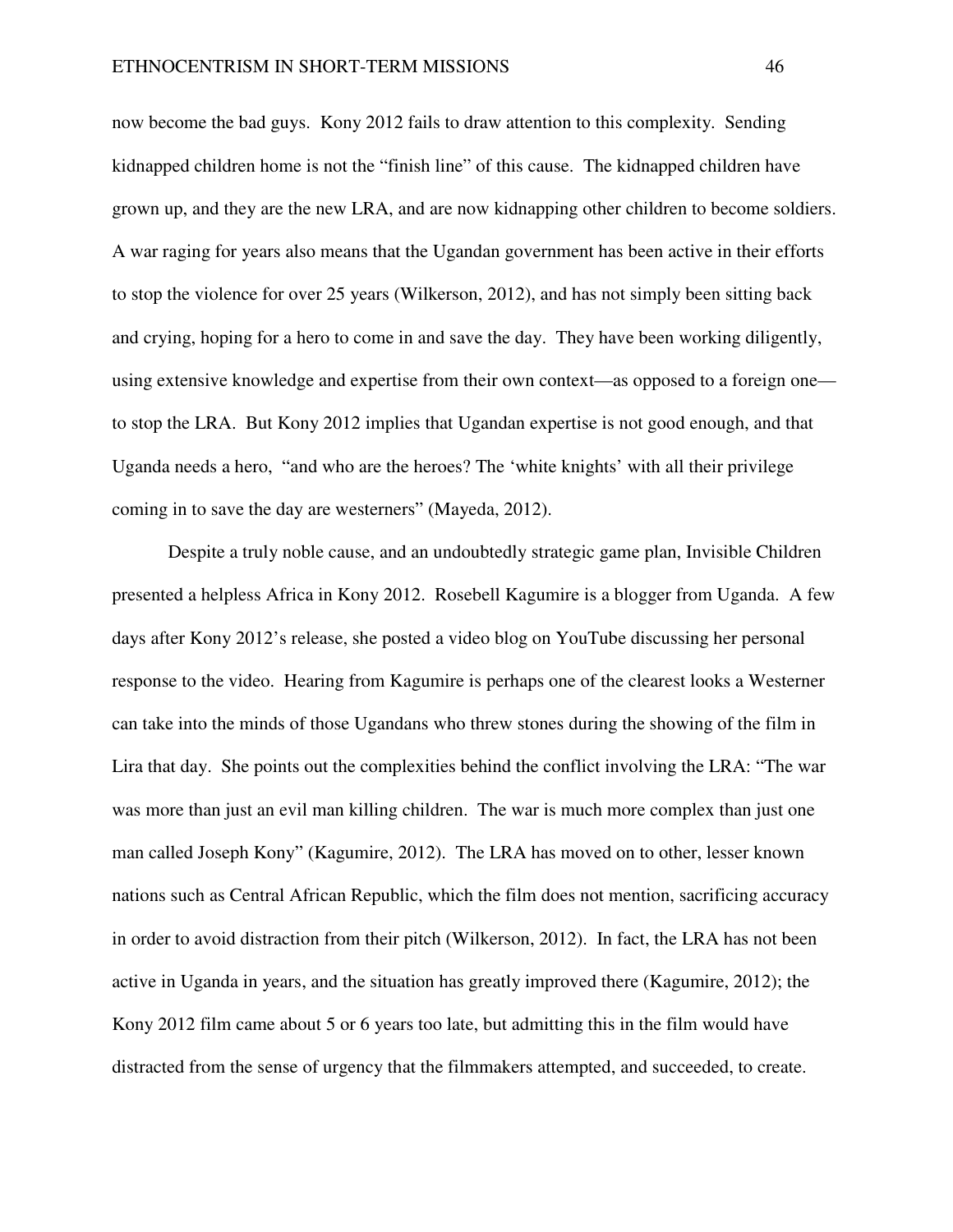Kagumire's video also draws attention to local initiatives to end war. Ugandans have not been sitting cluelessly for years wondering what to do; this war is not being ignored in Africa, and just because the West is ignoring something does not mean that the whole world is. The classic portrayal of "helpless Africa" is hurtful and harmful, and a tragically ethnocentric point of view that so many good-hearted and well-meaning charities fall into time and time again. Kagumire has sobering and convicting words on this subject: "How you tell the story of Africans is much more important than what the story is. If you are showing me as voiceless, as hopeless, you have no space telling my story. You shouldn't be telling my story if you do not believe I also have the power to change what is going on" (2012).

Focusing on the power of the outsider to magically come in and change Uganda completely ignores, disempowers, and undermines longstanding Ugandan efforts to end a war that, after all, they know much more about. Invisible Children was not wrong to start the Kony 2012 campaign. They were not wrong to attempt to raise awareness about the issue. But if raising awareness is the goal, it should be done accurately and holistically, not ethnocentrically. Ethnocentrism never helps, and in the worst case, it hurts. Invisible Children's website provides a summary of a lot of good that has been done in the year 2012, so to say the campaign was a failure would not be accurate. However, no matter how much "progress" has been made thanks to the United States, if the tool Americans used to make this progress happen was rooted in ethnocentrism and presents Africans as helpless and therefore inferior, then they are not really partnering with Uganda in the end. In the end, Americans who believe their way of life is superior and love feeling like heroes often patronize others, while Ugandans throw rocks at our images of pride. And in the end, Joseph Kony and his army are still out there, and the war in central Africa rages on.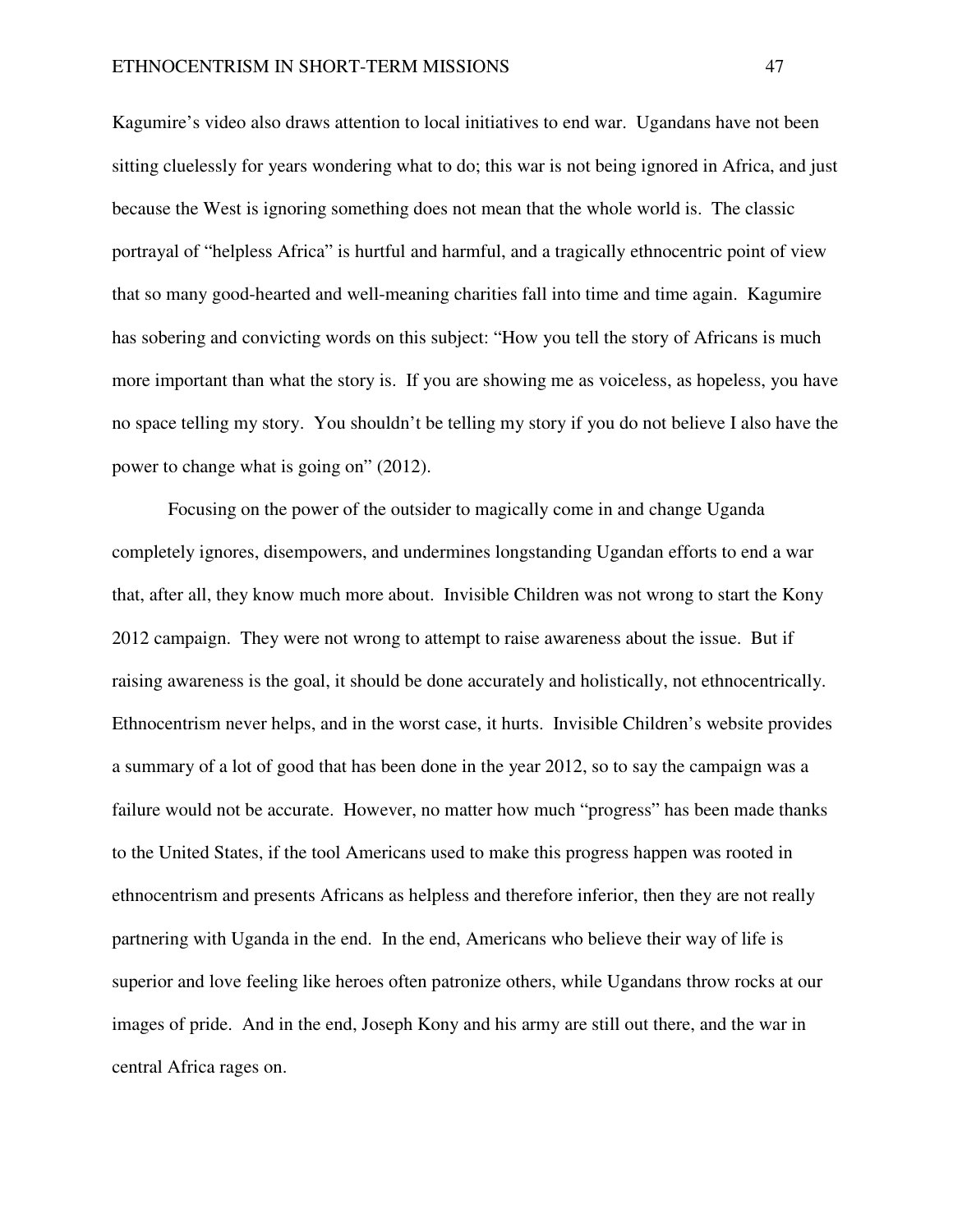# **Summary**

Experiencing compassion and empathy is a part of what makes us human. When people from a wealthier and more privileged community become aware of the sufferings and oppressions that affect people in a poorer community, they feel the urge to help change the situation. Without these impulses to help one another, the world would contain even more pain and suffering than it already does. As Christians, we desire that all people experience the hope and joy we find in Christ, and we seek to be a tool that God uses to further and strengthen the spiritual experiences of the people around us. If we did not desire to share this love with others, then we surely do not possess any love for these others in the first place. Both the desire to share faith and the desire to alleviate poverty and suffering are important factors in the Christian experience.

When we conduct these activities cross-culturally, however, some dangerous dynamics arise. Many times, people who believe they are helping are actually causing detriment to others due to their cultural misunderstandings and prejudices. This is ethnocentrism: seeing the world through only one cultural lens, and using one's own culture as a frame of reference to assess, measure, and judge all other cultures. Though ethnocentrism can lead to harm rather than good, this is not to say that intercultural helping or faith sharing should be avoided—on the contrary, intercultural experiences may indeed help to lower ethnocentrism, as discussed earlier in this chapter. Whether we are participating in short-term mission trips or are devoting our lives to a long-term calling of living overseas, being aware of ethnocentrism and working hard to develop an understanding of the cultural context we are working in is vital. In the past, ministries and humanitarian aids have not reached their full potential of positive impact due to ethnocentrism. The Azusa Street Revival, despite a mighty move of God, was brought to a close partially by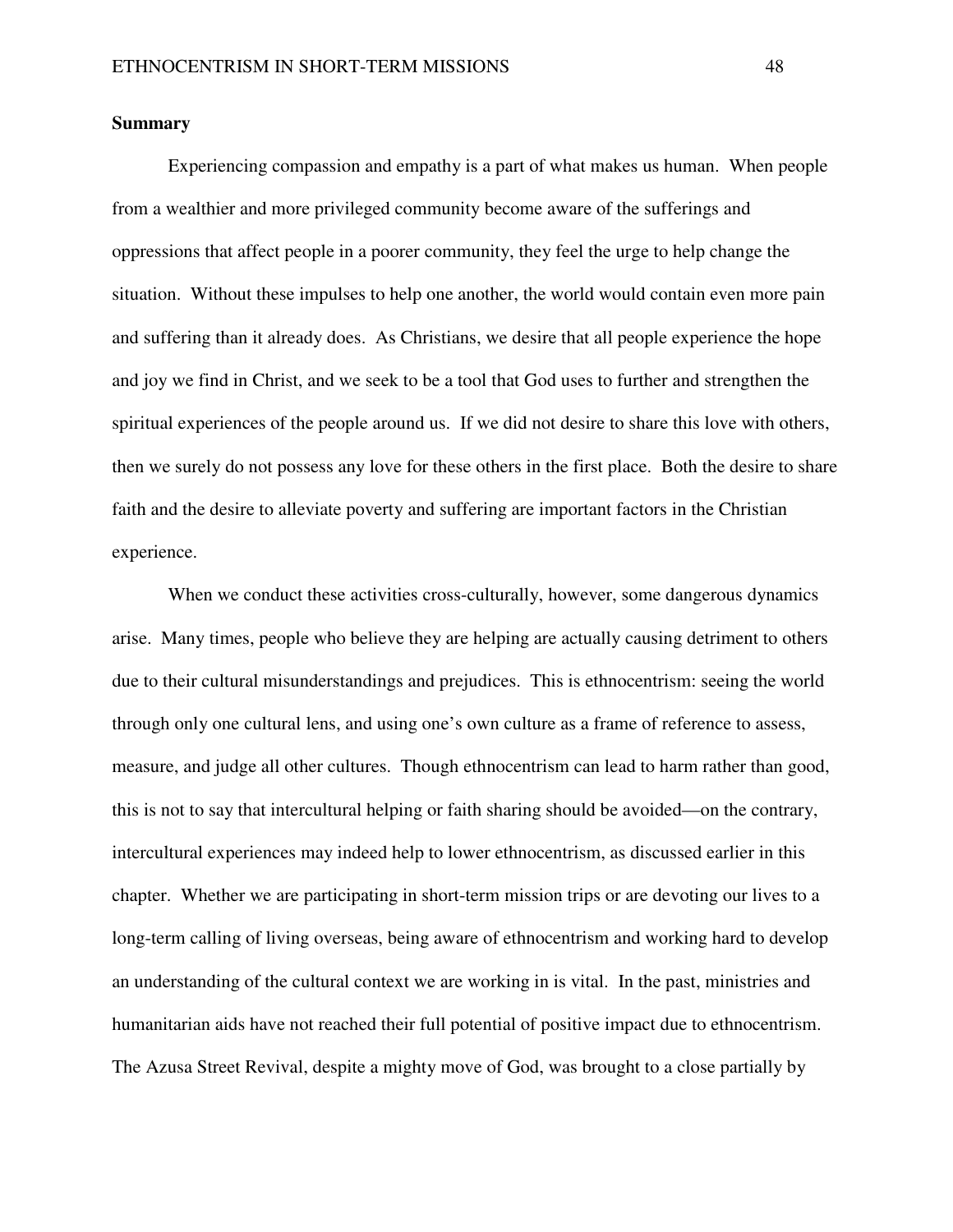ethnocentrism and racial divisions. Invisible Children's Kony 2012 campaign, despite sincere intentions, angered a lot of Ugandans and did not accomplish its true goal because it only approached the issue from one, very Western, angle. From these examples, it is clear that in any intercultural helping effort, sincerity is not sufficient for success. "Sincerity is a most seductive sentiment. To claim 'we meant well' is no excuse because sincerity is not enough. People are often sincerely wrong," writes Cedric Mayson (2010). Many STM participants use sincerity as a foundation for all they do during their short time overseas. "We built relationships," they argue. "We loved on the people and their kids. We grew in our faith." Meanwhile, much damage may actually be dispensed under this sunny surface. This vision of intercultural missions is simply not big enough. If we are going to be spending \$1,600,000,000 per year on short-term missions, we need to conduct ourselves with integrity, we need to be effective, and we need to have strategy.

### **Missions at Southeastern University: A Call to Integrity, Effectiveness, and Strategy**

 Southeastern University (SEU) in Lakeland, Florida, is a truly dynamic institution. Over the course of just four years spent at the school, it is clear that there is movement, direction, and change for the better. One change that has recently been made is the enormous growth of our missions program, DestiNATIONS. The program used to just be a small club of students who were passionate about missions, but it has grown into a campus-wide phenomenon, thanks to the staff and students' value of missions, and fantastic and highly driven leadership. In the past years, hundreds of students have gone out all over the world to aid local ministries and proclaim the name of Christ. Each year there seems to be more and more growth of interest in missions on Southeastern's campus. Because of this rapid growth, it is vital that Southeastern students are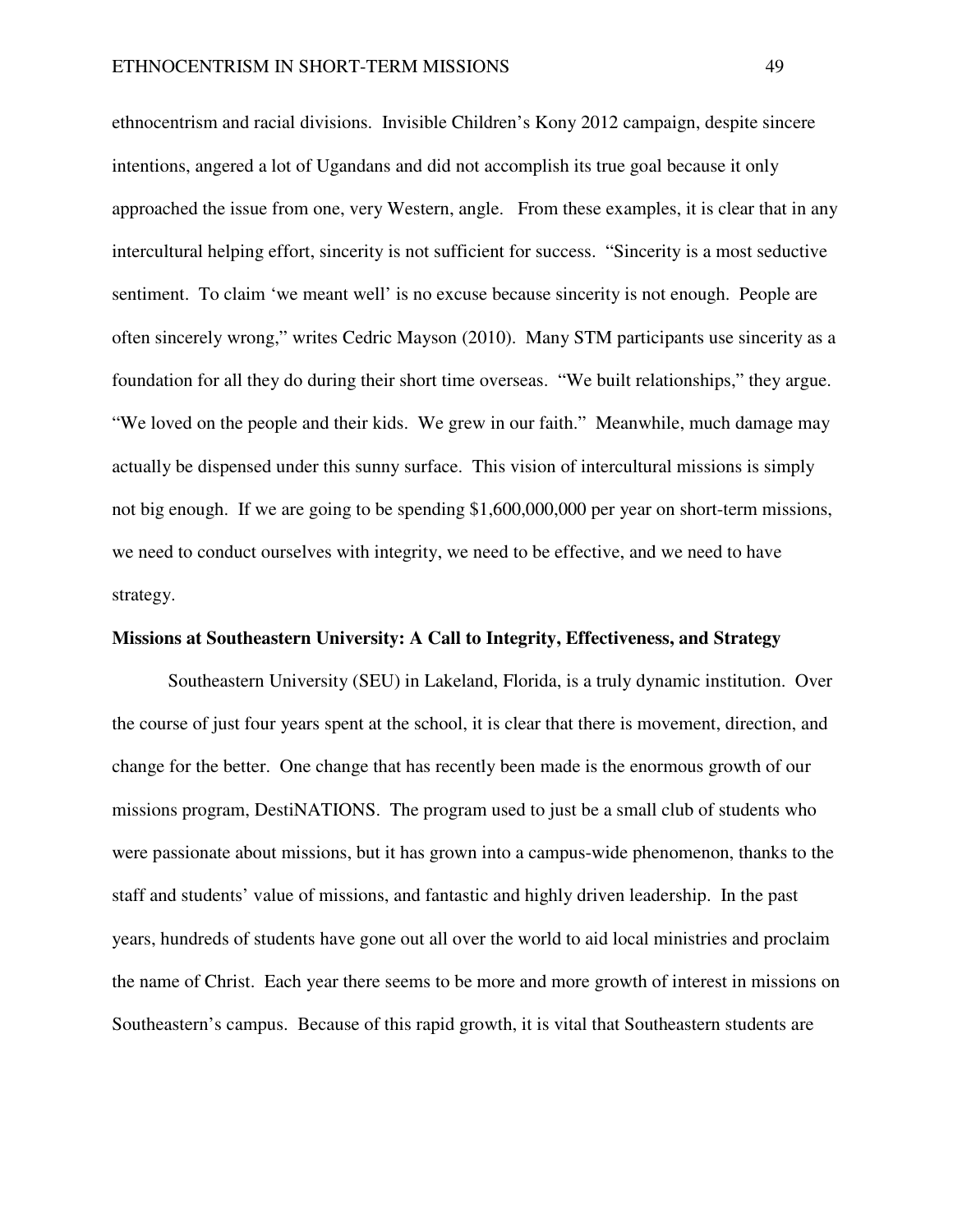aware of the potential dangers of ethnocentrism, and the staff, the missions program, and the spiritual leaders must guide students into upright, effective, and strategic missions work.

### **Integrity: Helping others is not a means to our end.**

There is a limit to what can be accomplished on a short-term mission trip. Just because a trip takes less time does not mean it takes less careful consideration; on the contrary, because STM trips are so short, they ought to require a tremendous amount of planning and focus. Southeastern seems to embrace a good guideline for STM purpose: the bettering of self and the bettering of others. In other words, the goal of an STM is to a) grow in our own ministry abilities, spiritual walk, and relationship with God, and b) help the target people to grow in these ways as well. This seems simple, but in light of all that has been discussed about ethnocentrism, it is not as easy as it sounds. The biggest trouble lies with part "b," the betterment of others, because ethnocentrism often barges in and assumes that it knows what will better others, when actually these assumptions are ignorant at best and harmful at worst. Because it can be difficult to determine what will truly better the people we seek to help, we often focus our attentions on part "a," bettering ourselves. Certainly this is the part that Southeastern as an educational institution is most invested in. Southeastern's ministry is to its students primarily, and so if sending them on STMs will strengthen their faith and ministry capabilities, then the more STMs the better. This approach alone, however, demonstrates an unintentional lack of integrity. When we do short-term missions to grow in our own faith but we sacrifice the good of others in the process, we are surely missing the mark.

# *What supporters hear is what supporters get.*

The reason why a singularly focused goal of STM—betterment of self—is so dishonest is because of the way students are raising support. Students do not send letters to their friends and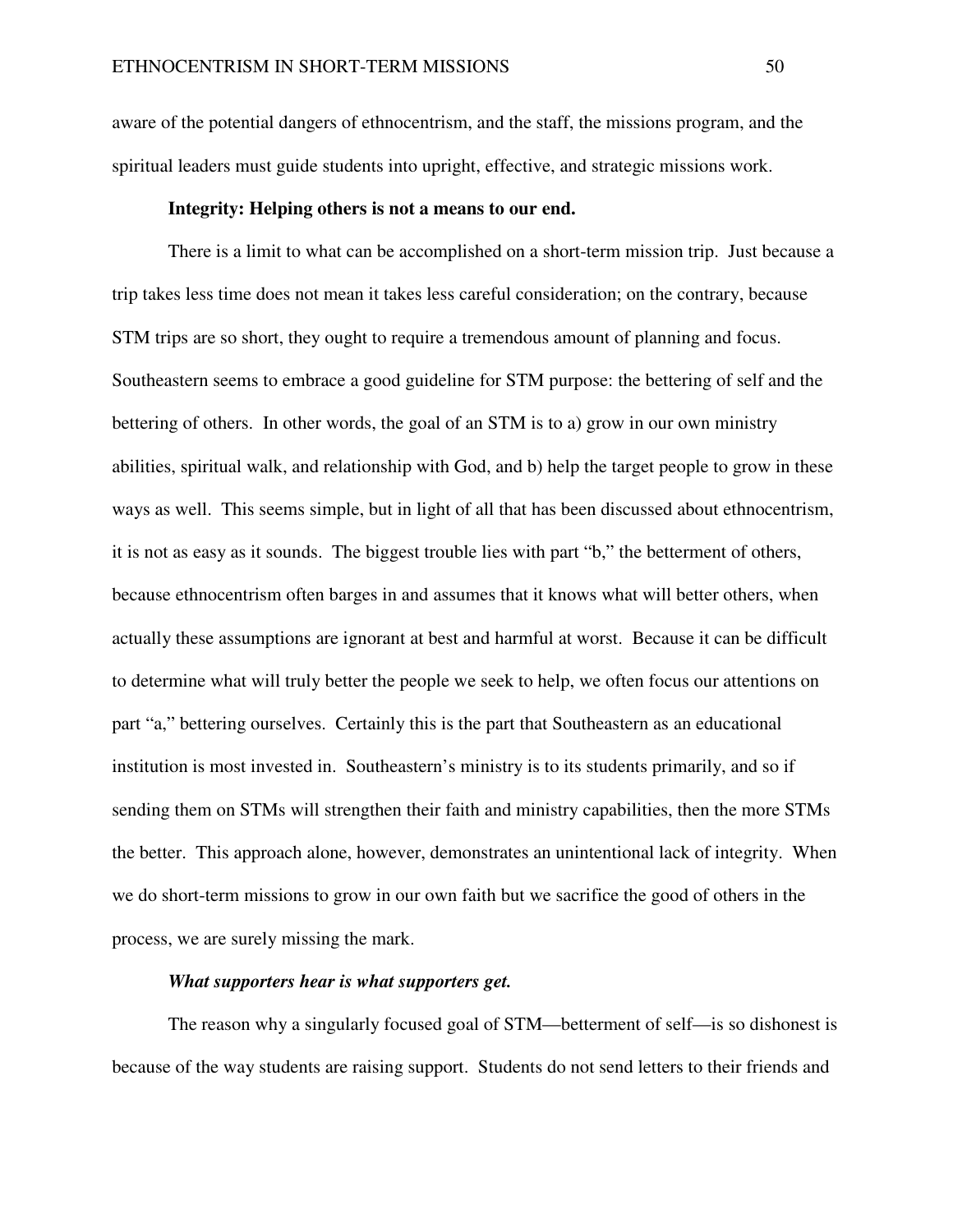family that say "I want to see a different part of the world and grow in my relationship with God. Will you donate to my trip to Germany?" They do not speak at churches and say "I have always wanted to see the Alps, and by donating to my trip, you will provide me the opportunity to accomplish this dream, while spending quality time in prayer and worship with my teammates." They do not speak in chapel and say "We are headed to Germany in order to develop a stronger ability to witness to unbelievers." This is absolutely not how students raise funds, but this is what many of them would be saying, if they were telling the whole truth. Instead, they write letters that say "the people of Germany have abandoned their faith and their churches stand empty. Our goal is to prove to the people of Germany that Christ is still relevant. Will you donate to my trip?" They speak at churches and say "God has been stirring my heart for the people of Germany. My team and I are going to work with a youth group there and build relationships with the kids." They speak in chapel and say "Europe is in great need of a spiritual revival. Help our team get to Germany so we can witness to a people who no longer believe that they need God."

Every student who goes on a trip overseas desires to see another country, spend time with teammates, grow in their relationship with the Lord, and experience a grand adventure. These things are not wrong in themselves. The point at which these things become wrong is the point where they become our singular focus for missions, but we tell supporters the opposite. They become wrong when we accomplish our own personal travel goals at the expense of the people of Germany, and at the expense of the people who donate \$3500 for us to fly over there and have a grand time for a week and then fly home. It is vital, therefore, to maintain a dual focus in STM, in which we seek to better not only ourselves, but others as well. Students must be honest with their supporters about what they actually plan to do on the trip, and why they desire to go.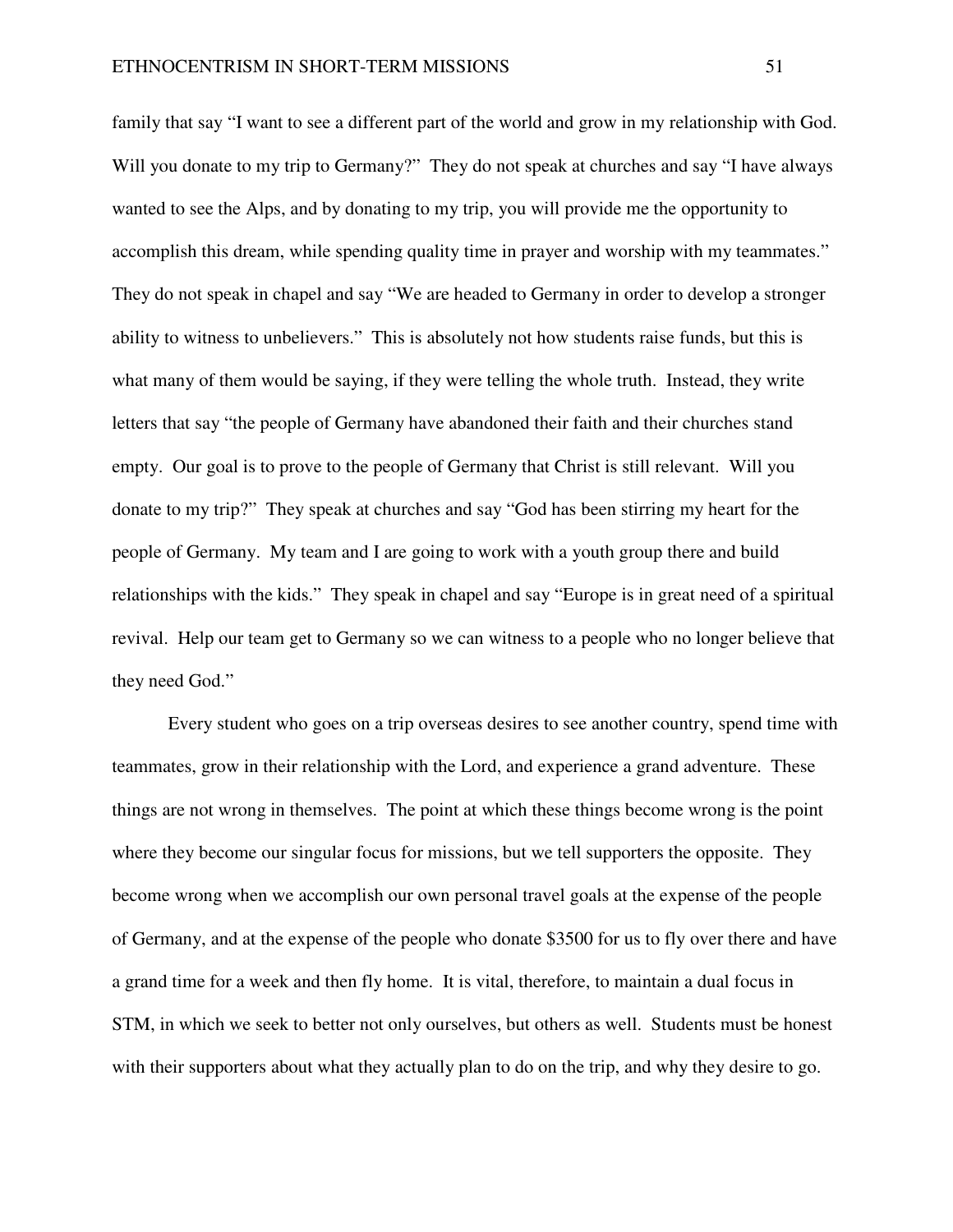Even more importantly, students must develop a true desire to help and minister to the people they are visiting. By honestly examining our hearts, seeking to develop a love for the target people group, and communicating our honest and true intentions for our STM to our supporters, we are behaving with integrity.

# *What ministries need is what ministries get.*

If short-term missionaries travel out of a desire to better themselves, but the ministries they partner with are expecting that a team that is interested in bettering their ministry and the native people, there is a potentially fatal miscommunication. Many STM teams plan to work with local missionaries or ministries, and until they are there in the flesh, these ministries are unaware that the teams are only coming to better themselves by growing in their own faith, having a good time, and touring a different country. These ministries are expecting hard workers, and sometimes they get a bunch of complainers, or people who are more interested in flirting and joking with other team members than they are in building intercultural relationships. Long-term missionaries are often extremely frustrated by this, because it takes a lot of work to house a visiting team, and many times they are hoping for a lot to be accomplished, when in the end it is minimal. If short-term missionaries themselves are changed for the better, but the longterm missionaries are hurting worse when they leave than they were before they got there, the STM has failed miserably. Short-term missionaries who raise support by focusing on all the good they will do but end up becoming a burden to their host contacts are not behaving with integrity. It is vital that Southeastern students understand this. In other cultures, Americans are often perceived as loud, overpowering, self-centered, and fast moving. The last thing a foreign ministry needs is a gigantic American typhoon whipping through their establishment, leaving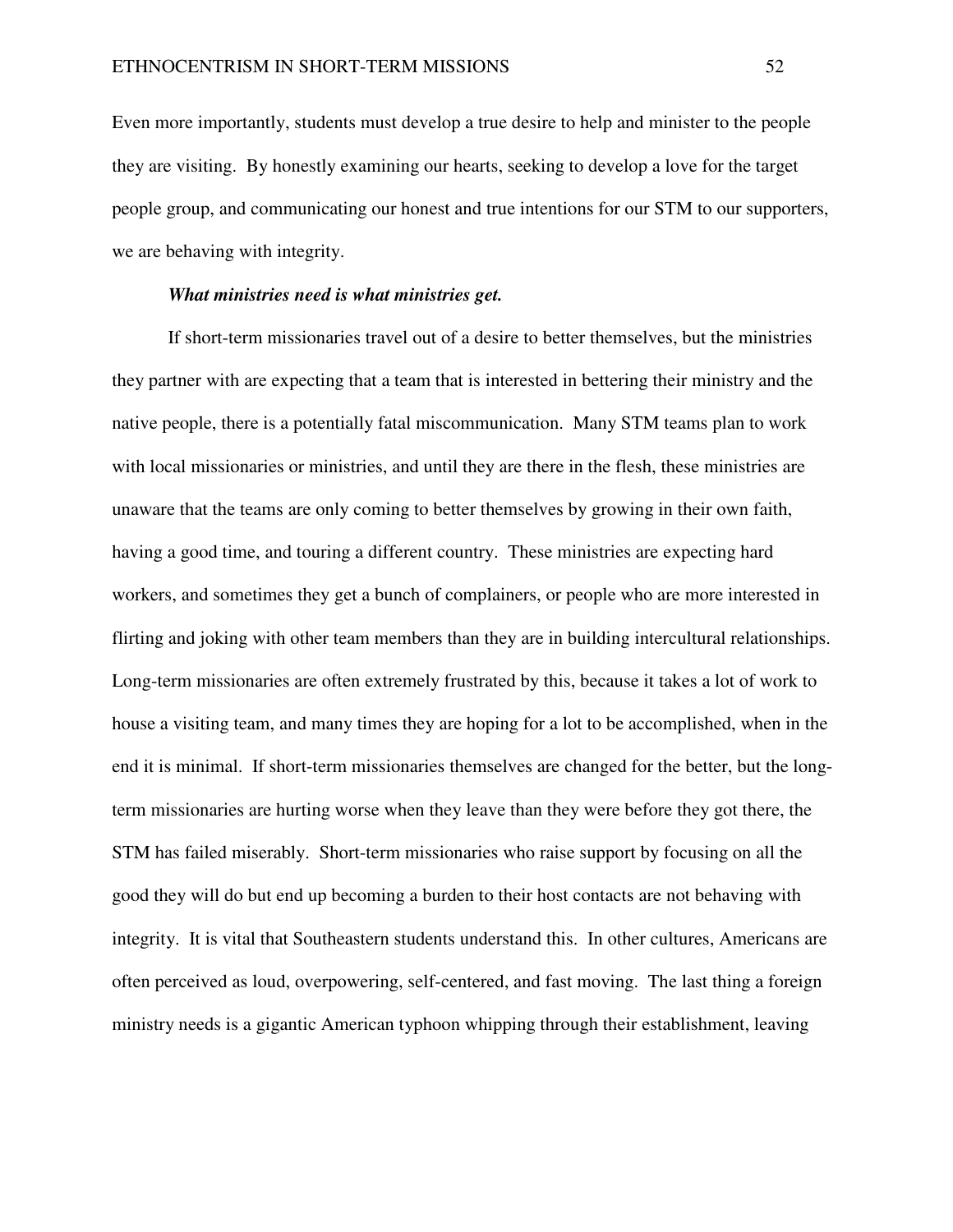behind some good but taking a lot of good away with them. We need to behave honestly with our foreign contacts by actually blessing them when we tell them we plan to bless them.

# *Doing good and not harm.*

In STM, we must be sure that we do not use other countries, missionaries, and ministries as a means to our own end. Coming in and steamrolling a ministry with an American brigade of egocentrism and then leaving them with no more good done than harm is not honorable, no matter how much more "spiritual" our students have become or how much closer to God they have gotten. Hurting others in order to further our own spirituality is not acting with integrity, even if we are hurting people by accident. This also pertains to bigger-picture poverty alleviation strategies. Leaders of STM trips must ensure that their trip fits within a larger framework of spiritual growth and aid for their target nation or people group. For instance, a trip focused on bringing material goods to a small village in Africa does not fit within the larger framework of helpful aid to Africa. The shoes that are being brought to the villagers for free by the team are actually putting the poor shoe salesman down the street out of business. His family will now go hungry. When planning an STM, we must not only avoid doing harm during our ministry, but we must also examine our ministry tool of choice, ensuring it is sustainable and not short-lived, supplemental and not detrimental, helpful and not harmful, culturally aware and not ethnocentric. One way to do this effectively is by partnering with quality, long-term, local ministries.

# **Effectiveness: Making a lasting difference beyond our campus.**

# *Building partnerships.*

In order for short-term missions to have a long-term effect, teams must partner with ministries that remain in the target country permanently. The advantages of this are endless.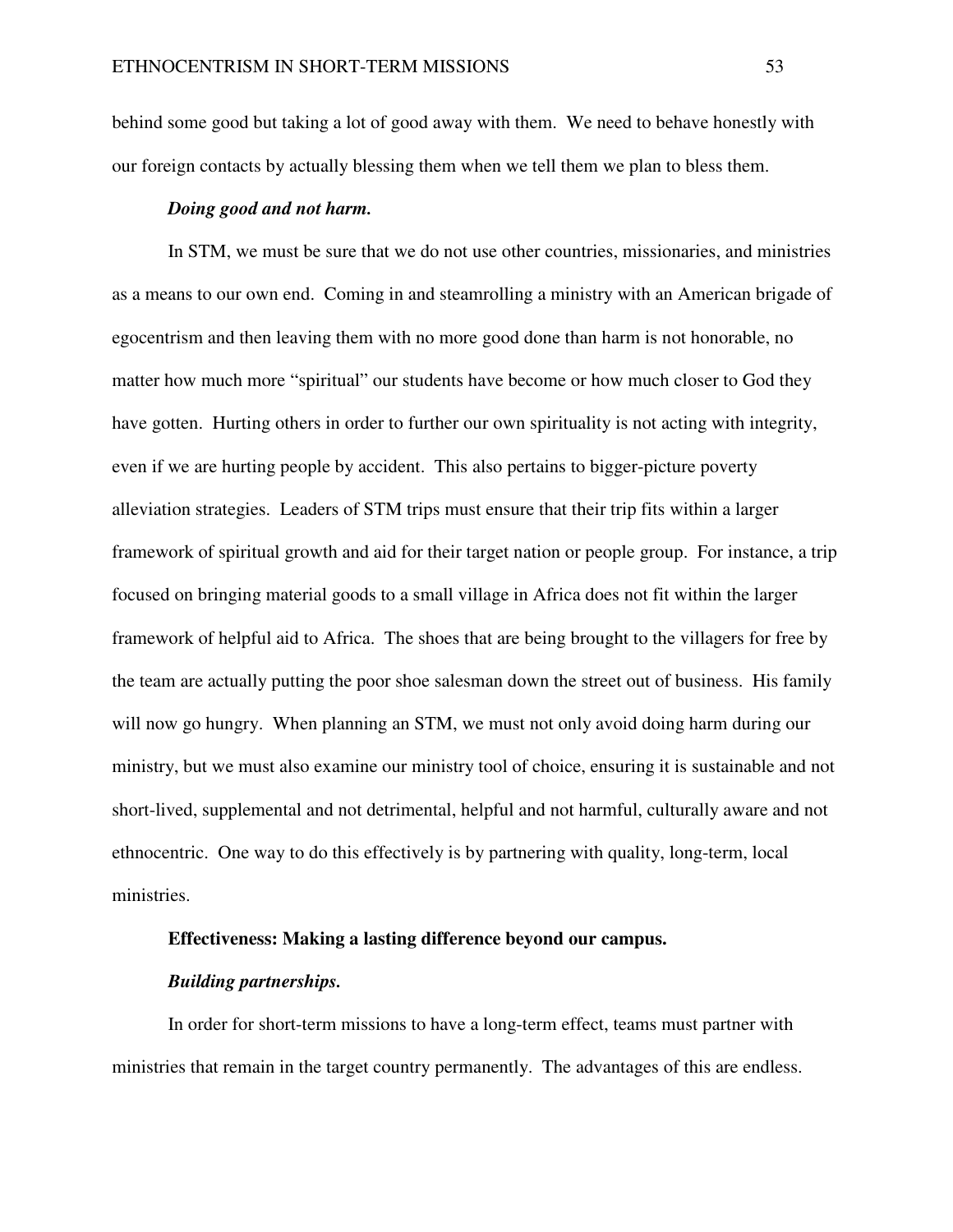First, STMs who partner with long-term ministries will have a system for discipleship already in place. Because following Christ is a journey, not a single decision made on a single day, discipleship is essential for effective ministry and lasting positive impact. Working with churches and local missionaries that already have discipleship opportunities available will ensure that the people the team ministers to receive continued guidance and spiritually enhancing relationships once the team leaves. Without discipleship, many of the accomplishments of the STM team will dissolve with time due to a lack of follow-through.

 Second, partnering with long-term missionaries or local ministries will help to avoid ethnocentrism in ministry, because the people who live on the field year-round will naturally have a deeper understanding of the cultural context they work in, and can guide the STM team in their ministry. Most long-term efforts have a stronger grasp on concepts related to poverty alleviation because they see the effects of well versus poorly planned efforts all around them. They understand the culture they work in, so they know what evangelism approaches work or do not work within the context. Partnering with quality local ministries is advantageous because as STM participants follow the local ministries' lead, they will avoid making mistakes that they may have otherwise made.

 Returning to aid the same nation and the same ministry repeatedly would be ideal for an institution like Southeastern, because students can then have an opportunity to maintain the relationships they built on past trips. If students return to the same nation and the same people repeatedly, this will help the students to grow in their understanding of the particular nation and ministry, causing them to minister more effectively each time, as they apply what they have learned from previous trips. It is also meaningful for the people of the target nation, because seeing the same missionary returning indicates that the relationship they built on the previous trip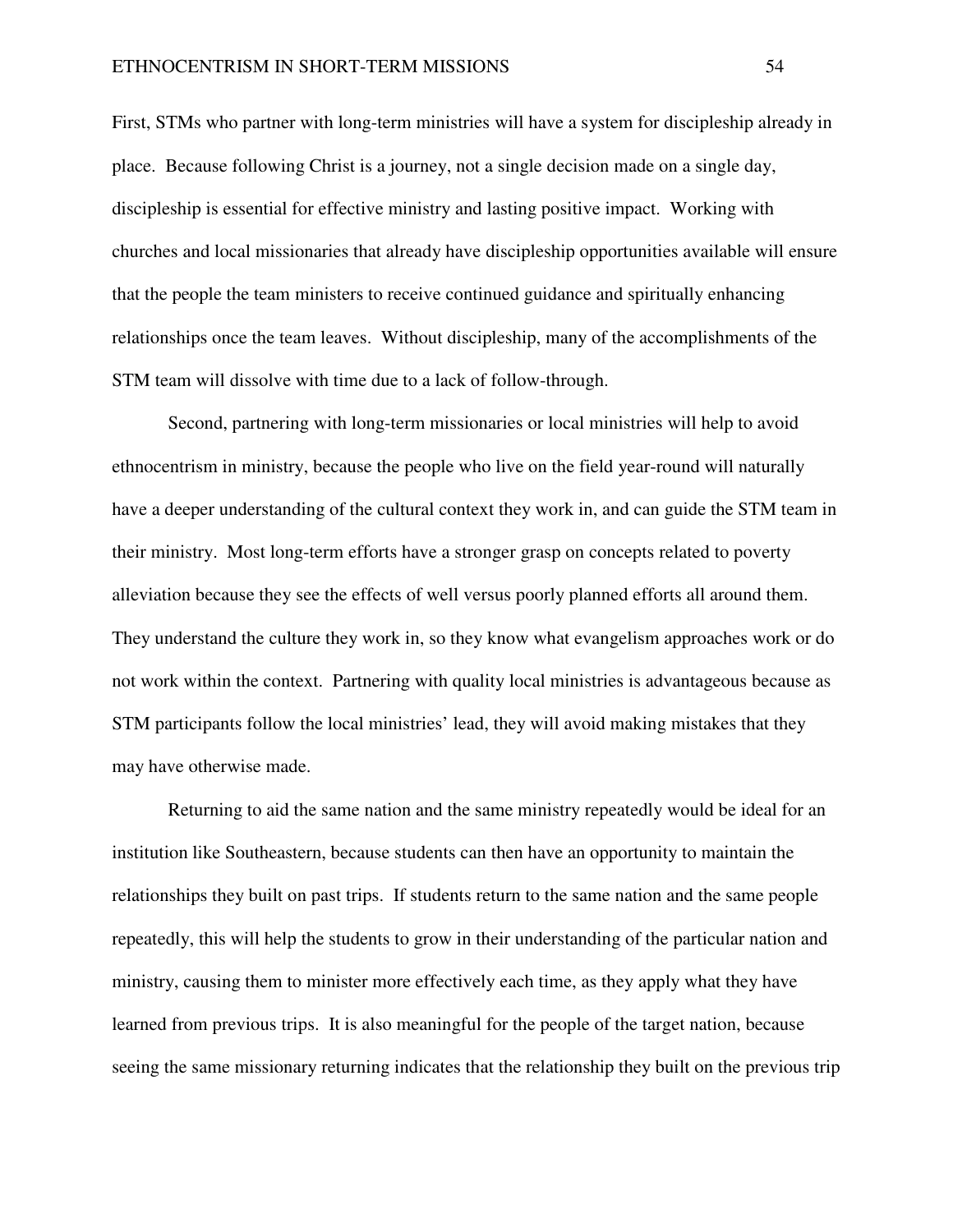meant something to the missionary. Friendship evangelism is extremely effective, but it is only effective when there is enough time for a friendship to be built. The more a team returns to the same place, the higher the relationship quality will be. Southeastern's missions program cannot ensure that students will return repeatedly to continue their relationships, but they can provide encouragement and opportunities for students to do so. Long-term ministries may also greatly benefit from a lasting partnership with Southeastern teams; sowing seed into the same ministries year after year will make a greater impact than scattering efforts sparsely across the globe.

# *Screening trips.*

 DestiNATIONS is a program that has experienced rapid growth in a short amount of time. Much progress has been made in expanding the scope of the ministry and the number of people involved, as well as developing organizational structures that ensure effectiveness. As DestiNATIONS grows, it is important that as a school we maintain our focus on both goals of STM: bettering ourselves and bettering others. In a program so large that is growing so quickly, it can be easy to lose sight of these goals, especially the second one, since maintaining such a massive missions program takes a lot of manpower, and leading a trip abroad takes so much hard work and logistical planning. Student leaders who begin with a desire to serve the people of a nation may find this desire drowning in the mountains of paperwork, the endless meetings, and the fundraising challenges. On top of these challenges, there remains the need to have integrity, effectiveness, and strategy in ministry, and this may be far too overwhelming to worry about when the most pressing issue is getting the plane tickets purchased. This can be frustrating for both trip leaders and student participants who desire to maintain a focus on the goal of the trip, but become lost in the details of planning. In other words, many times in a sinking ship of STM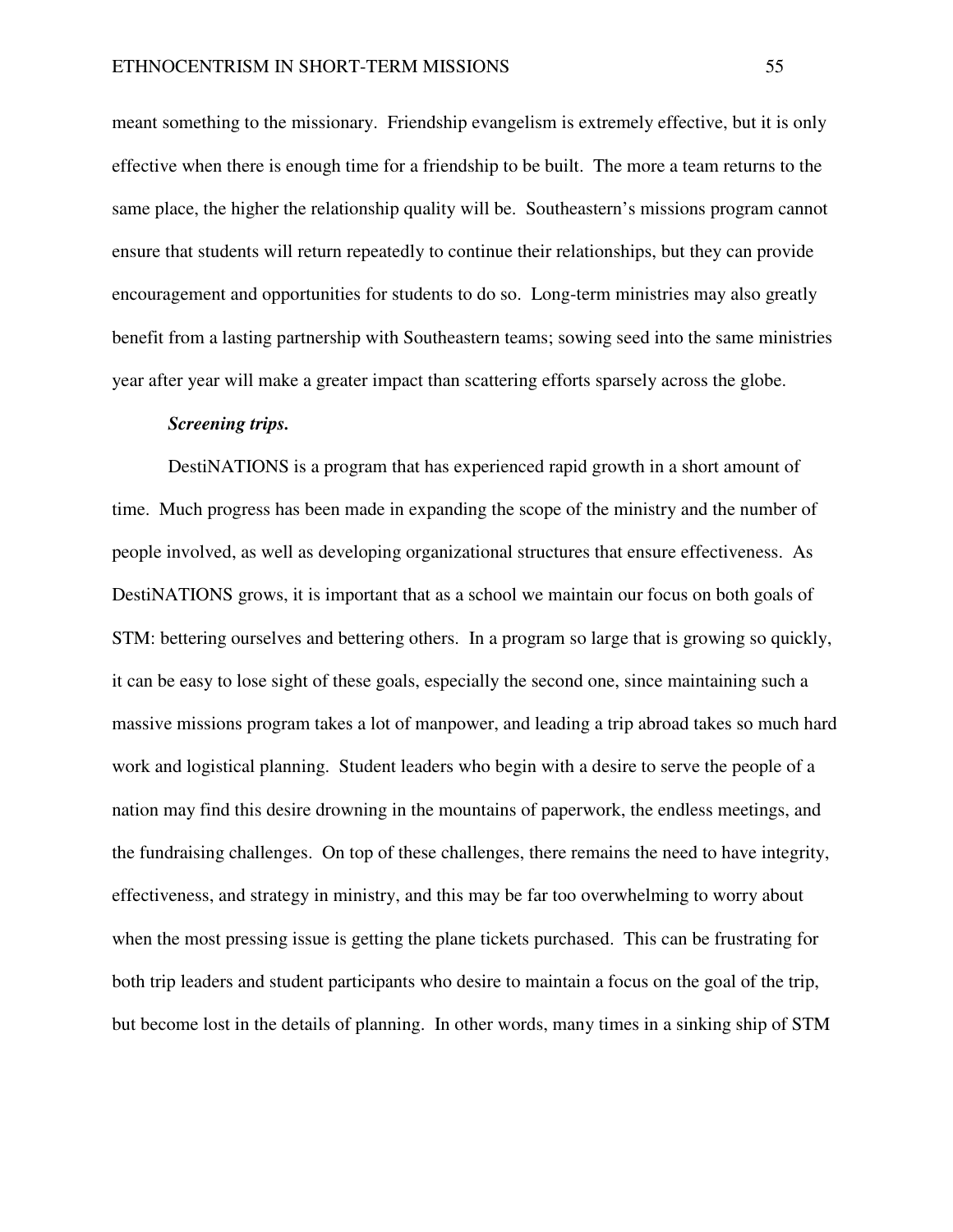planning, something needs to be thrown overboard, and oftentimes the focus on ministry strategy and effectiveness goes first.

 DestiNATIONS undoubtedly inspects trips carefully before approving them, and this issue of avoiding ethnocentrism and striving for maximum effectiveness calls for a continued practice of screening trips; it may even call for an even greater measure of organized and careful inspection. There is far more at stake than just Southeastern students' safety and spiritual well being. Southeastern is and should continue to be a school that conducts itself in an honorable, Christ-like manner, and ensuring that ministry efforts do not cause more harm than good is an important part of continuing on this path. Student leaders are busy focusing on trip planning and logistics, as well as leading their team members in team-building activities, prayer, and fundraisers. In the process of completing these important tasks, they may put the concern for developing a helpful and not harmful ministry tool on the back burner. This is why solidifying these things before approving and sending a trip on its way abroad is so important. By guiding students through the process of leading a trip and ensuring that they have a sound plan for beneficial ministry, Southeastern's missions program can ensure that the importance of avoiding ethnocentrism in ministry is not lost in the details.

### *Training and debriefing.*

 The importance of training and debriefing was discussed in Chapter 5, and these are definitely tools that Southeastern's missions programs already make use of, and could always use even more of. Training students specifically regarding the issue of ethnocentrism would be incredibly helpful, because one of the most important ways—in fact, one of the only ways—to combat ethnocentrism is simply to be aware of its presence. If students are trained to think critically about their own cultural background, and if they have discussions about which beliefs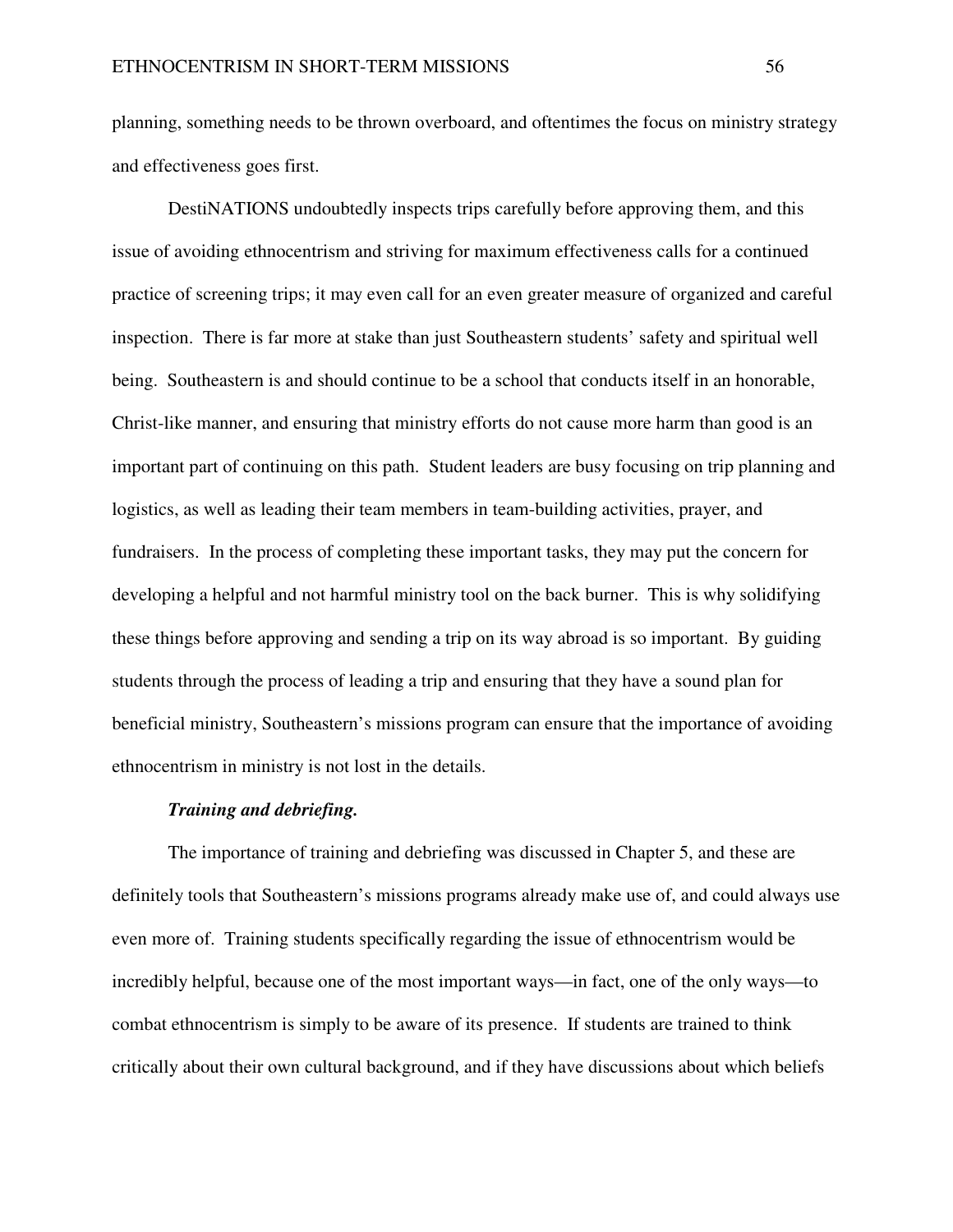are raw Gospel and which beliefs stem simply from American church culture, then paternalism, self-centered "ministry," and intercultural prejudice can possibly be evaded. It is difficult—even impossible—for a person to remove themselves completely from their cultural assumptions, but becoming aware of them is one of the best and easiest ways to ensure that these assumptions do not hinder ministry. Implementing thorough training programs for teams going out on STMs will help us to meet the goal of bettering others, and ensuring that team members receive a chance to debrief from their experience, in order to process what they have learned and apply it to their lives at home, will help to meet the goal of bettering ourselves.

### **Strategy: The practical organization behind effectiveness.**

 DestiNATIONS is driven by the passion and energy of a student body that is ready and willing to serve the world in the name of Jesus. Many amazing changes are already underway. A fantastic number of trips are going out over the summer and each school break. Missions experiences are at the fingertips of every SEU student, and those who have gone have returned radically changed. Strategy is what will take this passion and energy and harness it for effective use. In order to continue on in serving God on the mission field, here are some strategic methods that may help the program to thrive.

# *Training manual development.*

 As Southeastern students develop lasting relationships with ministries around the globe, the collective knowledge gained about each nation and each ministry is tremendous. If Southeastern missions teams begin to return to the same ministries again and again, investing time and energy into particular efforts in particular nations, a great deal of information will be gathered by the participants and trip leaders. A possible way to harness this knowledge and put it to use is the development of cultural training manuals for each nation that Southeastern returns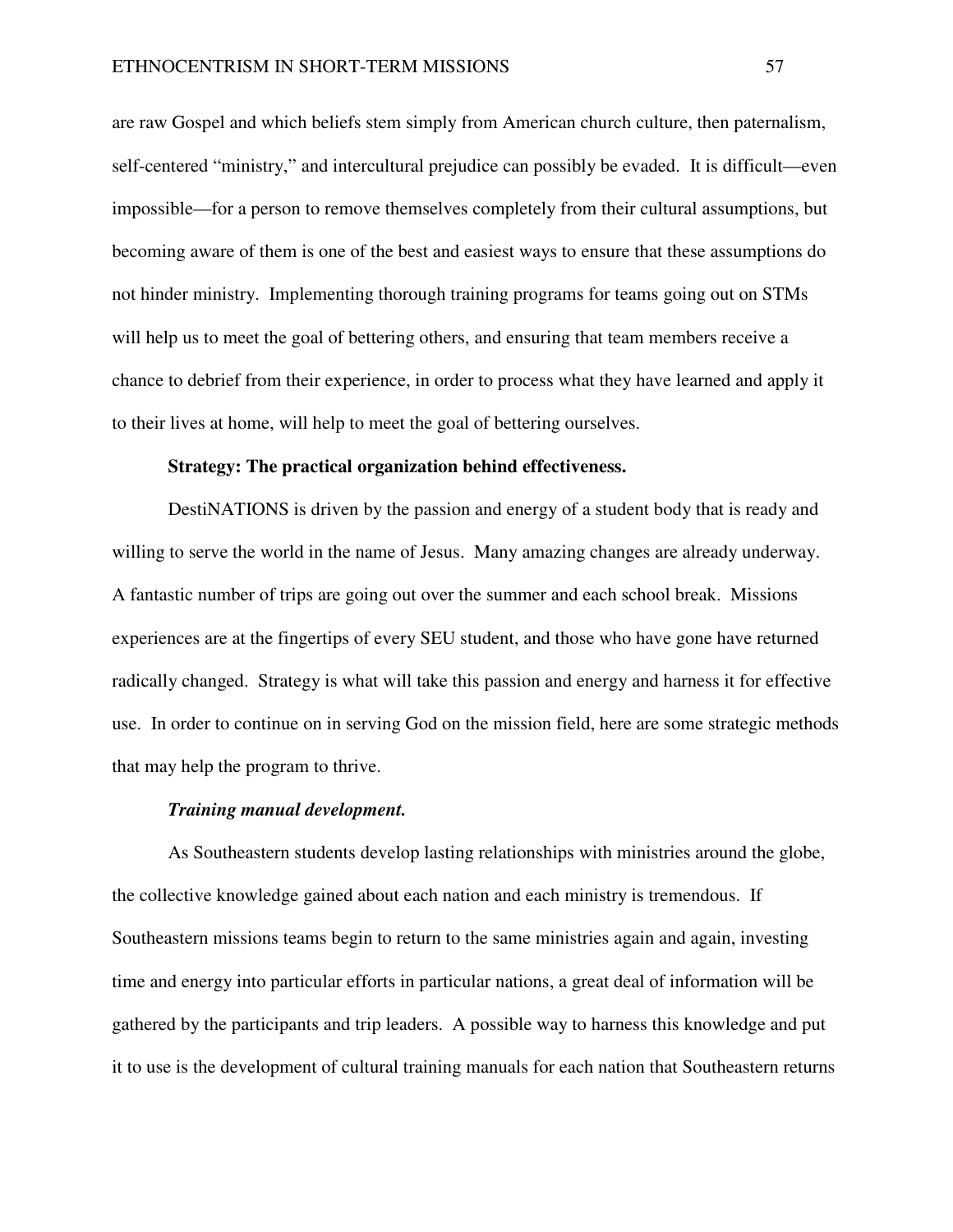to, which DestiNATIONS could use to train future teams. For example, if SEU teams continue to return repeatedly to Zambia, Africa, each team can contribute what they learned about Zambian culture to a collective, constantly growing manual about Zambia, developed by Southeastern students. Perhaps a team may write in the manual, "avoid wearing cloth or rope bracelets during ministry in Zambia, because in Zambian culture these represent a token from a witch doctor, and we want to encourage the people to put their full faith in Christ." Or perhaps they could write, "while praying for people in Zambia, be sure to invite other villagers to join you in prayer. Many Zambians feel that Jesus is the white man's god and that they themselves cannot minister to people, because that is the missionaries' job. Inviting them to pray with you demonstrates that they too have the power of the Holy Spirit living within them." In this way, Southeastern students can help one another to conquer ethnocentric attitudes and avoid cultural blunders, as this would provide training material for future teams. It is also a great way to debrief from a trip; writing often helps deepen our understanding of our own experiences.

### *Staff involvement.*

 Universities shift and change because the student body shifts and changes. Students enter a university and then four years later they graduate and leave. The faculty, however, remain behind. This is a potentially powerful way to impact the missions program at Southeastern University. If professors became more involved in DestiNATIONS, this could be a great way to combat ethnocentrism during future trips. If one professor returned to India multiple times and gained insight about Indian culture, this is something they could share with students on future trips. The more stability and organization we have, the more strategy we can implement. Professors and other SEU staff provide stability, because as the student body shifts, the staff remains more or less fixed. The role of a professor is not only to teach, but also to provide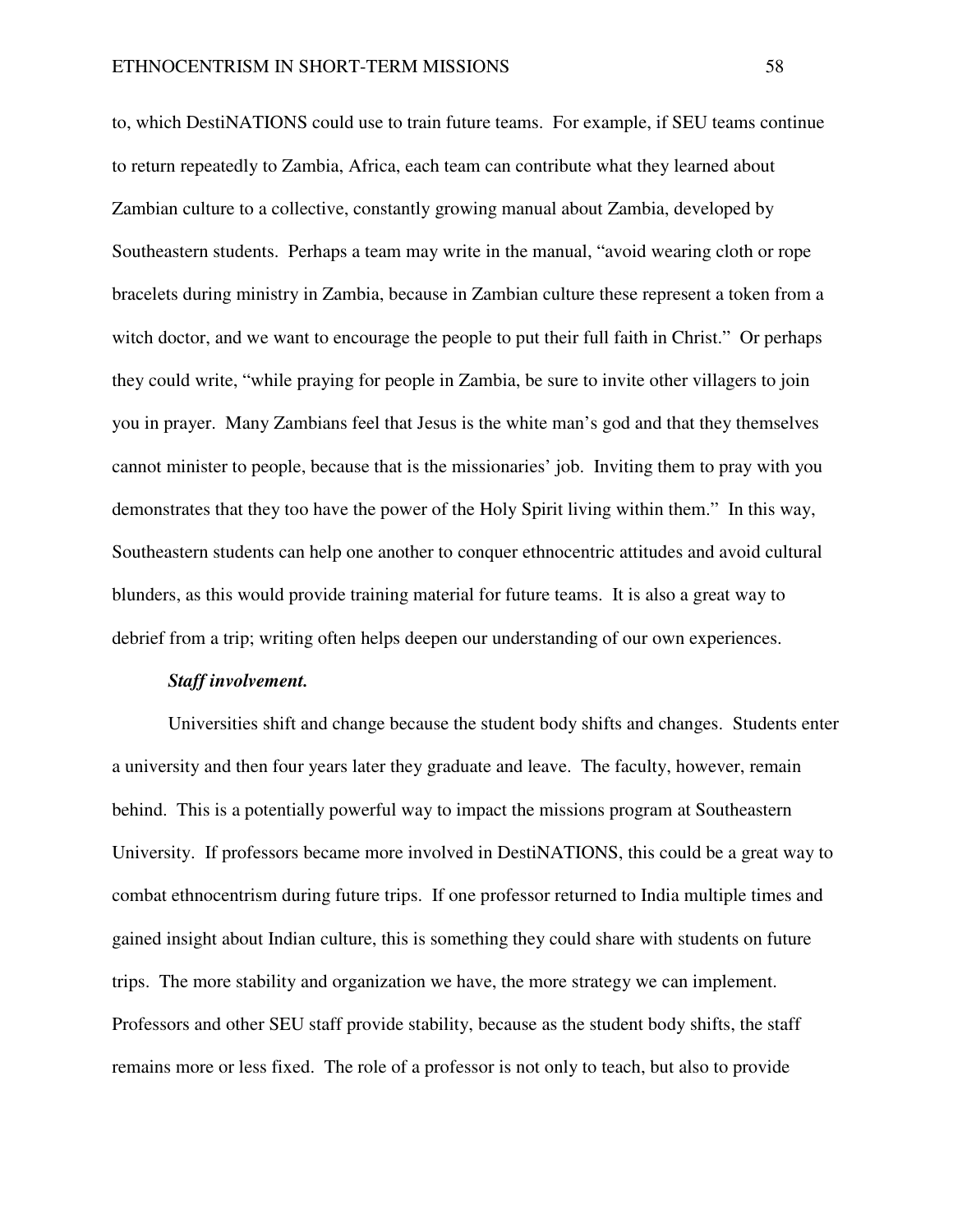personal and spiritual guidance, leadership, and a Christ-like example for students. By becoming involved in the missions program, professors can do all of these things—provide leadership, wisdom, knowledge, and guidance, as well as building relationships with students on the STM team. Many professors also have extensive missions experience themselves, and this wisdom is often shared only with students who take a missions class. If professors became more involved in the missions program, this wisdom could be shared with all students who are interested in STM, whether missions is a part of their academic curriculum or not.

#### *Promoting further research.*

 Universities are often home to groundbreaking research. As discussed on pages 37-39, there is much more research to be done regarding ethnocentrism in short-term missions. At a school like Southeastern that has such a large and thriving missions program, it would be ideal to continue this research in order to further ensure that our ministry is worth the enormous amounts of time, money, and energy we are investing into it. Research helps to stir up knowledge and awareness, and so researching about ethnocentrism in missions may draw much-needed attention to the issue.

# *Supporting long-term efforts.*

 Short-term missions has become a major focus at Southeastern University, but long-term missions is sometimes ignored. It is vital that we give adequate attention to the importance of long-term missions, because after all, STM is meant to supplement LTM. STM trips can do a lot, but without LTM, these efforts are not sustainable and will eventually dissolve with time. LTM ensures that the time, effort, and money poured into STM are used wisely. LTM may also act as a sort of buffer between the people and STM participants—local and long-term ministries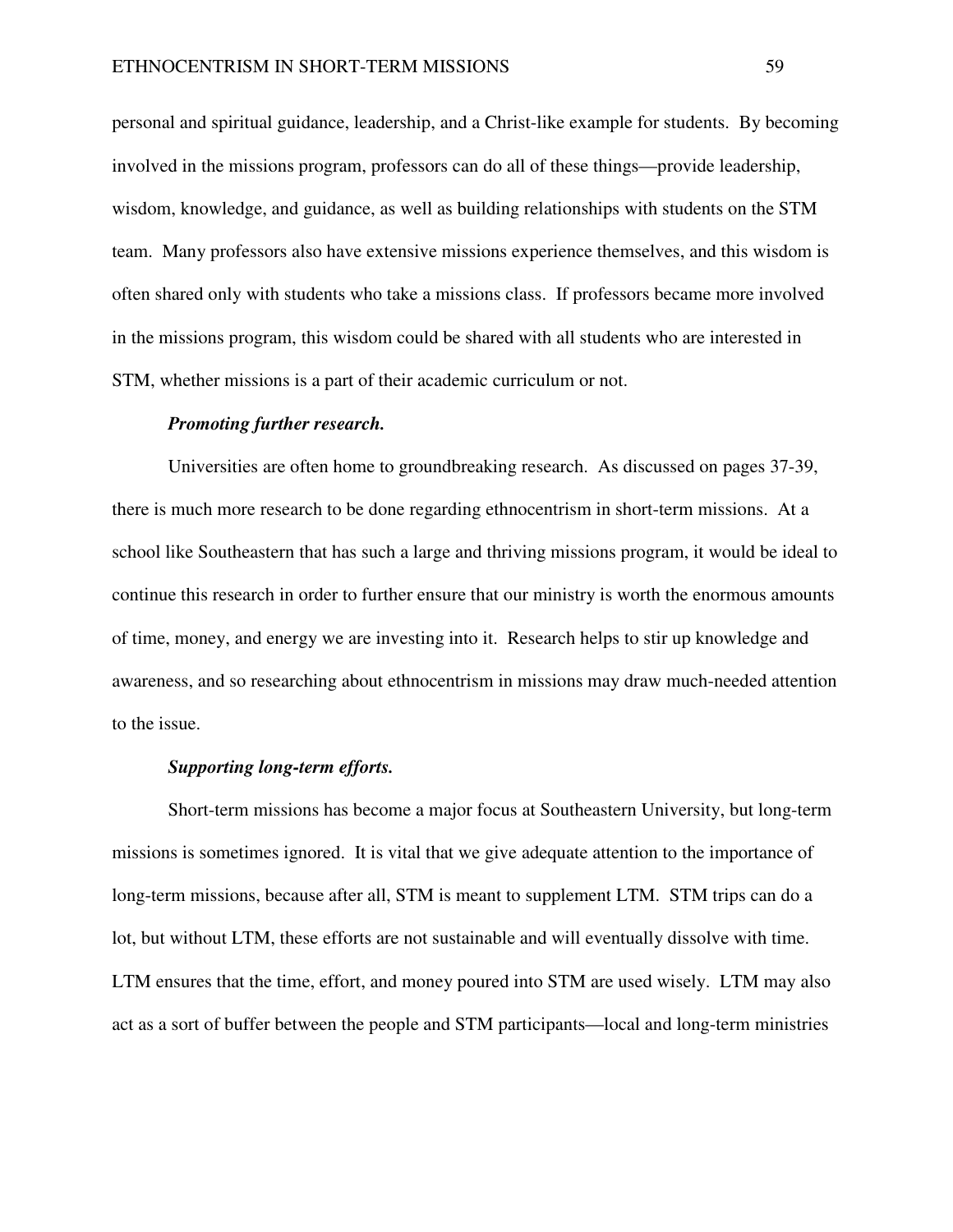can aid STM participants in their culture shock and help them to harness their efforts for effective ministry.

With such a strong focus on STM, and a not so strong focus on LTM, the true identity of missions as a whole can be lost. Missions is more than a short trip overseas. For many people, it means great sacrifice as they devote their entire lives to ministering cross-culturally. Without these long-term missionaries and their diligent work, the importance of STM would be eliminated. Including long-term missions in the campus' missions culture will help students to develop a holistic understanding of cross-cultural missions. Interviewing long-term missionaries in chapel and giving students an opportunity to support them, for example, would be an effective way to draw attention to the need for long-term ministry. Even giving students a chance to monetarily bless Southeastern graduates who move overseas long-term would help broaden student perspectives of missions. Perhaps DestiNATIONS could have Southeastern alumni who are long-term missionaries speak about their ministry at Exposure or other campus events and seminars. Southeastern produces many strong, Christ-like leaders who would be of great use on the long-term mission field, and developing a greater campus focus on long-term missions in addition to short-term missions would encourage some of these graduates to commit their lives to the bigger picture of missions: a life of servitude, sacrifice, and immense joy.

### **Conclusion**

 Ethnocentrism and short-term missions often come hand in hand, but they do not always have to. Becoming more aware of our own ethnocentrism and thinking critically about our own cultural assumptions can help combat this dangerous attitude and set us on the right track—the track to missions conducted with a sense of integrity, effectiveness, and strategy. At Southeastern University, a strong missions program called DestiNATIONS is growing even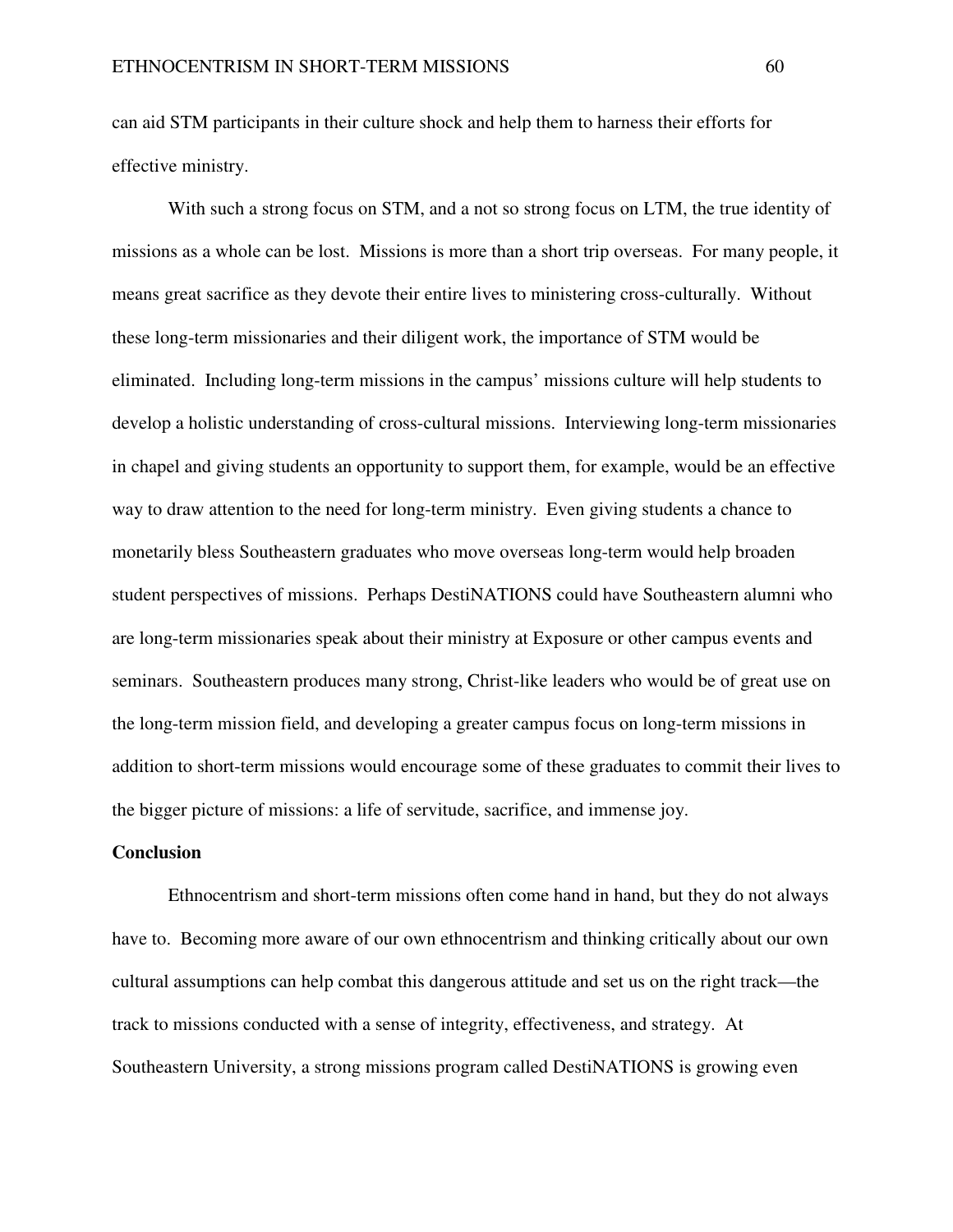stronger. The strength and ingenuity of DestiNATIONS' leadership have stirred up a terrific movement on this campus toward a global and God-glorifying ministry. Within this ministry, we must always remember the importance of understanding the perspectives of the people we are seeking to help, whether we aim to meet their physical or their spiritual needs. It is through cultural understanding that we can develop an authentic love for God's many people groups across the globe, and it is through this love that we can change the world.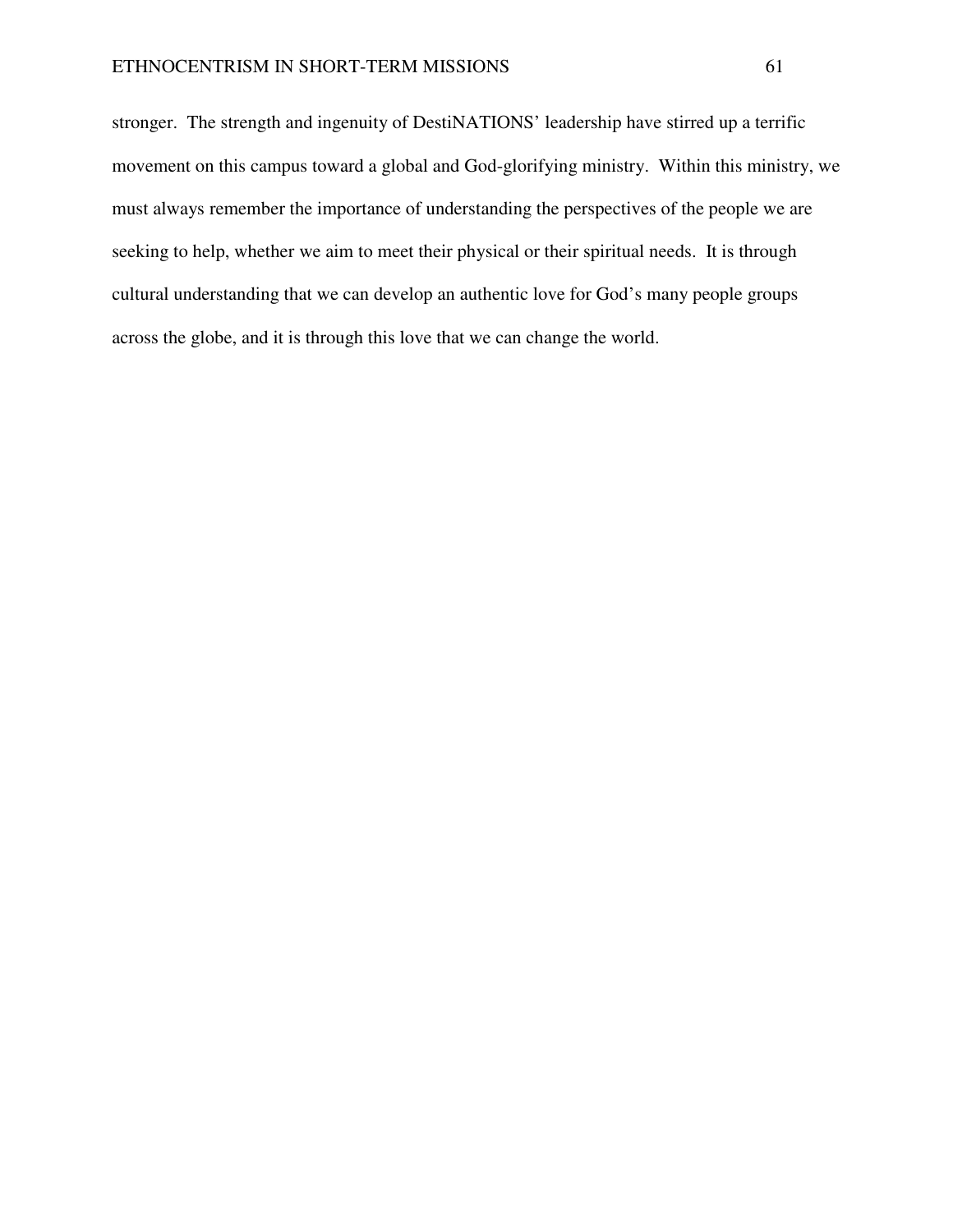# **Appendix B: Invitation Email**

Dear Southeastern Students,

Do you have a heart for missions? You are invited to participate in a research study that looks at the effects of intercultural short-term mission trips on college students' worldview. Everyone is invited to participate, even if you have not been on a mission trip yet!

Please click the link to take the survey: [link]

The survey is completely anonymous. By clicking on the link and taking the survey, you provide us permission to use your anonymous responses in our research project on worldview and missions.

Thank you so much for your help! Your feedback will help us learn more about how to improve both your missions experience and the impact you make around the world!

~Rachel Hill~

Note: If you do not wish to receive further communication about this survey, email rahill@seu.edu and type "unsubscribe" in the subject line. If you prefer to call, you may call Dr. Goodrich at 863-667-5164.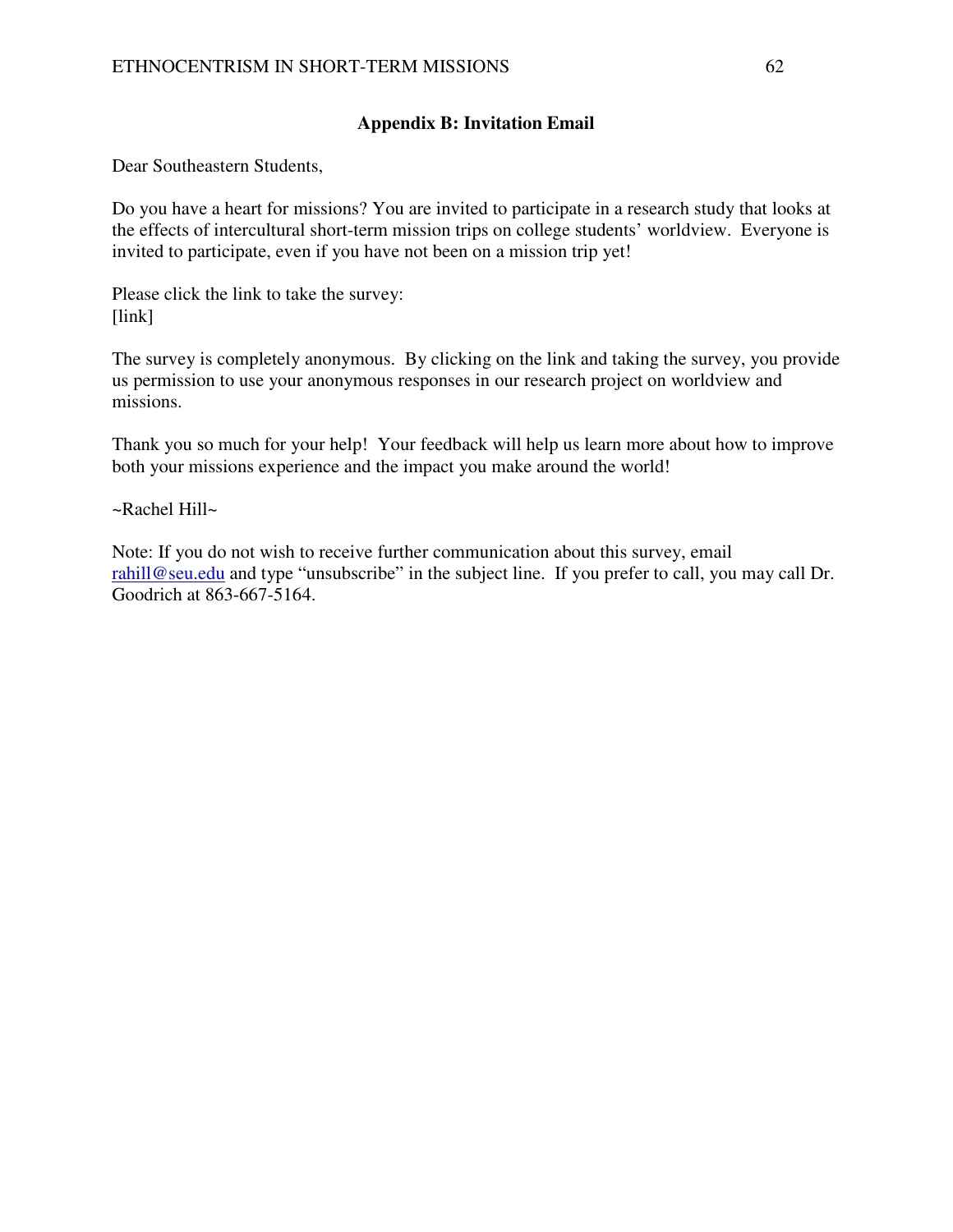# **Appendix C: Informed Consent**

Information and Consent to participate

This survey is designed to gather information for a research project conducted by Ms. Rachel Hill as part of her honors thesis. The principal investigator at SEU is Dr. Rosalind Goodrich, Psychology professor in the College of Behavior and Social Sciences.

The purpose of this study is to examine the effect of time spent doing intercultural shortterm missions on aspects of college students' worldview. This research will help us learn more about the effect of short-term missions (STM) on the how participants see the world, therefore helping us to better understand what creates positive change in the lives of STM participants and giving us the ability to create a more improved STM experience.

This survey should take only about 5 to 10 minutes of your time and will help further understanding of effective short-term missions. Please respond as truthfully as possible to the survey questions. Your individual responses will remain completely confidential and will be used and displayed only for reporting grouped results in the honors thesis.

By taking this survey, you certify that you are a Southeastern University student who is 18 years of age or older and that you consent to participate.

If you have any questions related to this survey, please feel free to contact Ms. Rachel Hill at 505-412-5121 or rahill@seu.edu and/or Dr. Goodrich at 863-667-5164 or rsgoodrich@seu.edu. If you would like a copy of the results of the study once it is finished, please email Ms. Hill to request.

Thank you so much for your participating in this important research project! This would not be possible without your help. You are much appreciated!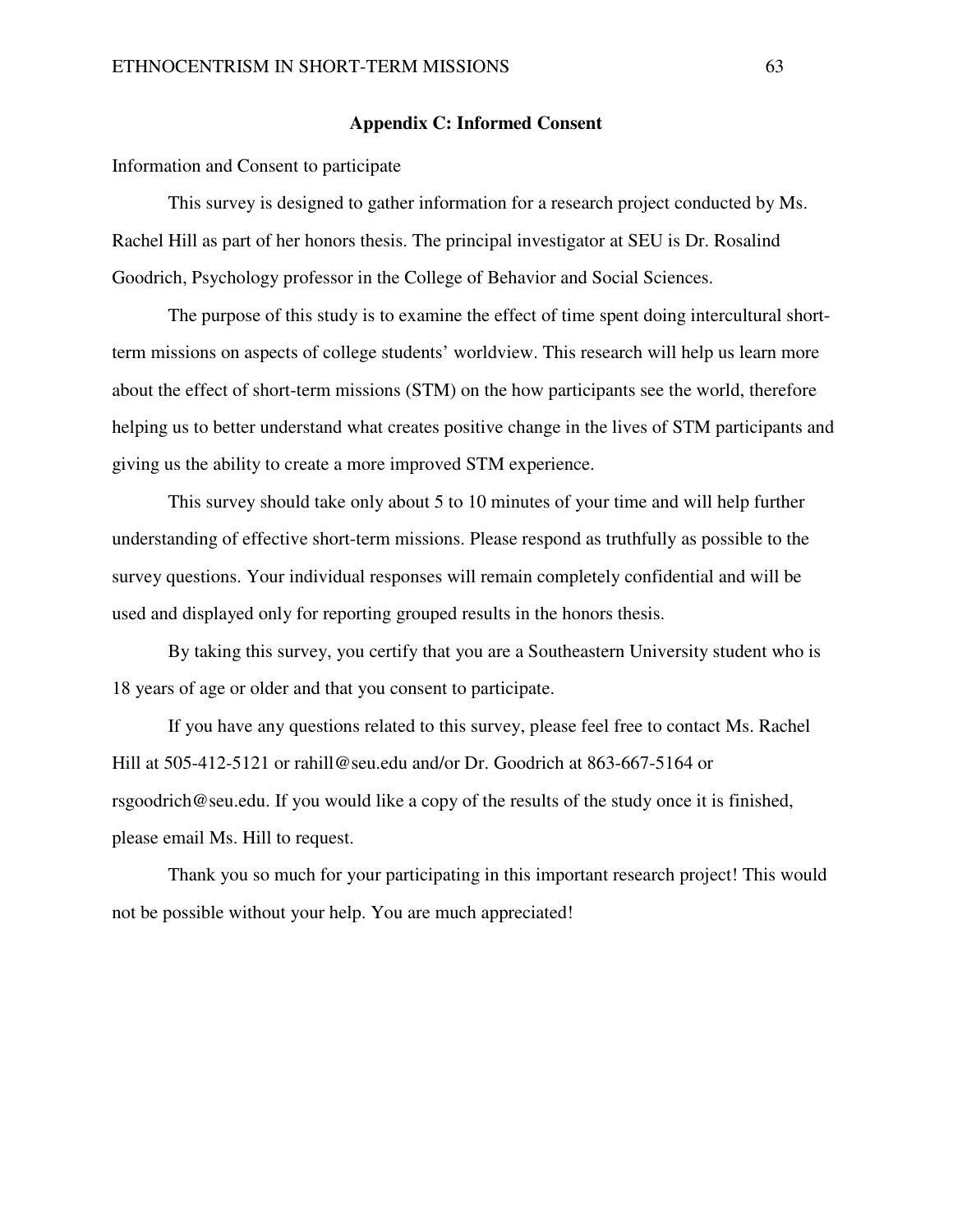# **Appendix D: Survey Items**

Missions and Worldview Survey (adapted with permission from Bizumic)

The following survey deals with your worldview and attitudes in regard to ministry, your own culture, other cultures, and world missions.

Please begin by filling out the following:



I have never been on a short-term mission trip to a different country, but I have attempted to go on a trip in the past.

I have never been on a short-term mission trip to a different country, but I plan on going in the future.

I have been on a short-term mission trip to a different country.

Where did you go? \_\_\_\_\_\_\_\_\_\_\_\_\_\_\_\_\_\_\_\_\_\_\_\_\_\_\_\_\_\_\_\_

When? (mm/yy)\_\_\_\_\_\_\_\_\_\_\_\_\_\_\_\_\_\_\_\_\_\_\_\_\_\_\_\_\_\_\_\_\_\_\_

How long were you there for, in weeks? (do NOT include travel days)

Now, please mark each item with one of the following responses:

Response options

-2: Strongly disagree

- -1: Disagree
- 0: Unsure/neutral
- 1: Agree
- 2: Strongly agree

Try to be as honest as you can. Remember that all survey responses are completely anonymous.

- 1. My experience on the mission field will change the way I live day-to-day life.
- 2. I would probably be quite content living in a cultural or ethnic group that is very different to mine.
- 3. In general, other cultures do not have the inner strength and resilience of American culture.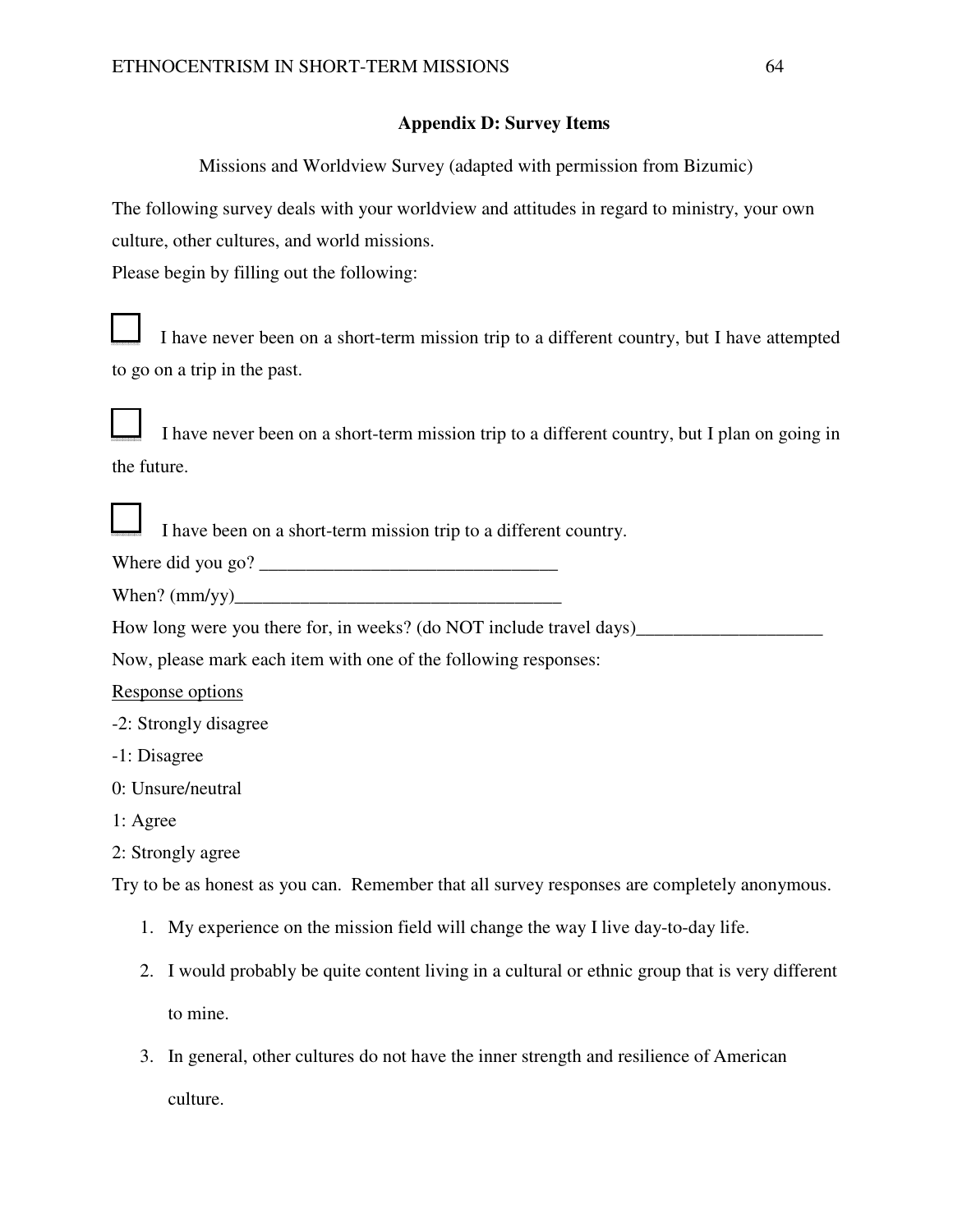- 4. I would be willing to go on a/another mission trip to a place very different than America.
- 5. My experience on the mission field has changed how I look at the world.
- 6. I feel a very personal connection to the problem of poverty in the world.
- 7. I would love to have a large number of friends from completely different cultures than my own.
- 8. I could be disloyal to my cultural group if I disagreed with their actions.
- 9. It is important to limit influences from other cultures on American culture.
- 10. I find it difficult to be around people from very different cultures.
- 11. I like the idea of a society in which people from completely different cultures, ethnic groups, and backgrounds mix together freely.
- 12. I have observed that the American lifestyle provides more opportunities for happiness and fulfillment than the lifestyles found in many other groups around the world.
- 13. Life in America is of higher quality than life in other countries.
- 14. There is no "right" way to organize a society.
- 15. The majority of the world's problems would be solved if other countries modeled themselves after American values.
- 16. Arranged marriage, even when the marriage is not abusive, is cruel and should not be practiced in this day and age.
- 17. It is the Christian church's job to bring an end to poverty.
- 18. Americans could learn a lot of positive things from other cultures.
- 19. We should always put our interests first and not be oversensitive about the interests of other cultures or ethnic groups.
- 20. I would feel very uncomfortable if I felt like I smelled unpleasant.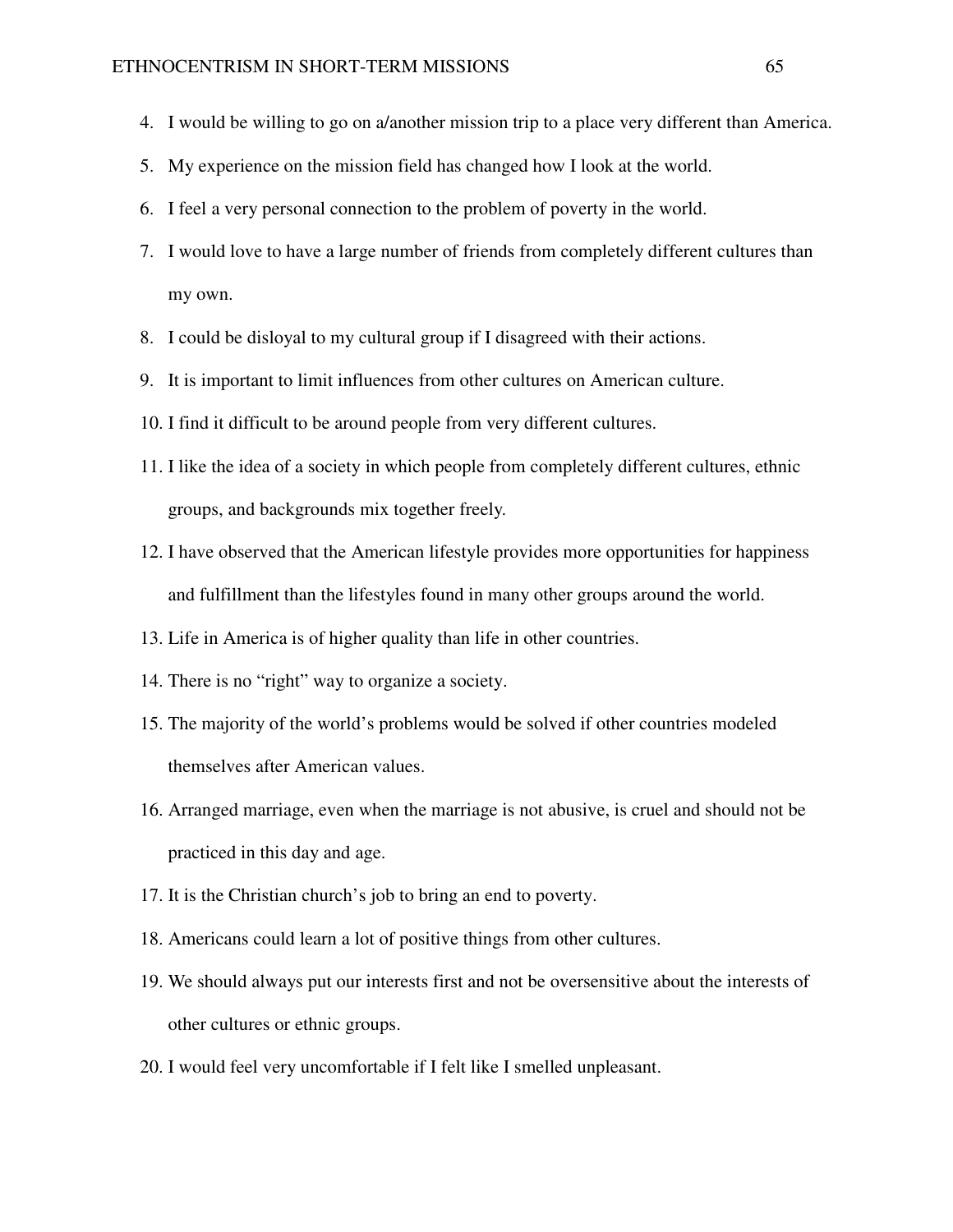- 21. It is simply not true that our culture and our customs are any better than other cultures and other customs.
- 22. I would be fine with being the only person from my culture in my neighborhood.
- 23. Americans tend to have a better moral code than other cultures and nationalities.
- 24. If people living in other countries could truly understand the American lifestyle and culture, most of them would want to live in American culture.
- 25. I think it is unnecessary to be completely and unconditionally devoted to one's cultural or ethnic group.
- 26. We should focus all our energy on trying to develop a greater sense of unity, community and solidarity among Americans.
- 27. It is not reasonable to believe that my way of life is superior to others.
- 28. American values, way of life and beliefs must be preserved whatever the sacrifices.
- 29. I would consider myself a picky eater.
- 30. I don't think I have any particular preference for my own cultural or ethnic group over others.
- 31. I do not feel that there is a ministry calling on my life.
- 32. We should always show consideration for the welfare of people from other cultural or ethnic groups even if, by doing this, we may lose some advantage over them.
- 33. If I don't get a chance to conduct my daily hygiene routine, it throws off the rest of my day.
- 34. In dealing with other cultures we should always be honest with them and respect their rights and feelings.
- 35. The world's poverty will never be completely solved no matter how hard anyone tries.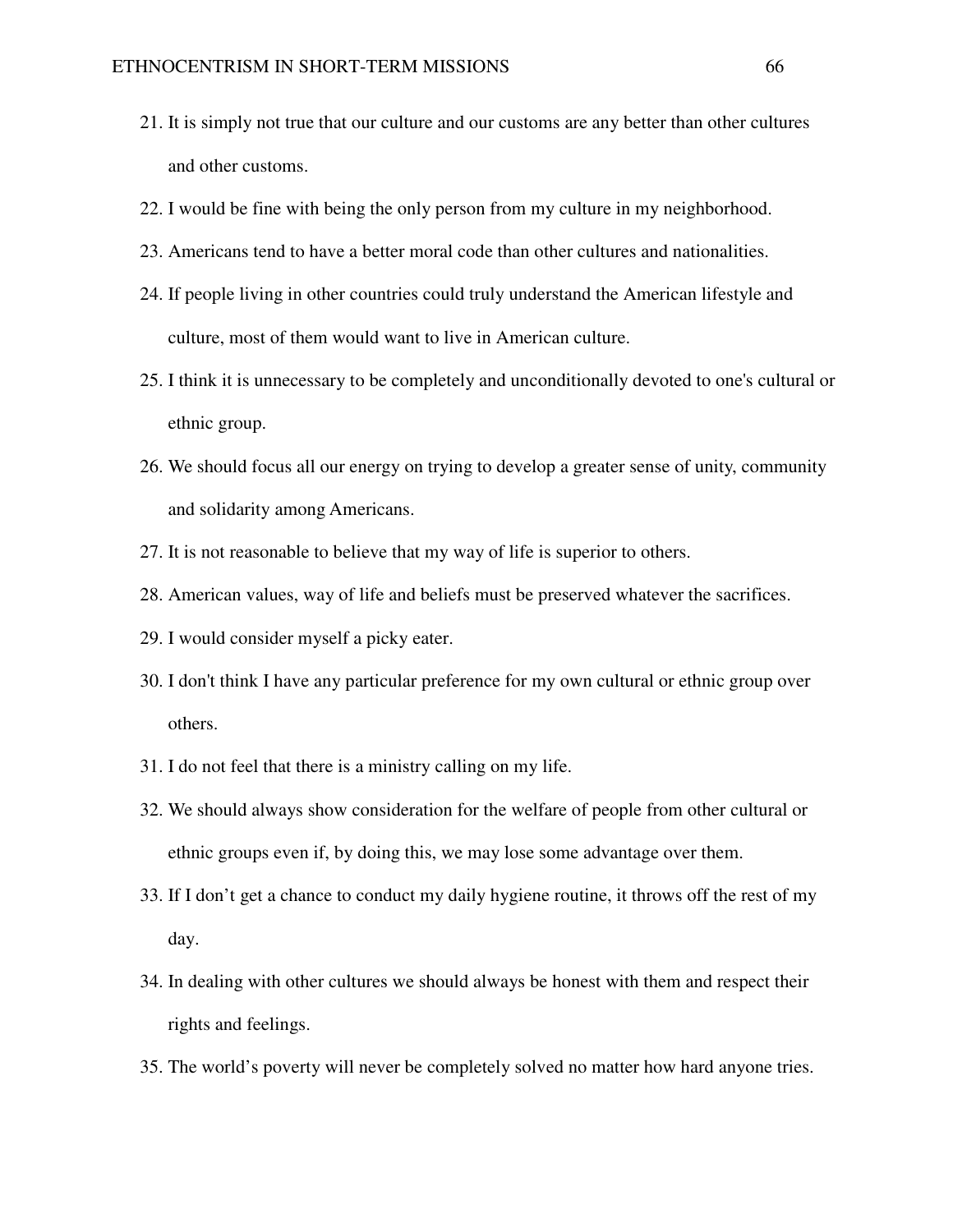- 36. I would be willing to eat unfamiliar or unappetizing foods if not doing so would be considered rude.
- 37. People from other countries need to observe American culture and learn from it.
- 38. It's in an American's best interest to marry another American.
- 39. We need to do what's best for our own people, and stop worrying so much about what the effect might be on other peoples.
- 40. I feel comfortable with not showering every day.
- 41. I would consider home ownership a priority for my future.
- 42. The problems of injustice in the world are, for the most part, impossible to solve.
- 43. I enjoy trying new things.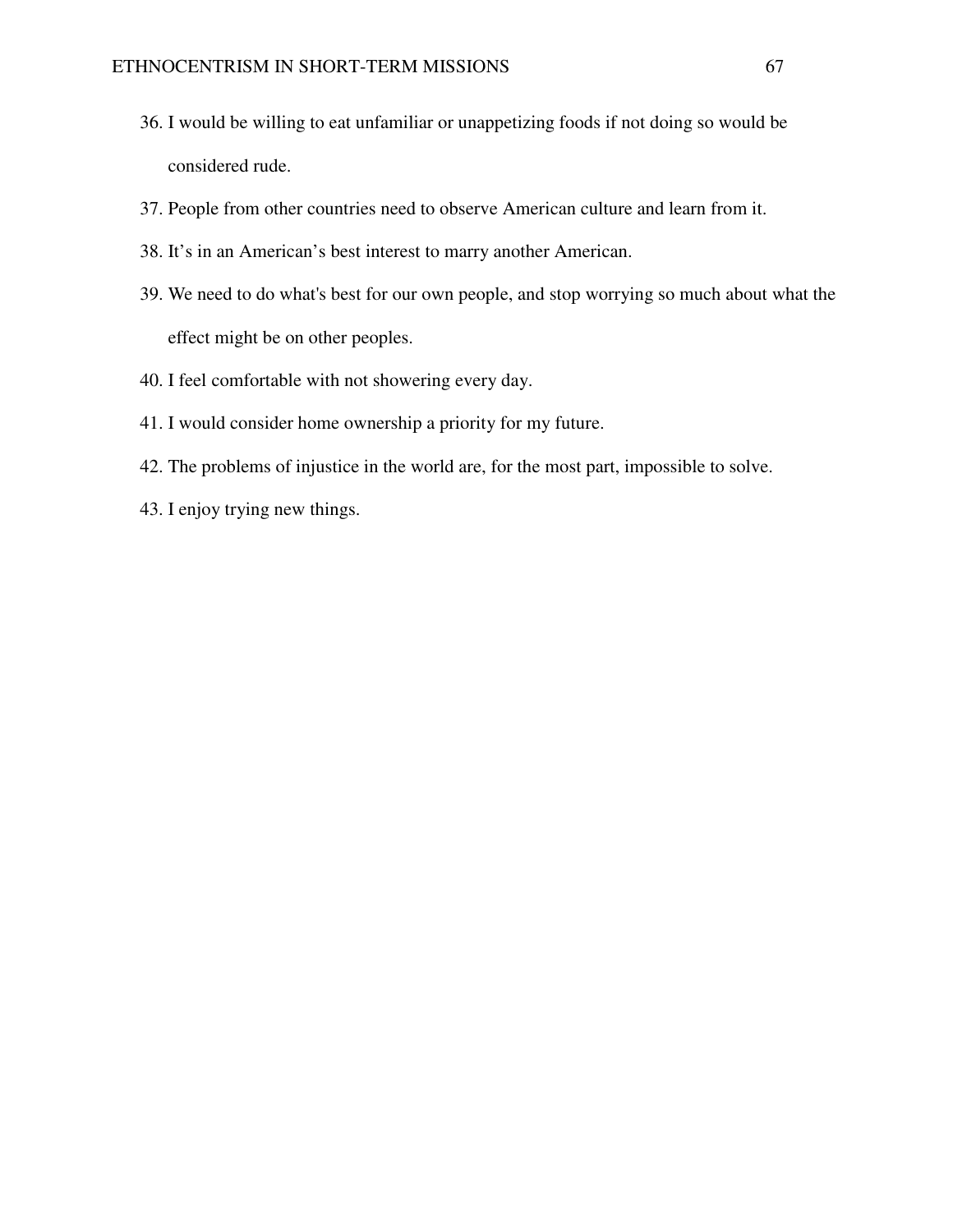## References

- Adorno, T. W., Frenkel-Brunswik, E., Levinson, P. J., & Sanford, R. N. (1950). The authoritarian personality. New York: Harper & Brothers.
- Bizumic, B., & Duckitt, J. (2008). "My Group Is Not Worthy of Me": Narcissism and Ethnocentrism. *Political Psychology*, *29*, 437-453. doi:10.1111/j.1467- 9221.2008.00638.x
- Bizumic, B., Duckitt, J., Popadic, D., Dru, V., & Krauss, S. (2009). A cross-cultural investigation into a reconceptualization of ethnocentrism. *European Journal of Social Psychology*, *39*, 871-899. doi:10.1002/ejsp.589
- Bourgignon, F. (1999, February). *Absolute poverty, relative deprivation and social exclusion*. Workshop on the world development report. Retrieved from http://www.gdsnet.org/GDS/BourgignonRelativeDeprivation.pdf
- Brewer, M. B. (2007). The importance of being we: Human nature and intergroup relations. *American Psychologist*, *62*(8), 728-738. doi:10.1037/0003-066X.62.8.728
- Brewer, M. B., & Campbell, D. T. (1976). *Ethnocentrism and intergroup attitudes: East African evidence*. New York: Sage Publications.
- Brown, R. (2006). Contextualiztion with syncretism. *International Journal of Frontier Missions*, *23*(3), 127-133.
- Carr, S. C., & MacLachlan, M. (1998). Actors, observers, and attributions for third world poverty: Contrasting perspectives from Malawi and Australia. *Journal of Social Psychology*, *138*(2), 189-202. http://www.taylorandfrancisgroup.com
- Cashdan, E. (2001). Ethnocentrism and xenophobia: A cross-cultural study. *Current Anthropology, 42*, 760-765. doi: 10.1086/323821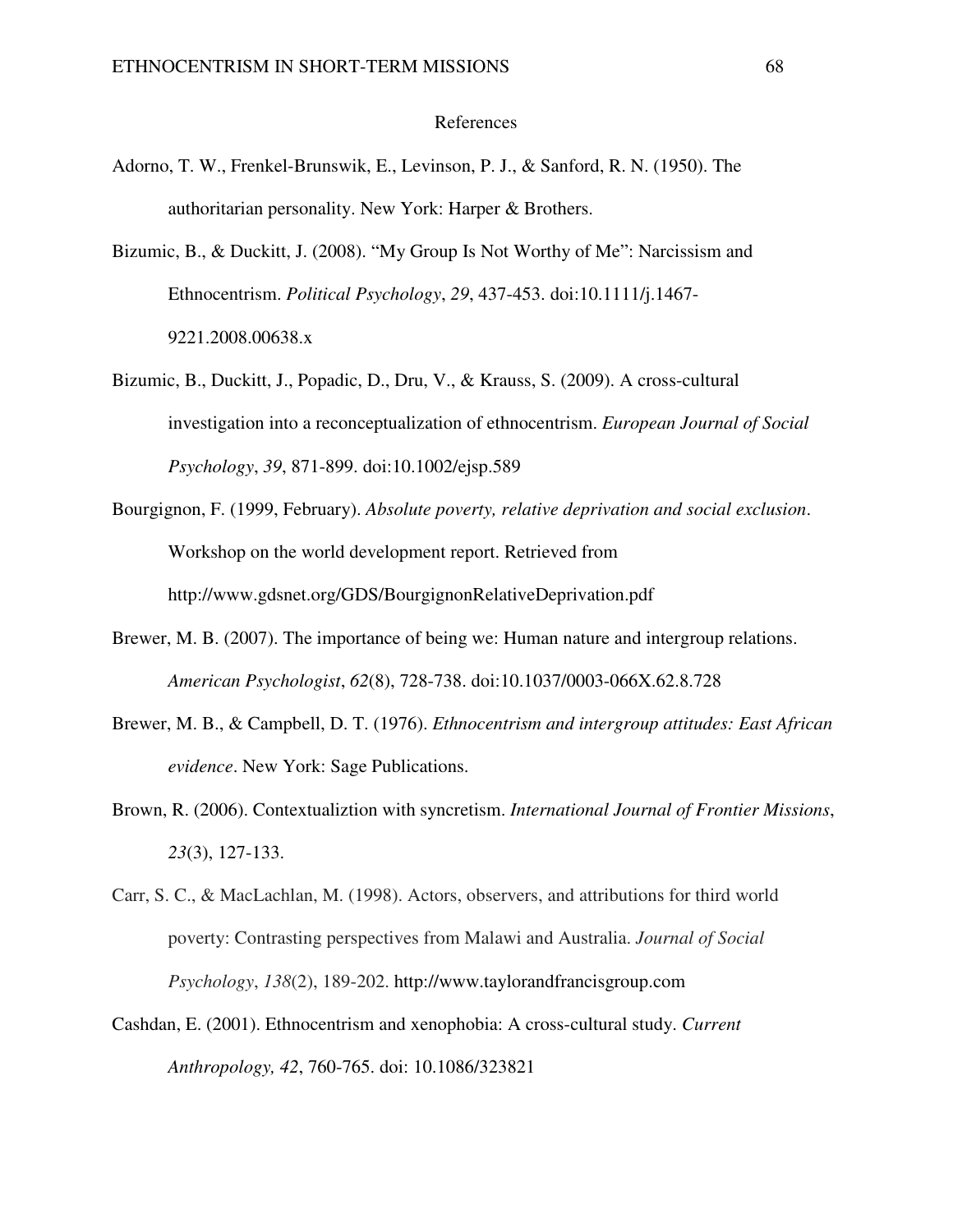Clary, E.G. and Snyder, M. (1999). The motivations to volunteer: Theoretical and practical considerations. *Current Directions in Psychological Science* 8(5), 156–159.

Corbett, S., & Fikkert, B. (2009). *When helping hurts*. Chicago: Moody Publishers.

- Dambrun, M., McDonald, D. A., Crush, J., Taylor, D. M., & Méot, A. (2006). The relative deprivation-gratification continuum and the attitudes of South Africans toward immigrants: A test of the V-curve Hypothesis. *Journal of Personality & Social Psychology*, *91*, 1032-1044. doi:10.1037/0022-3514.91.6.1032
- Friesen, R. G. (2004). *Improving the long-term impact of short-term missions*. [Adobe Reader version]. Retrieved from

http://www.mbmission.org/files/staff/rfriesen/friesen\_stm\_thesis\_summary.pdf

- Guimond, S., & Dambrun, M. (2002). When prosperity breeds intergroup hostility: The effects of relative deprivation and relative gratification on prejudice. *Personality and Social Psychology Bulletin*, *28*, 900-912. doi:10.1177/014616720202800704
- Hammond, R. A., & Axelrod, R. (2006). The evolution of ethnocentrism. *The Journal of Conflict Resolution, 50*(6), 926-936. doi:10.1177/0022002706293470
- Harth, N. S., Kessler, T., & Leach, C. W. (2008). Advantaged group's emotional reactions to intergroup inequality: the dynamics of pride, guilt, and sympathy. *Personality and Social Psychology Bulletin*, *34*(1), 115-129. doi: 10.1177/0146167207309193
- Jordan, G. (2011). *How service learning can counter cultural narcissism*. (Doctoral dissertation). Retrieved from http://digitalcommons.library.umaine.edu/etd/476/
- Kagumire, R. (2012, March 7). My response to KONY2012 [Video file]. Retrieved from http://www.youtube.com/watch?feature=player\_embedded&v=KLVY5jBnD-E

Kinder, D. R., & Kam, C. D. (2009). *Us against them: Ethnocentric foundations of American*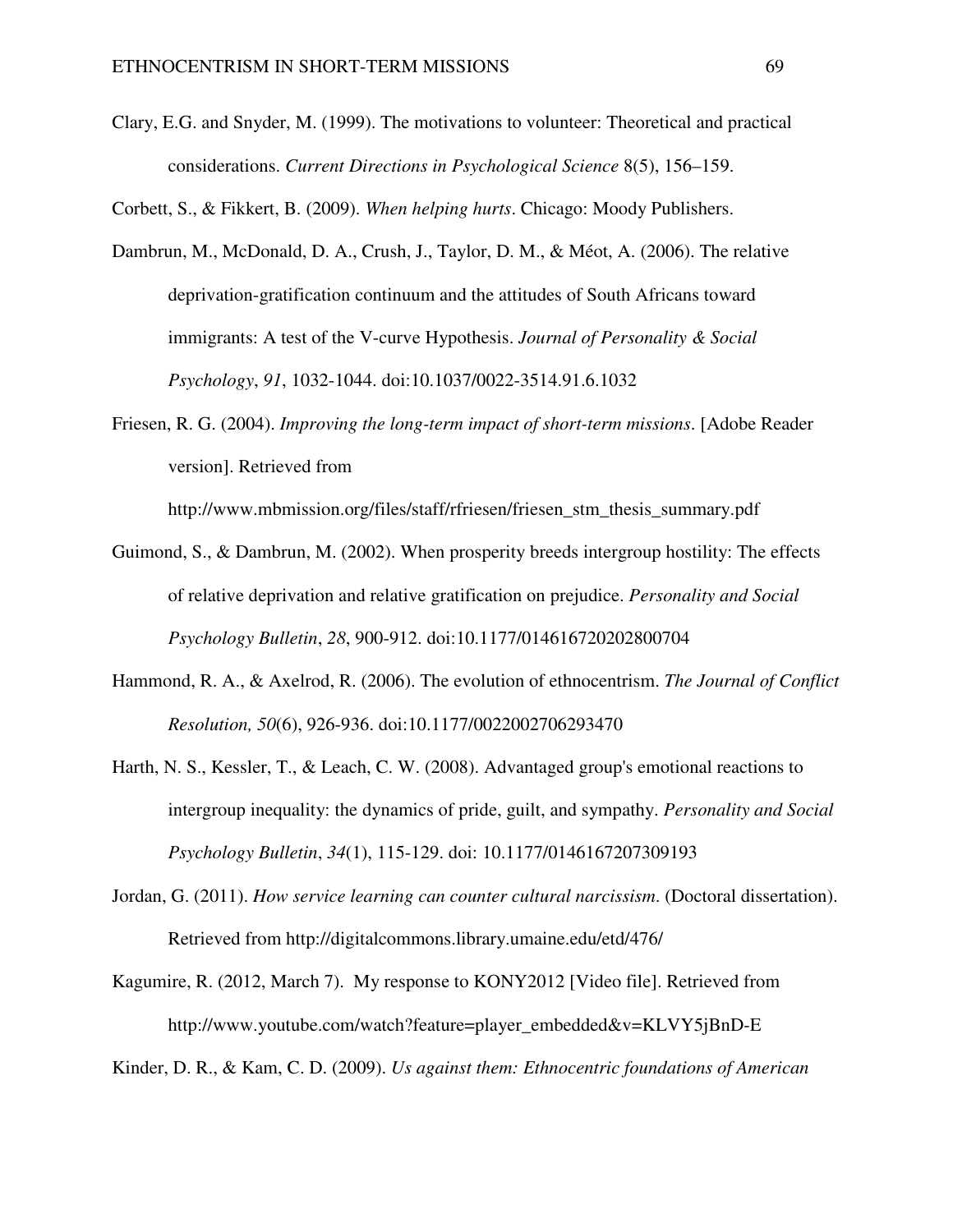*opinion*. Chicago: The University of Chicago Press.

- Kreidl, M. (2000). Perceptions of poverty and wealth in western and post-communist countries. *Social Justice Research*, *13*(2), 151-176. doi:10.1023/A:1007597807110
- Mayeda, D. (2012, March 19). *Kony 2012: An ethnocentric social movement?*. Retrieved from http://www.sociologyinfocus.com/2012/03/19/kony2012-an-ethnocentric-socialmovement/
- Mayson, C. (2010). *Why Africa matters*. New York: Orbis Books.
- McGavran, D. A. (1955). *The bridges of God*. (pp. 323-338). New York: Friendship Press.
- Pratto, F., & Glasford, D. E. (2008). Ethnocentrism and the value of a human life. *Journal of Personality & Social Psychology*, *95*(6), 1411-1428. doi: 10.1037/a0012636
- Pratto, F., Sidanius, J., Stallworth, L. M., & Malle, B. F. (1994). Social dominance orientation: A personality variable predicting social and political attitudes. *Journal of Personality and Social Psychology*, *67*, 741-763. doi:10.1037/0022-3514.67.4.741
- Priest, R. J., Dischinger, T., Rasmussen, S., & Brown, C. M. (2006). Researching the short-term mission movement. *Missiology*, *34*(4), 431-450.
- Raymond, E., & Hall, C. (2008). The development of cross-cultural (mis)understanding through volunteer tourism. *Journal of Sustainable Tourism, 16*, 530-543. doi: 10.2167/jost796.0

Robeck, C. M. (2006). *The Azusa street mission and revival*. Nashville, TN: Thomas Nelson, Inc.

- Rokeach, M. (1948). Generalized mental rigidity as a factor in ethnocentrism. *The Journal of Abnormal and Social Psychology*, *43*, 259-278. doi:10.1037/h0056134
- Sharifian, F. (2003). On cultural conceptualisations. *Journal of Cognition & Culture*, *3*(3), 187- 207. doi:10.1163/156853703322336625